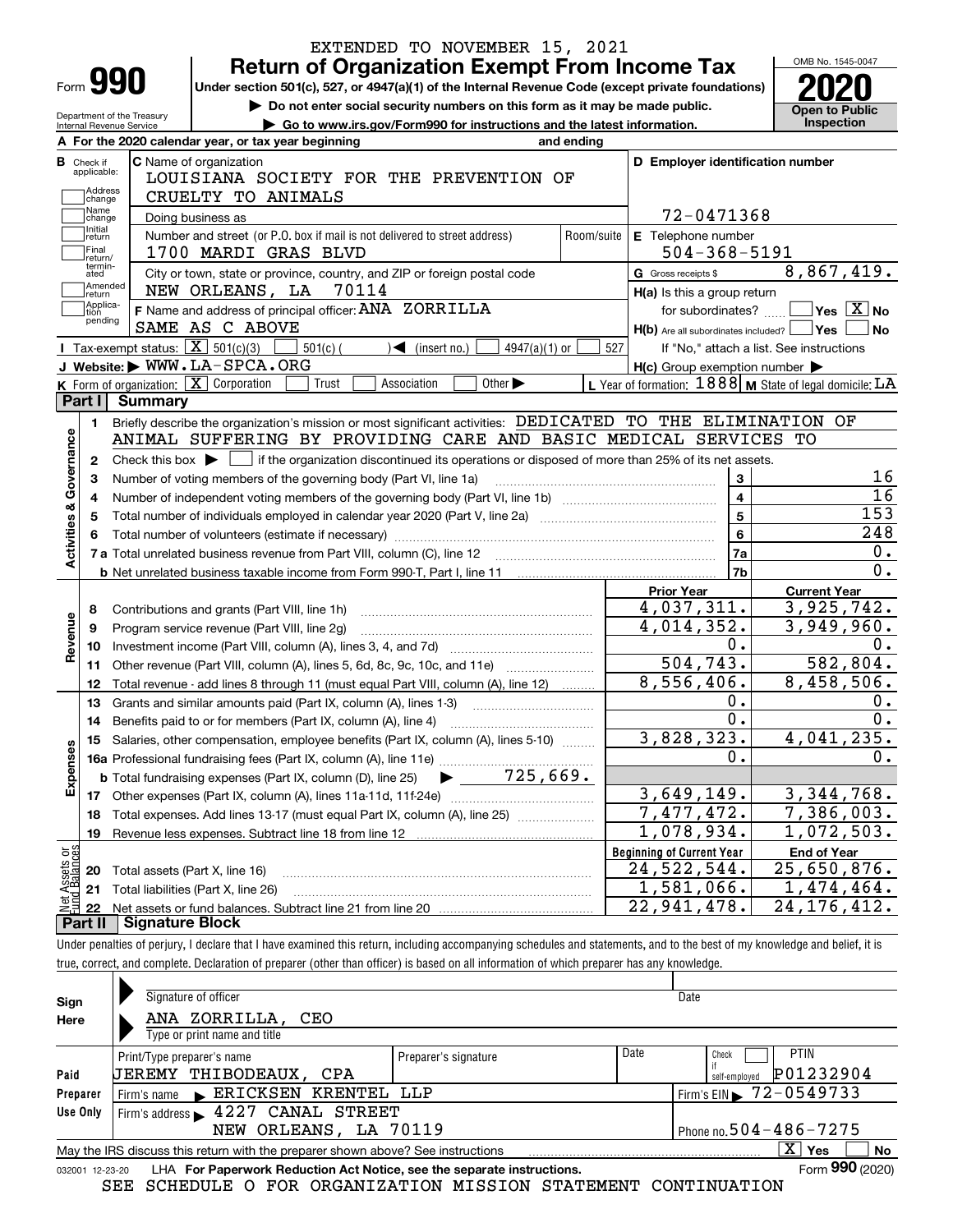|              | LOUISIANA SOCIETY FOR THE PREVENTION OF                                                                                                                |
|--------------|--------------------------------------------------------------------------------------------------------------------------------------------------------|
|              | 72-0471368<br>CRUELTY TO ANIMALS<br>$Page$ 2<br>Form 990 (2020)                                                                                        |
|              | <b>Part III   Statement of Program Service Accomplishments</b>                                                                                         |
|              |                                                                                                                                                        |
| 1            | Briefly describe the organization's mission:                                                                                                           |
|              | DEDICATED TO THE ELIMINATION OF ANIMAL SUFFERING BY PROVIDING CARE AND                                                                                 |
|              | BASIC MEDICAL SERVICES TO HOMELESS AND<br>UNWANTED ANIMALS.                                                                                            |
|              |                                                                                                                                                        |
|              |                                                                                                                                                        |
| $\mathbf{2}$ | Did the organization undertake any significant program services during the year which were not listed on the                                           |
|              | $Yes \quad X$ No<br>prior Form 990 or 990-EZ?                                                                                                          |
|              | If "Yes," describe these new services on Schedule O.                                                                                                   |
| 3            | $\sqrt{}$ Yes $\sqrt{}$ X $\sqrt{}$ No<br>Did the organization cease conducting, or make significant changes in how it conducts, any program services? |
|              | If "Yes," describe these changes on Schedule O.                                                                                                        |
| 4            | Describe the organization's program service accomplishments for each of its three largest program services, as measured by expenses.                   |
|              |                                                                                                                                                        |
|              | Section 501(c)(3) and 501(c)(4) organizations are required to report the amount of grants and allocations to others, the total expenses, and           |
|              | revenue, if any, for each program service reported                                                                                                     |
| 4a           | 3, 146, 700. including grants of \$<br>3, 244, 263.<br>) (Revenue \$<br>) (Expenses \$<br>(Code:                                                       |
|              | ANIMAL SERVICES: SHELTER & FOOD FOR ANIMALS; 3,429 ANIMALS WERE HANDLED                                                                                |
|              | BY ANIMAL SERVICES IN 2020. 58% WERE DOGS; 40% WERE CATS;<br>2% WERE OTHER                                                                             |
|              | 20% WERE BROUGHT IN BY ANIMAL CONTROL OFFICERS;<br><b>50% WERE</b><br>ANIMALS.                                                                         |
|              | BROUGHT IN BY RESIDENTS AS STRAYS; 19% WERE BROUGHT<br>IN BY OWNERS UNABLE                                                                             |
|              | TO KEEP THEIR PETS; 11% WERE OTHER TYPES OF<br>INTAKE.<br>ANIMAL CONTROL                                                                               |
|              | (I.E. HUMANE LAW ENFORCEMENT)<br>RECEIVED 4,266 CALLS REQUESTING                                                                                       |
|              | ASSISTANCE. PET ADOPTIONS: 1,575 PETS WERE ADOPTED<br>IN 2020.                                                                                         |
|              |                                                                                                                                                        |
|              |                                                                                                                                                        |
|              |                                                                                                                                                        |
|              |                                                                                                                                                        |
|              |                                                                                                                                                        |
| 4b           | 2,333,607. including grants of \$<br>847, 105.<br>(Expenses \$<br>) (Revenue \$<br>(Code:                                                              |
|              | MEDICAL TREATMENT FOR ANIMALS: OVER 14,786 ANIMALS RECEIVED MEDICAL                                                                                    |
|              | THE LOUISIANA SPCA PROVIDED HIGH VOLUME SPAY/NEUTER<br>SERVICES IN 2020.                                                                               |
|              | 5,735 ANIMALS INCLUDING INDIVIDUAL OWNERS,<br>STRAYS, AND<br>THOSE FROM<br>TO.                                                                         |
|              | PARTNER GROUPS THROUGHOUT SOUTHEAST LOUISIANA; INCLUDING ANIMAL RESCUE                                                                                 |
|              | ST. BERNARD ANIMAL SHELTER, JEFFERSON PARISH SPCA'S<br>NEW ORLEANS<br>$(ARNO)$ .                                                                       |
|              | TERREBONNE ANIMAL SHELTER, ST. JOHN, ST. JAMES AND ST.<br>VOUCHER PROGRAM,                                                                             |
|              | 33% OF ALL SPAY/NEUTER SURGERIES WERE FOR FERAL CATS<br>CHARLES PARISHES.                                                                              |
|              | 11,900 ANIMALS RECEIVED BASIC VACCINATIONS, MICROCHIPS AND RABIES                                                                                      |
|              | LICENSING THROUGH OUR WELLNESS PROGRAM. 63% OF ALL SPAY/NEUTER                                                                                         |
|              | SURGERIES WERE PARTIALLY OR FULL SUBSIDIZED THROUGH VOUCHERS OR                                                                                        |
|              | RESTRICTED GRANT FUNDS. 8,727 ANIMALS RECEIVED BASIC VACCINATIONS,                                                                                     |
|              | MICROCHIPS, AND RABIES LICENSING THROUGH OUR WELLNESS PROGRAM.                                                                                         |
|              | 441,396.<br>$\overline{4c}$ (Code: ) (Expenses \$<br>) (Revenue \$                                                                                     |
|              | RABIES TAG AND LICENSE PROGRAM AND NET RETAIL SALES: 50,076 ANIMALS                                                                                    |
|              | RECEIVED RABIES TAGS DURING 2020. NET RETAIL SALES INCLUDES ITEMS SOLD                                                                                 |
|              | IN BOTH THE CLINIC AND ADOPTION CENTER.                                                                                                                |
|              |                                                                                                                                                        |
|              |                                                                                                                                                        |
|              |                                                                                                                                                        |
|              |                                                                                                                                                        |
|              |                                                                                                                                                        |
|              |                                                                                                                                                        |
|              |                                                                                                                                                        |
|              |                                                                                                                                                        |
|              |                                                                                                                                                        |
|              |                                                                                                                                                        |
|              | 4d Other program services (Describe on Schedule O.)                                                                                                    |
|              | (Expenses \$<br>(Revenue \$<br>including grants of \$<br>$6,586,664$ .                                                                                 |
|              | 4e Total program service expenses<br>Form 990 (2020)                                                                                                   |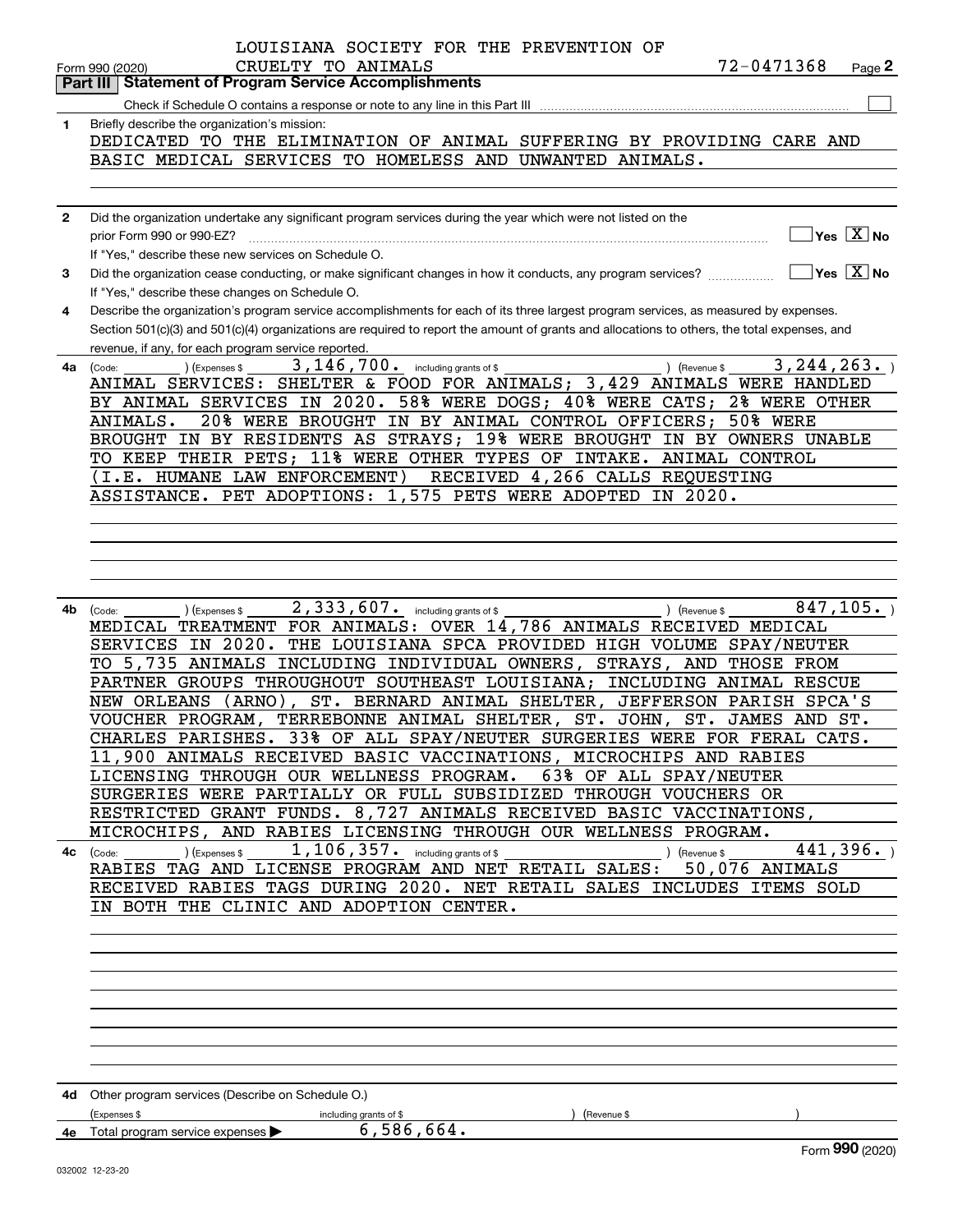Form 990 (2020) CRUELTY TO ANIMALS 7 2-0 4 7 1 3 6 8 <sub>Page</sub> 3<br> **Part IV | Checklist of Required Schedules** 

|     |                                                                                                                                                 |                 | Yes                     | No                          |
|-----|-------------------------------------------------------------------------------------------------------------------------------------------------|-----------------|-------------------------|-----------------------------|
| 1.  | Is the organization described in section $501(c)(3)$ or $4947(a)(1)$ (other than a private foundation)?                                         |                 |                         |                             |
|     |                                                                                                                                                 | 1.              | х                       |                             |
| 2   |                                                                                                                                                 | $\bf 2$         | $\overline{\mathbf{x}}$ |                             |
| 3   | Did the organization engage in direct or indirect political campaign activities on behalf of or in opposition to candidates for                 |                 |                         |                             |
|     |                                                                                                                                                 | 3               |                         | x                           |
| 4   | Section 501(c)(3) organizations. Did the organization engage in lobbying activities, or have a section 501(h) election in effect                |                 |                         |                             |
|     |                                                                                                                                                 | 4               |                         | x                           |
| 5   | Is the organization a section 501(c)(4), 501(c)(5), or 501(c)(6) organization that receives membership dues, assessments, or                    |                 |                         |                             |
|     |                                                                                                                                                 | 5               |                         | x                           |
| 6   | Did the organization maintain any donor advised funds or any similar funds or accounts for which donors have the right to                       |                 |                         |                             |
|     | provide advice on the distribution or investment of amounts in such funds or accounts? If "Yes," complete Schedule D, Part I                    | 6               |                         | x                           |
| 7   | Did the organization receive or hold a conservation easement, including easements to preserve open space,                                       |                 |                         |                             |
|     |                                                                                                                                                 | $\overline{7}$  |                         | x                           |
| 8   | Did the organization maintain collections of works of art, historical treasures, or other similar assets? If "Yes," complete                    |                 |                         |                             |
|     |                                                                                                                                                 | 8               |                         | X                           |
| 9   | Did the organization report an amount in Part X, line 21, for escrow or custodial account liability, serve as a custodian for                   |                 |                         |                             |
|     | amounts not listed in Part X; or provide credit counseling, debt management, credit repair, or debt negotiation services?                       |                 |                         |                             |
|     |                                                                                                                                                 | 9               |                         | x                           |
| 10  | Did the organization, directly or through a related organization, hold assets in donor-restricted endowments                                    |                 | х                       |                             |
|     | If the organization's answer to any of the following questions is "Yes," then complete Schedule D, Parts VI, VII, VIII, IX, or X                | 10              |                         |                             |
| 11  |                                                                                                                                                 |                 |                         |                             |
|     | as applicable.<br>a Did the organization report an amount for land, buildings, and equipment in Part X, line 10? If "Yes," complete Schedule D, |                 |                         |                             |
|     |                                                                                                                                                 | 11a             | Х                       |                             |
|     | <b>b</b> Did the organization report an amount for investments - other securities in Part X, line 12, that is 5% or more of its total           |                 |                         |                             |
|     |                                                                                                                                                 | 11b             |                         | x                           |
|     | c Did the organization report an amount for investments - program related in Part X, line 13, that is 5% or more of its total                   |                 |                         |                             |
|     |                                                                                                                                                 | 11c             |                         | x                           |
|     | d Did the organization report an amount for other assets in Part X, line 15, that is 5% or more of its total assets reported in                 |                 |                         |                             |
|     |                                                                                                                                                 | 11d             |                         | x                           |
|     |                                                                                                                                                 | 11e             | X                       |                             |
| f   | Did the organization's separate or consolidated financial statements for the tax year include a footnote that addresses                         |                 |                         |                             |
|     | the organization's liability for uncertain tax positions under FIN 48 (ASC 740)? If "Yes," complete Schedule D. Part X                          | 11f             | х                       |                             |
|     | 12a Did the organization obtain separate, independent audited financial statements for the tax year? If "Yes," complete                         |                 |                         |                             |
|     |                                                                                                                                                 | 12a             |                         | X                           |
|     | <b>b</b> Was the organization included in consolidated, independent audited financial statements for the tax year?                              |                 |                         |                             |
|     | If "Yes," and if the organization answered "No" to line 12a, then completing Schedule D, Parts XI and XII is optional                           | 12b             | х                       |                             |
| 13  |                                                                                                                                                 | 13              |                         | x                           |
| 14a | Did the organization maintain an office, employees, or agents outside of the United States?                                                     | 14a             |                         | $\overline{\text{x}}$       |
| b   | Did the organization have aggregate revenues or expenses of more than \$10,000 from grantmaking, fundraising, business,                         |                 |                         |                             |
|     | investment, and program service activities outside the United States, or aggregate foreign investments valued at \$100,000                      |                 |                         |                             |
|     |                                                                                                                                                 | 14b             |                         | x                           |
| 15  | Did the organization report on Part IX, column (A), line 3, more than \$5,000 of grants or other assistance to or for any                       |                 |                         |                             |
|     |                                                                                                                                                 | 15              |                         | X                           |
| 16  | Did the organization report on Part IX, column (A), line 3, more than \$5,000 of aggregate grants or other assistance to                        |                 |                         | X                           |
| 17  | Did the organization report a total of more than \$15,000 of expenses for professional fundraising services on Part IX,                         | 16              |                         |                             |
|     |                                                                                                                                                 | 17              | х                       |                             |
| 18  | Did the organization report more than \$15,000 total of fundraising event gross income and contributions on Part VIII, lines                    |                 |                         |                             |
|     |                                                                                                                                                 | 18              |                         | X                           |
| 19  | Did the organization report more than \$15,000 of gross income from gaming activities on Part VIII, line 9a? If "Yes."                          |                 |                         |                             |
|     |                                                                                                                                                 | 19              |                         | $\overline{\mathbf{x}}$     |
| 20a |                                                                                                                                                 | 20a             |                         | $\overline{\mathbf{x}}$     |
| b   | If "Yes" to line 20a, did the organization attach a copy of its audited financial statements to this return?                                    | 20 <sub>b</sub> |                         |                             |
| 21  | Did the organization report more than \$5,000 of grants or other assistance to any domestic organization or                                     |                 |                         |                             |
|     |                                                                                                                                                 | 21              |                         | x                           |
|     | 000000 10.00.00                                                                                                                                 |                 |                         | $F_{\text{OCD}}$ 990 (2020) |

Form (2020) **990**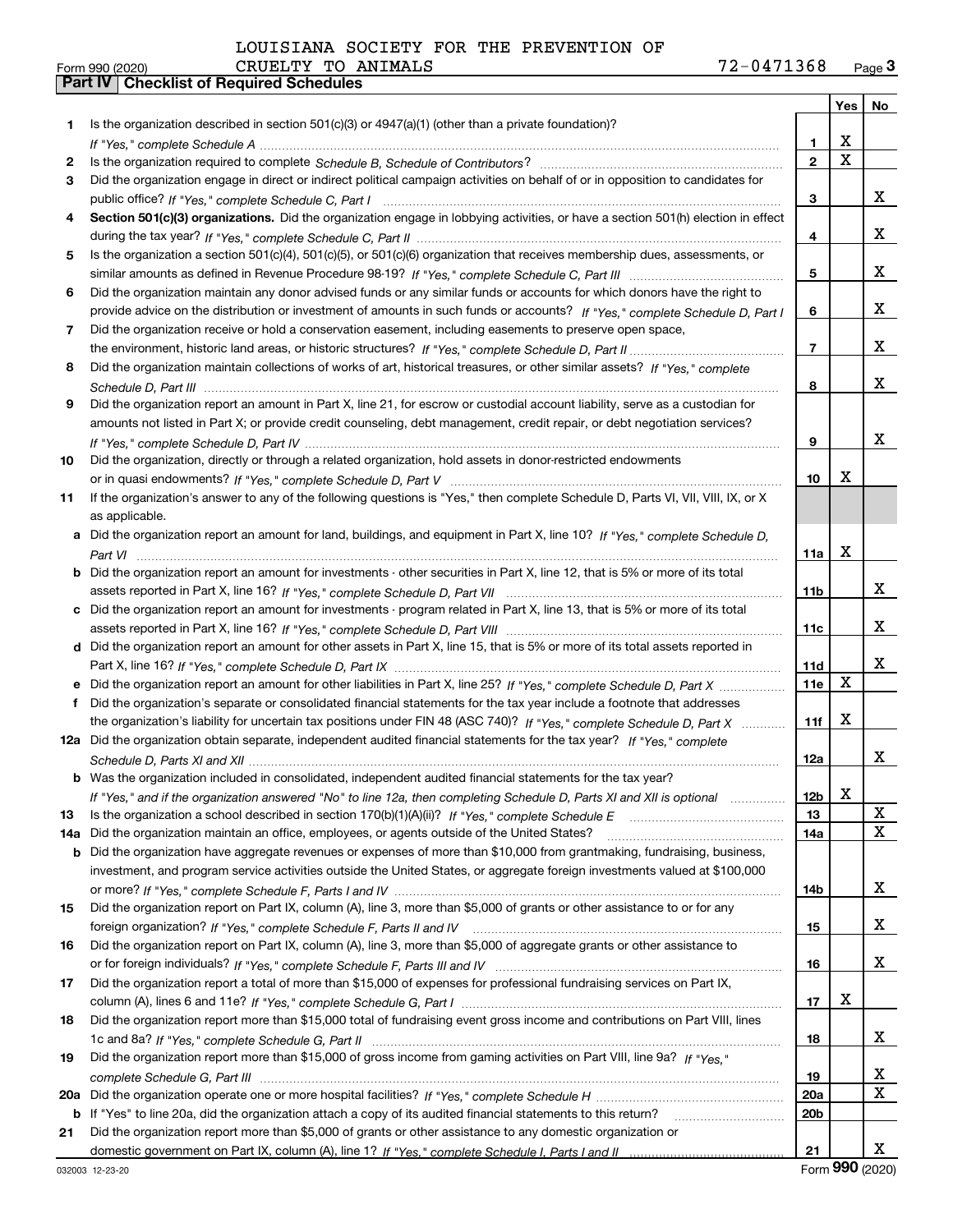| Form 990 (2020) | CRUELTY TO ANIMALS                                    | 72-0471368 | Page 4 |
|-----------------|-------------------------------------------------------|------------|--------|
|                 | Part IV   Checklist of Required Schedules (continued) |            |        |

|    | Parl IV  <br>Criecklist of Required Scriedules (continued)                                                                                         |                 |     |    |
|----|----------------------------------------------------------------------------------------------------------------------------------------------------|-----------------|-----|----|
|    |                                                                                                                                                    |                 | Yes | No |
| 22 | Did the organization report more than \$5,000 of grants or other assistance to or for domestic individuals on                                      |                 |     |    |
|    |                                                                                                                                                    | 22              |     | х  |
| 23 | Did the organization answer "Yes" to Part VII, Section A, line 3, 4, or 5 about compensation of the organization's current                         |                 |     |    |
|    | and former officers, directors, trustees, key employees, and highest compensated employees? If "Yes," complete                                     |                 |     |    |
|    |                                                                                                                                                    | 23              |     | х  |
|    | 24a Did the organization have a tax-exempt bond issue with an outstanding principal amount of more than \$100,000 as of the                        |                 |     |    |
|    | last day of the year, that was issued after December 31, 2002? If "Yes," answer lines 24b through 24d and complete                                 |                 |     |    |
|    |                                                                                                                                                    | 24a             |     | x  |
|    | <b>b</b> Did the organization invest any proceeds of tax-exempt bonds beyond a temporary period exception?                                         | 24b             |     |    |
|    | c Did the organization maintain an escrow account other than a refunding escrow at any time during the year to defease                             |                 |     |    |
|    |                                                                                                                                                    | 24c             |     |    |
|    |                                                                                                                                                    | 24d             |     |    |
|    | 25a Section 501(c)(3), 501(c)(4), and 501(c)(29) organizations. Did the organization engage in an excess benefit                                   |                 |     |    |
|    |                                                                                                                                                    | 25a             |     | х  |
|    | b Is the organization aware that it engaged in an excess benefit transaction with a disqualified person in a prior year, and                       |                 |     |    |
|    | that the transaction has not been reported on any of the organization's prior Forms 990 or 990-EZ? If "Yes," complete                              |                 |     |    |
|    | Schedule L. Part I                                                                                                                                 | 25b             |     | х  |
| 26 | Did the organization report any amount on Part X, line 5 or 22, for receivables from or payables to any current                                    |                 |     |    |
|    | or former officer, director, trustee, key employee, creator or founder, substantial contributor, or 35%                                            |                 |     |    |
|    |                                                                                                                                                    | 26              |     | x  |
| 27 | Did the organization provide a grant or other assistance to any current or former officer, director, trustee, key employee,                        |                 |     |    |
|    | creator or founder, substantial contributor or employee thereof, a grant selection committee member, or to a 35% controlled                        |                 |     |    |
|    | entity (including an employee thereof) or family member of any of these persons? If "Yes," complete Schedule L, Part III                           | 27              |     | x  |
| 28 | Was the organization a party to a business transaction with one of the following parties (see Schedule L, Part IV                                  |                 |     |    |
|    | instructions, for applicable filing thresholds, conditions, and exceptions):                                                                       |                 |     |    |
|    | a A current or former officer, director, trustee, key employee, creator or founder, or substantial contributor? If                                 |                 |     |    |
|    |                                                                                                                                                    | 28a             |     | X  |
|    |                                                                                                                                                    | 28 <sub>b</sub> | x   |    |
|    | c A 35% controlled entity of one or more individuals and/or organizations described in lines 28a or 28b? If                                        |                 |     |    |
|    |                                                                                                                                                    | 28c             |     | х  |
| 29 |                                                                                                                                                    | 29              | Х   |    |
| 30 | Did the organization receive contributions of art, historical treasures, or other similar assets, or qualified conservation                        |                 |     |    |
|    |                                                                                                                                                    | 30              |     | х  |
|    |                                                                                                                                                    | 31              |     | Х  |
| 31 | Did the organization liquidate, terminate, or dissolve and cease operations? If "Yes," complete Schedule N, Part I                                 |                 |     |    |
| 32 | Did the organization sell, exchange, dispose of, or transfer more than 25% of its net assets? If "Yes," complete                                   | 32              |     | х  |
|    | Schedule N, Part II                                                                                                                                |                 |     |    |
| 33 | Did the organization own 100% of an entity disregarded as separate from the organization under Regulations                                         |                 | х   |    |
|    |                                                                                                                                                    | 33              |     |    |
| 34 | Was the organization related to any tax-exempt or taxable entity? If "Yes," complete Schedule R, Part II, III, or IV, and                          |                 | X   |    |
|    |                                                                                                                                                    | 34              |     | X  |
|    | 35a Did the organization have a controlled entity within the meaning of section 512(b)(13)?                                                        | 35a             |     |    |
|    | <b>b</b> If "Yes" to line 35a, did the organization receive any payment from or engage in any transaction with a controlled entity                 |                 |     |    |
|    |                                                                                                                                                    | 35b             |     |    |
| 36 | Section 501(c)(3) organizations. Did the organization make any transfers to an exempt non-charitable related organization?                         |                 |     |    |
|    |                                                                                                                                                    | 36              |     | X  |
| 37 | Did the organization conduct more than 5% of its activities through an entity that is not a related organization                                   |                 |     |    |
|    | and that is treated as a partnership for federal income tax purposes? If "Yes," complete Schedule R, Part VI                                       | 37              |     | X  |
| 38 | Did the organization complete Schedule O and provide explanations in Schedule O for Part VI, lines 11b and 19?                                     |                 |     |    |
|    | Note: All Form 990 filers are required to complete Schedule O<br><b>Part V</b><br><b>Statements Regarding Other IRS Filings and Tax Compliance</b> | 38              | X   |    |
|    |                                                                                                                                                    |                 |     |    |
|    | Check if Schedule O contains a response or note to any line in this Part V                                                                         |                 |     |    |
|    |                                                                                                                                                    |                 | Yes | No |
|    | 11<br>1a<br>0                                                                                                                                      |                 |     |    |
|    | <b>b</b> Enter the number of Forms W-2G included in line 1a. Enter -0- if not applicable<br>1b                                                     |                 |     |    |
|    | c Did the organization comply with backup withholding rules for reportable payments to vendors and reportable gaming                               |                 |     |    |
|    | (gambling) winnings to prize winners?                                                                                                              | 1c              | X   |    |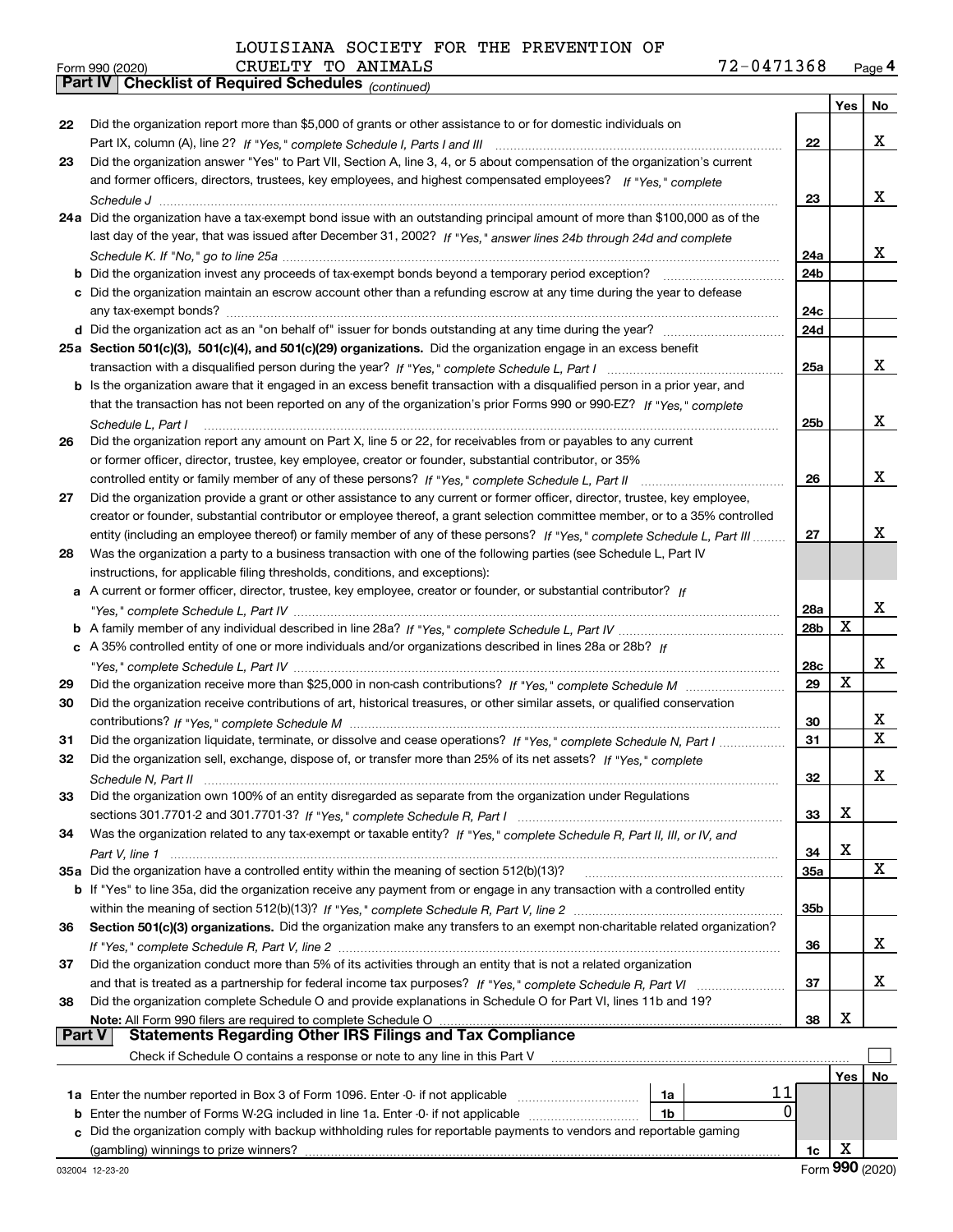|               | 72-0471368<br>CRUELTY TO ANIMALS<br>Form 990 (2020)                                                                                             |                |     | $_{\text{Page}}$ 5 |  |  |  |  |  |  |
|---------------|-------------------------------------------------------------------------------------------------------------------------------------------------|----------------|-----|--------------------|--|--|--|--|--|--|
| <b>Part V</b> | Statements Regarding Other IRS Filings and Tax Compliance (continued)                                                                           |                |     |                    |  |  |  |  |  |  |
|               |                                                                                                                                                 |                | Yes | No                 |  |  |  |  |  |  |
|               | 2a Enter the number of employees reported on Form W-3, Transmittal of Wage and Tax Statements,                                                  |                |     |                    |  |  |  |  |  |  |
|               | 153<br>filed for the calendar year ending with or within the year covered by this return<br>2a                                                  |                |     |                    |  |  |  |  |  |  |
|               |                                                                                                                                                 | 2 <sub>b</sub> | х   |                    |  |  |  |  |  |  |
|               |                                                                                                                                                 |                |     |                    |  |  |  |  |  |  |
| За            | Did the organization have unrelated business gross income of \$1,000 or more during the year?                                                   | 3a             |     | x                  |  |  |  |  |  |  |
| b             |                                                                                                                                                 | 3 <sub>b</sub> |     |                    |  |  |  |  |  |  |
|               | 4a At any time during the calendar year, did the organization have an interest in, or a signature or other authority over, a                    |                |     |                    |  |  |  |  |  |  |
|               | financial account in a foreign country (such as a bank account, securities account, or other financial account)?                                | 4a             |     | х                  |  |  |  |  |  |  |
|               | <b>b</b> If "Yes," enter the name of the foreign country $\blacktriangleright$                                                                  |                |     |                    |  |  |  |  |  |  |
|               | See instructions for filing requirements for FinCEN Form 114, Report of Foreign Bank and Financial Accounts (FBAR).                             |                |     |                    |  |  |  |  |  |  |
| 5a            | Was the organization a party to a prohibited tax shelter transaction at any time during the tax year?                                           | 5a             |     | х                  |  |  |  |  |  |  |
| b             |                                                                                                                                                 | 5b             |     | X                  |  |  |  |  |  |  |
| с             |                                                                                                                                                 | 5c             |     |                    |  |  |  |  |  |  |
|               | 6a Does the organization have annual gross receipts that are normally greater than \$100,000, and did the organization solicit                  |                |     |                    |  |  |  |  |  |  |
|               | any contributions that were not tax deductible as charitable contributions?                                                                     | 6a             |     | x                  |  |  |  |  |  |  |
|               | <b>b</b> If "Yes," did the organization include with every solicitation an express statement that such contributions or gifts                   |                |     |                    |  |  |  |  |  |  |
|               | were not tax deductible?                                                                                                                        | 6b             |     |                    |  |  |  |  |  |  |
| 7             | Organizations that may receive deductible contributions under section 170(c).                                                                   |                |     |                    |  |  |  |  |  |  |
| а             | Did the organization receive a payment in excess of \$75 made partly as a contribution and partly for goods and services provided to the payor? | 7a             |     | x                  |  |  |  |  |  |  |
| b             | If "Yes," did the organization notify the donor of the value of the goods or services provided?                                                 | 7b             |     |                    |  |  |  |  |  |  |
|               | Did the organization sell, exchange, or otherwise dispose of tangible personal property for which it was required                               |                |     |                    |  |  |  |  |  |  |
|               |                                                                                                                                                 | 7c             |     | х                  |  |  |  |  |  |  |
| d             | 7d<br>If "Yes," indicate the number of Forms 8282 filed during the year [11] [11] Wes," indicate the number of Forms 8282 filed during the year |                |     |                    |  |  |  |  |  |  |
| е             |                                                                                                                                                 | 7e             |     | х                  |  |  |  |  |  |  |
| f             | Did the organization, during the year, pay premiums, directly or indirectly, on a personal benefit contract?                                    | 7f             | N/R | $\mathbf X$        |  |  |  |  |  |  |
| g             | If the organization received a contribution of qualified intellectual property, did the organization file Form 8899 as required?                |                |     |                    |  |  |  |  |  |  |
| h             | If the organization received a contribution of cars, boats, airplanes, or other vehicles, did the organization file a Form 1098-C?              | 7h             | N/R |                    |  |  |  |  |  |  |
| 8             | Sponsoring organizations maintaining donor advised funds. Did a donor advised fund maintained by the                                            |                |     |                    |  |  |  |  |  |  |
|               | N/A<br>sponsoring organization have excess business holdings at any time during the year?                                                       | 8              |     |                    |  |  |  |  |  |  |
| 9             | Sponsoring organizations maintaining donor advised funds.                                                                                       |                |     |                    |  |  |  |  |  |  |
| а             | N/A<br>Did the sponsoring organization make any taxable distributions under section 4966?                                                       | 9а             |     |                    |  |  |  |  |  |  |
| b             | N/A<br>Did the sponsoring organization make a distribution to a donor, donor advisor, or related person?                                        | 9b             |     |                    |  |  |  |  |  |  |
| 10            | Section 501(c)(7) organizations. Enter:                                                                                                         |                |     |                    |  |  |  |  |  |  |
|               | N/A<br>10a<br>Initiation fees and capital contributions included on Part VIII, line 12 [111] [11] [12] [11] [12] [11] [12] [                    |                |     |                    |  |  |  |  |  |  |
|               | 10 <sub>b</sub><br>Gross receipts, included on Form 990, Part VIII, line 12, for public use of club facilities                                  |                |     |                    |  |  |  |  |  |  |
| 11            | Section 501(c)(12) organizations. Enter:                                                                                                        |                |     |                    |  |  |  |  |  |  |
| а             | N/A<br>11a<br>Gross income from members or shareholders                                                                                         |                |     |                    |  |  |  |  |  |  |
| b             | Gross income from other sources (Do not net amounts due or paid to other sources against                                                        |                |     |                    |  |  |  |  |  |  |
|               | 11 <sub>b</sub><br>amounts due or received from them.)                                                                                          |                |     |                    |  |  |  |  |  |  |
|               | 12a Section 4947(a)(1) non-exempt charitable trusts. Is the organization filing Form 990 in lieu of Form 1041?                                  | 12a            |     |                    |  |  |  |  |  |  |
|               | <b>b</b> If "Yes," enter the amount of tax-exempt interest received or accrued during the year $\ldots \mathbf{N}/\mathbf{A}$<br>12b            |                |     |                    |  |  |  |  |  |  |
| 13            | Section 501(c)(29) qualified nonprofit health insurance issuers.                                                                                |                |     |                    |  |  |  |  |  |  |
| a             | N/A<br>Is the organization licensed to issue qualified health plans in more than one state?                                                     | <b>13a</b>     |     |                    |  |  |  |  |  |  |
|               | Note: See the instructions for additional information the organization must report on Schedule O.                                               |                |     |                    |  |  |  |  |  |  |
| b             | Enter the amount of reserves the organization is required to maintain by the states in which the                                                |                |     |                    |  |  |  |  |  |  |
|               | 13 <sub>b</sub>                                                                                                                                 |                |     |                    |  |  |  |  |  |  |
| с             | 13 <sub>c</sub>                                                                                                                                 |                |     |                    |  |  |  |  |  |  |
| 14a           | Did the organization receive any payments for indoor tanning services during the tax year?                                                      | 14a            |     | X                  |  |  |  |  |  |  |
|               | <b>b</b> If "Yes," has it filed a Form 720 to report these payments? If "No," provide an explanation on Schedule O                              | 14b            |     |                    |  |  |  |  |  |  |
| 15            | Is the organization subject to the section 4960 tax on payment(s) of more than \$1,000,000 in remuneration or                                   |                |     |                    |  |  |  |  |  |  |
|               |                                                                                                                                                 | 15             |     | х                  |  |  |  |  |  |  |
|               | If "Yes," see instructions and file Form 4720, Schedule N.                                                                                      |                |     |                    |  |  |  |  |  |  |
| 16            | Is the organization an educational institution subject to the section 4968 excise tax on net investment income?                                 | 16             |     | х                  |  |  |  |  |  |  |
|               | If "Yes," complete Form 4720, Schedule O.                                                                                                       |                |     |                    |  |  |  |  |  |  |

Form (2020) **990**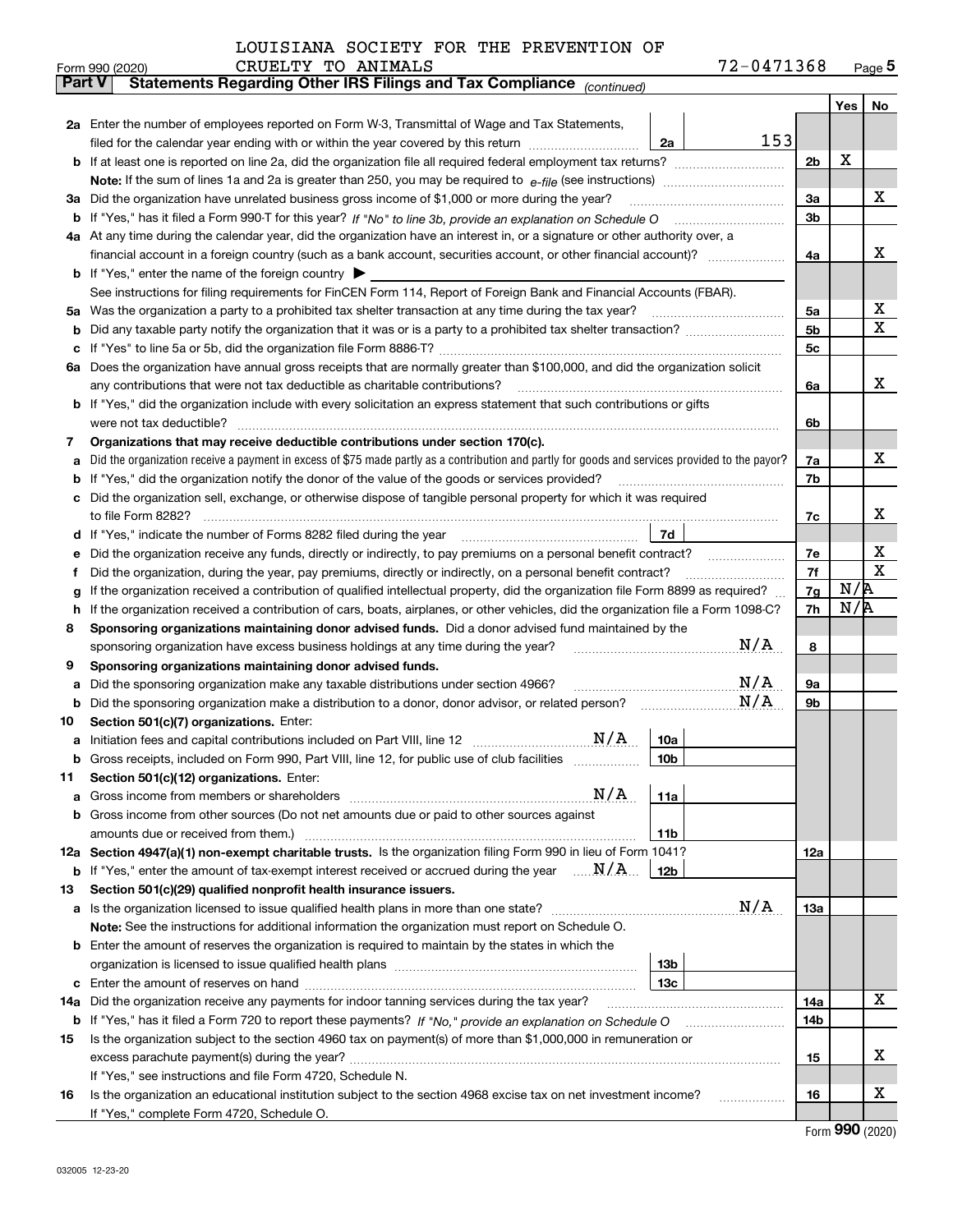| Form 990 (2020) |                                                                                     | CRUELTY TO ANIMALS | 72-0471368                                                                                                                    | $P$ <sub>age</sub> $6$  |
|-----------------|-------------------------------------------------------------------------------------|--------------------|-------------------------------------------------------------------------------------------------------------------------------|-------------------------|
|                 |                                                                                     |                    | Part VI   Governance, Management, and Disclosure For each "Yes" response to lines 2 through 7b below, and for a "No" response |                         |
|                 |                                                                                     |                    | to line 8a, 8b, or 10b below, describe the circumstances, processes, or changes on Schedule O. See instructions.              |                         |
|                 | Chack if Schoolule $\Omega$ contains a response or note to any line in this Part VI |                    |                                                                                                                               | $\overline{\mathbf{x}}$ |

|          | Check if Schedule O contains a response or note to any line in this Part VI                                                                      |    |  |    |                 |     | x               |  |
|----------|--------------------------------------------------------------------------------------------------------------------------------------------------|----|--|----|-----------------|-----|-----------------|--|
|          | <b>Section A. Governing Body and Management</b>                                                                                                  |    |  |    |                 |     |                 |  |
|          |                                                                                                                                                  |    |  |    |                 | Yes | No              |  |
|          | <b>1a</b> Enter the number of voting members of the governing body at the end of the tax year                                                    | 1a |  | 16 |                 |     |                 |  |
|          | If there are material differences in voting rights among members of the governing body, or if the governing                                      |    |  |    |                 |     |                 |  |
|          | body delegated broad authority to an executive committee or similar committee, explain on Schedule O.                                            |    |  |    |                 |     |                 |  |
| b        | Enter the number of voting members included on line 1a, above, who are independent                                                               | 1b |  | 16 |                 |     |                 |  |
| 2        | Did any officer, director, trustee, or key employee have a family relationship or a business relationship with any other                         |    |  |    |                 |     |                 |  |
|          | officer, director, trustee, or key employee?                                                                                                     |    |  |    | 2               |     | X               |  |
| з        | Did the organization delegate control over management duties customarily performed by or under the direct supervision                            |    |  |    |                 |     |                 |  |
|          | of officers, directors, trustees, or key employees to a management company or other person?                                                      |    |  |    | 3               |     | x               |  |
| 4        | Did the organization make any significant changes to its governing documents since the prior Form 990 was filed?                                 |    |  |    | $\overline{4}$  |     | X               |  |
| 5        |                                                                                                                                                  |    |  |    | 5               |     | X               |  |
| 6        | Did the organization have members or stockholders?                                                                                               |    |  |    | 6               | X   |                 |  |
| 7a       | Did the organization have members, stockholders, or other persons who had the power to elect or appoint one or                                   |    |  |    |                 |     |                 |  |
|          |                                                                                                                                                  |    |  |    | 7a              | X   |                 |  |
|          | <b>b</b> Are any governance decisions of the organization reserved to (or subject to approval by) members, stockholders, or                      |    |  |    |                 |     |                 |  |
|          | persons other than the governing body?                                                                                                           |    |  |    | 7b              | X   |                 |  |
| 8        | Did the organization contemporaneously document the meetings held or written actions undertaken during the year by the following:                |    |  |    |                 |     |                 |  |
| a        |                                                                                                                                                  |    |  |    | 8a              | X   |                 |  |
| b        |                                                                                                                                                  |    |  |    | 8b              | X   |                 |  |
| 9        | Is there any officer, director, trustee, or key employee listed in Part VII, Section A, who cannot be reached at the                             |    |  |    |                 |     |                 |  |
|          |                                                                                                                                                  |    |  |    | 9               |     | x               |  |
|          | <b>Section B. Policies</b> (This Section B requests information about policies not required by the Internal Revenue Code.)                       |    |  |    |                 |     |                 |  |
|          |                                                                                                                                                  |    |  |    |                 | Yes | No              |  |
|          |                                                                                                                                                  |    |  |    | 10a             |     | x               |  |
|          | <b>b</b> If "Yes," did the organization have written policies and procedures governing the activities of such chapters, affiliates,              |    |  |    |                 |     |                 |  |
|          | and branches to ensure their operations are consistent with the organization's exempt purposes?                                                  |    |  |    | 10 <sub>b</sub> | X   |                 |  |
|          | 11a Has the organization provided a complete copy of this Form 990 to all members of its governing body before filing the form?                  |    |  |    |                 |     |                 |  |
| b        | Describe in Schedule O the process, if any, used by the organization to review this Form 990.                                                    |    |  |    |                 |     |                 |  |
| 12a      |                                                                                                                                                  |    |  |    |                 |     |                 |  |
| b        |                                                                                                                                                  |    |  |    |                 |     |                 |  |
| c        | Did the organization regularly and consistently monitor and enforce compliance with the policy? If "Yes." describe                               |    |  |    |                 |     |                 |  |
|          | in Schedule O how this was done measured and contain an account of the state of the state of the state of the                                    |    |  |    | 12c             | X   |                 |  |
| 13       | Did the organization have a written whistleblower policy?                                                                                        |    |  |    | 13              | X   |                 |  |
| 14       | Did the organization have a written document retention and destruction policy?                                                                   |    |  |    | 14              | X   |                 |  |
| 15       | Did the process for determining compensation of the following persons include a review and approval by independent                               |    |  |    |                 |     |                 |  |
|          | persons, comparability data, and contemporaneous substantiation of the deliberation and decision?                                                |    |  |    |                 |     |                 |  |
|          | a The organization's CEO, Executive Director, or top management official manufactor content content content of                                   |    |  |    | 15a             | Χ   |                 |  |
|          |                                                                                                                                                  |    |  |    | 15b             | X   |                 |  |
|          | If "Yes" to line 15a or 15b, describe the process in Schedule O (see instructions).                                                              |    |  |    |                 |     |                 |  |
|          | 16a Did the organization invest in, contribute assets to, or participate in a joint venture or similar arrangement with a                        |    |  |    |                 |     |                 |  |
|          | taxable entity during the year?                                                                                                                  |    |  |    | 16a             |     | X               |  |
|          | <b>b</b> If "Yes," did the organization follow a written policy or procedure requiring the organization to evaluate its participation            |    |  |    |                 |     |                 |  |
|          | in joint venture arrangements under applicable federal tax law, and take steps to safeguard the organization's                                   |    |  |    |                 |     |                 |  |
|          | exempt status with respect to such arrangements?<br><b>Section C. Disclosure</b>                                                                 |    |  |    | 16b             |     |                 |  |
|          | List the states with which a copy of this Form 990 is required to be filed $\blacktriangleright$ AL, AK, AZ, AR, CA, CO, CT, DE, FL, GA, ID, IL  |    |  |    |                 |     |                 |  |
| 17<br>18 | Section 6104 requires an organization to make its Forms 1023 (1024 or 1024-A, if applicable), 990, and 990-T (Section 501(c)(3)s only) available |    |  |    |                 |     |                 |  |
|          | for public inspection. Indicate how you made these available. Check all that apply.                                                              |    |  |    |                 |     |                 |  |
|          | $X$ Own website<br>$X$ Another's website<br>$X$ Upon request<br>Other (explain on Schedule O)                                                    |    |  |    |                 |     |                 |  |
| 19       | Describe on Schedule O whether (and if so, how) the organization made its governing documents, conflict of interest policy, and financial        |    |  |    |                 |     |                 |  |
|          | statements available to the public during the tax year.                                                                                          |    |  |    |                 |     |                 |  |
| 20       | State the name, address, and telephone number of the person who possesses the organization's books and records                                   |    |  |    |                 |     |                 |  |
|          | LOUISIANA SPCA - 504-368-5191                                                                                                                    |    |  |    |                 |     |                 |  |
|          | 70114<br>LA<br>1700 MARDI GRAS BLVD, NEW ORLEANS,                                                                                                |    |  |    |                 |     |                 |  |
|          | SEE SCHEDULE O FOR FULL LIST OF STATES<br>032006 12-23-20                                                                                        |    |  |    |                 |     | Form 990 (2020) |  |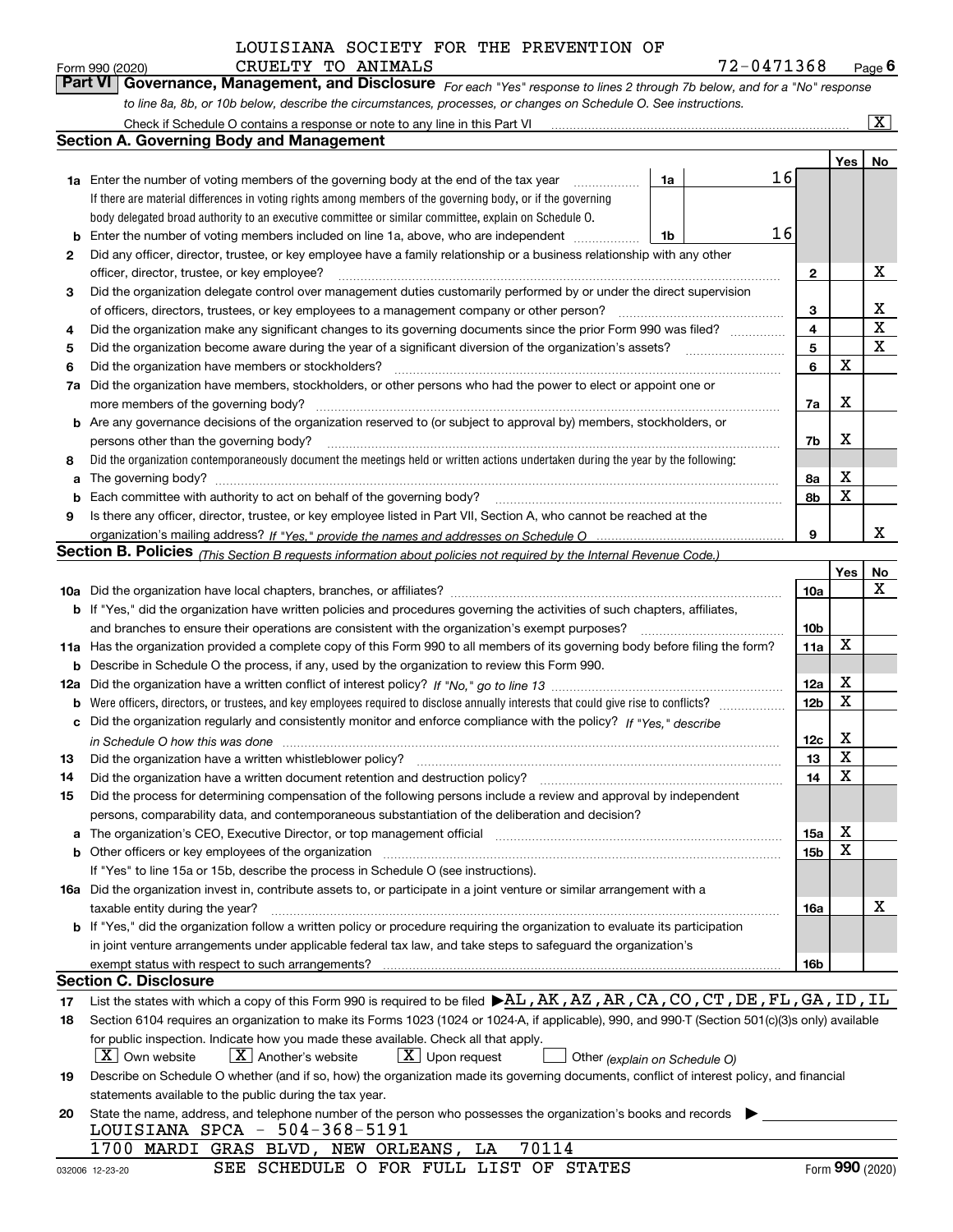| $2 - 0471368$ |  |  |
|---------------|--|--|
|               |  |  |

 $\mathcal{L}^{\text{max}}$ 

| Form 990 (2020) |                                               | CRUELTY TO ANIMALS | 72-0471368                                                                                 | Page $7$ |
|-----------------|-----------------------------------------------|--------------------|--------------------------------------------------------------------------------------------|----------|
|                 |                                               |                    | Part VII Compensation of Officers, Directors, Trustees, Key Employees, Highest Compensated |          |
|                 | <b>Employees, and Independent Contractors</b> |                    |                                                                                            |          |

Check if Schedule O contains a response or note to any line in this Part VII

**Section A. Officers, Directors, Trustees, Key Employees, and Highest Compensated Employees**

**1a**  Complete this table for all persons required to be listed. Report compensation for the calendar year ending with or within the organization's tax year. **•** List all of the organization's current officers, directors, trustees (whether individuals or organizations), regardless of amount of compensation.

Enter -0- in columns (D), (E), and (F) if no compensation was paid.

 $\bullet$  List all of the organization's  $\,$ current key employees, if any. See instructions for definition of "key employee."

**•** List the organization's five current highest compensated employees (other than an officer, director, trustee, or key employee) who received reportable compensation (Box 5 of Form W-2 and/or Box 7 of Form 1099-MISC) of more than \$100,000 from the organization and any related organizations.

**•** List all of the organization's former officers, key employees, and highest compensated employees who received more than \$100,000 of reportable compensation from the organization and any related organizations.

**former directors or trustees**  ¥ List all of the organization's that received, in the capacity as a former director or trustee of the organization, more than \$10,000 of reportable compensation from the organization and any related organizations.

See instructions for the order in which to list the persons above.

Check this box if neither the organization nor any related organization compensated any current officer, director, or trustee.  $\mathcal{L}^{\text{max}}$ 

| (A)                           | (B)               |                                |                       |                         | (C)          |                                                                  |        | (D)             | (E)                           | (F)                   |
|-------------------------------|-------------------|--------------------------------|-----------------------|-------------------------|--------------|------------------------------------------------------------------|--------|-----------------|-------------------------------|-----------------------|
| Name and title                | Average           |                                |                       | Position                |              | (do not check more than one                                      |        | Reportable      | Reportable                    | Estimated             |
|                               | hours per         |                                |                       |                         |              | box, unless person is both an<br>officer and a director/trustee) |        | compensation    | compensation                  | amount of             |
|                               | week<br>(list any |                                |                       |                         |              |                                                                  |        | from<br>the     | from related<br>organizations | other<br>compensation |
|                               | hours for         |                                |                       |                         |              |                                                                  |        | organization    | (W-2/1099-MISC)               | from the              |
|                               | related           |                                |                       |                         |              |                                                                  |        | (W-2/1099-MISC) |                               | organization          |
|                               | organizations     |                                |                       |                         |              |                                                                  |        |                 |                               | and related           |
|                               | below             | Individual trustee or director | Institutional trustee |                         | Key employee | Highest compensated<br>employee                                  | Former |                 |                               | organizations         |
|                               | line)             |                                |                       | Officer                 |              |                                                                  |        |                 |                               |                       |
| MACHELLE HALL<br>(1)          | 4.00              |                                |                       |                         |              |                                                                  |        |                 |                               |                       |
| PRESIDENT                     |                   | $\mathbf X$                    |                       | $\overline{\textbf{X}}$ |              |                                                                  |        | 0.              | $\mathbf 0$ .                 | $0_{.}$               |
| T. COLETTE WHITE<br>(2)       | 4.00              |                                |                       |                         |              |                                                                  |        |                 |                               |                       |
| VICE PRESIDENT                |                   | $\mathbf X$                    |                       | $\overline{\textbf{X}}$ |              |                                                                  |        | 0.              | 0.                            | $0_{.}$               |
| LYNN COATNEY<br>(3)           | 4.00              |                                |                       |                         |              |                                                                  |        |                 |                               |                       |
| <b>SECRETARY</b>              |                   | $\mathbf X$                    |                       | $\overline{\textbf{X}}$ |              |                                                                  |        | 0.              | $\mathbf 0$ .                 | $\mathbf 0$ .         |
| <b>JEFF MECKSTROTH</b><br>(4) | 4.00              |                                |                       |                         |              |                                                                  |        |                 |                               |                       |
| TREASURER                     |                   | $\mathbf X$                    |                       | X                       |              |                                                                  |        | 0.              | 0.                            | $0_{.}$               |
| <b>WALKER SAIK</b><br>(5)     | 4.00              |                                |                       |                         |              |                                                                  |        |                 |                               |                       |
| PAST PRESIDENT                |                   | $\mathbf X$                    |                       | $\overline{\textbf{X}}$ |              |                                                                  |        | 0.              | 0.                            | $0_{.}$               |
| KAREN ADJMI<br>(6)            | 2.00              |                                |                       |                         |              |                                                                  |        |                 |                               |                       |
| <b>BOARD MEMBER</b>           |                   | $\mathbf X$                    |                       |                         |              |                                                                  |        | $0$ .           | 0.                            | $\mathbf 0$ .         |
| RICH BOUCHNER<br>(7)          | 2.00              |                                |                       |                         |              |                                                                  |        |                 |                               |                       |
| <b>BOARD MEMBER</b>           |                   | $\mathbf X$                    |                       |                         |              |                                                                  |        | 0.              | 0.                            | $0_{.}$               |
| ALLISON SHAPIRO DANDRY<br>(8) | 2.00              |                                |                       |                         |              |                                                                  |        |                 |                               |                       |
| BOARD MEMBER                  |                   | $\overline{\textbf{X}}$        |                       |                         |              |                                                                  |        | 0.              | $\mathbf 0$ .                 | $\mathbf 0$ .         |
| SUSAN G. GUIDRY<br>(9)        | 2.00              |                                |                       |                         |              |                                                                  |        |                 |                               |                       |
| BOARD MEMBER                  |                   | $\mathbf X$                    |                       |                         |              |                                                                  |        | 0.              | 0.                            | $0_{.}$               |
| (10) KERRI KANE, ESQ.         | $\overline{2.00}$ |                                |                       |                         |              |                                                                  |        |                 |                               |                       |
| BOARD MEMBER                  |                   | $\overline{\textbf{X}}$        |                       |                         |              |                                                                  |        | $0$ .           | $\mathbf 0$ .                 | $\mathbf 0$ .         |
| (11) MARY J. KOSS, CPA        | 2.00              |                                |                       |                         |              |                                                                  |        |                 |                               |                       |
| <b>BOARD MEMBER</b>           |                   | $\mathbf X$                    |                       |                         |              |                                                                  |        | 0.              | $\mathbf 0$ .                 | $0_{.}$               |
| (12) RYAN MCCABE              | $\overline{2.00}$ |                                |                       |                         |              |                                                                  |        |                 |                               |                       |
| <b>BOARD MEMBER</b>           |                   | $\mathbf X$                    |                       |                         |              |                                                                  |        | 0.              | $\mathbf 0$ .                 | $\mathbf 0$ .         |
| (13) JACKIE PALUMBO           | $\overline{2.00}$ |                                |                       |                         |              |                                                                  |        |                 |                               |                       |
| <b>BOARD MEMBER</b>           |                   | $\mathbf X$                    |                       |                         |              |                                                                  |        | $0$ .           | $\mathbf 0$ .                 | $\mathbf 0$ .         |
| (14) WILLIAM S. RIPPNER       | 2.00              |                                |                       |                         |              |                                                                  |        |                 |                               |                       |
| <b>BOARD MEMBER</b>           |                   | $\mathbf X$                    |                       |                         |              |                                                                  |        | $\mathbf 0$ .   | 0.                            | $\mathbf 0$ .         |
| (15) KATHLEEN SCHRENK         | 2.00              |                                |                       |                         |              |                                                                  |        |                 |                               |                       |
| <b>BOARD MEMBER</b>           |                   | $\mathbf X$                    |                       |                         |              |                                                                  |        | 0.              | $\mathbf 0$ .                 | $\mathbf 0$ .         |
| (16) CARLOS ZERVIGON          | 2.00              |                                |                       |                         |              |                                                                  |        |                 |                               |                       |
| <b>BOARD MEMBER</b>           |                   | $\mathbf X$                    |                       |                         |              |                                                                  |        | $\mathbf 0$ .   | 0.                            | $\mathbf 0$ .         |
| (17) ANA ZORRILLA             | 60.00             |                                |                       |                         |              |                                                                  |        |                 |                               |                       |
| CHIEF EXECUTIVE OFFICER       |                   |                                |                       | $\mathbf X$             |              |                                                                  |        | 113,488.        | $\mathbf 0$ .                 | 8,773.                |
|                               |                   |                                |                       |                         |              |                                                                  |        |                 |                               |                       |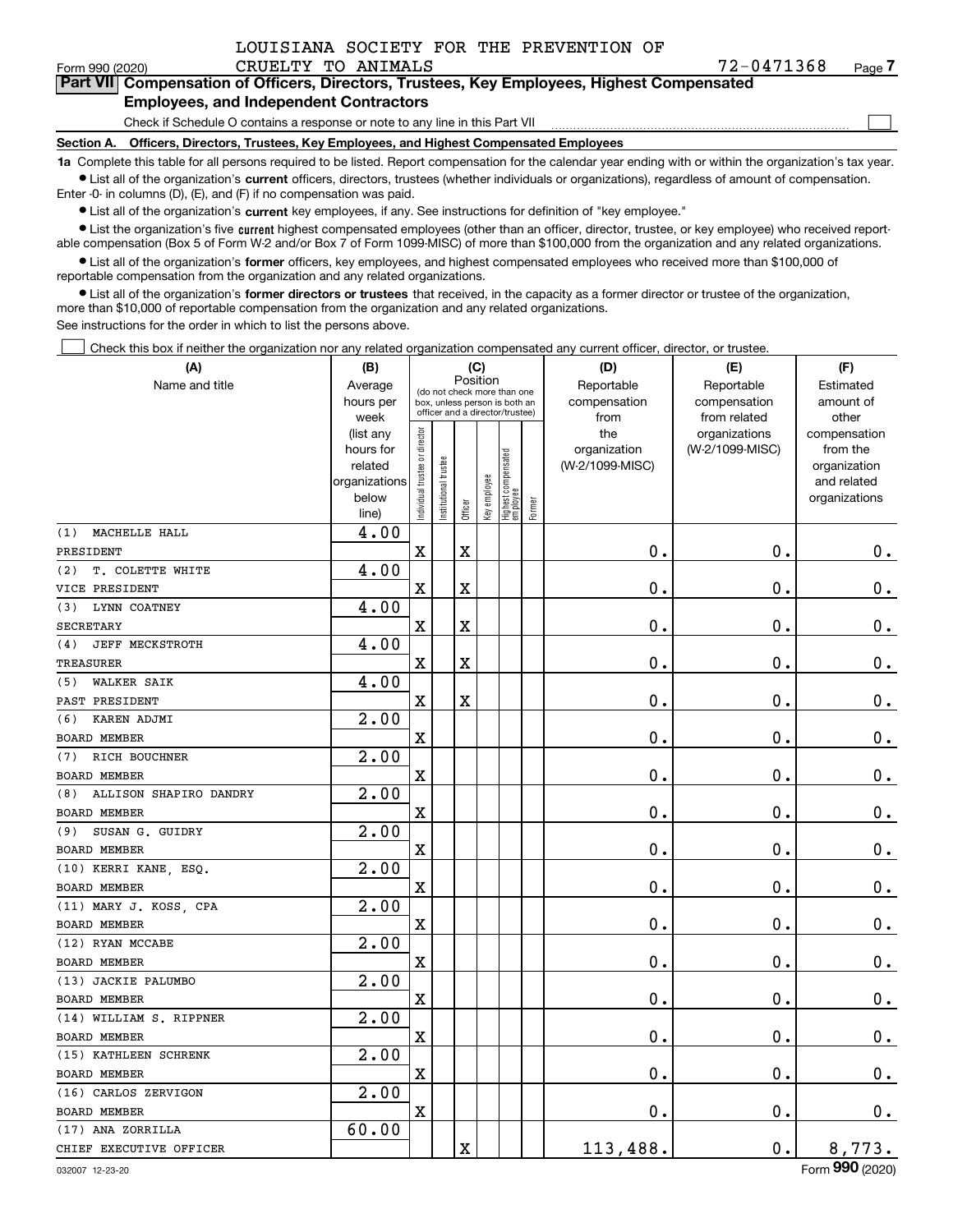|          |  | LOUISIANA SOCIETY FOR THE PREVENTION OF |  |
|----------|--|-----------------------------------------|--|
| $\alpha$ |  |                                         |  |

Form 990 (2020) CRUELTY TO ANIMALS 7 2-0 4 7 1 3 6 8 Page **8** 72-0471368

| <b>Part VII</b>                                                              | Section A. Officers, Directors, Trustees, Key Employees, and Highest Compensated Employees (continued)                               |                                                                               |                                |                       |            |              |                                 |        |                 |                               |                        |          |                       |    |
|------------------------------------------------------------------------------|--------------------------------------------------------------------------------------------------------------------------------------|-------------------------------------------------------------------------------|--------------------------------|-----------------------|------------|--------------|---------------------------------|--------|-----------------|-------------------------------|------------------------|----------|-----------------------|----|
|                                                                              | (B)<br>(C)<br>(A)<br>(D)<br>(E)                                                                                                      |                                                                               |                                |                       |            |              |                                 |        |                 |                               |                        |          | (F)                   |    |
|                                                                              | Name and title                                                                                                                       | Position<br>Average<br>(do not check more than one                            |                                |                       | Reportable | Reportable   |                                 |        | Estimated       |                               |                        |          |                       |    |
|                                                                              |                                                                                                                                      | hours per<br>box, unless person is both an<br>officer and a director/trustee) |                                |                       |            | compensation | compensation                    |        |                 | amount of                     |                        |          |                       |    |
|                                                                              |                                                                                                                                      | week<br>(list any                                                             |                                |                       |            |              |                                 |        | from<br>the     | from related<br>organizations |                        |          | other<br>compensation |    |
|                                                                              |                                                                                                                                      | hours for                                                                     |                                |                       |            | organization | (W-2/1099-MISC)                 |        |                 | from the                      |                        |          |                       |    |
|                                                                              |                                                                                                                                      | related                                                                       |                                |                       |            |              |                                 |        | (W-2/1099-MISC) |                               |                        |          | organization          |    |
|                                                                              |                                                                                                                                      | organizations<br>below                                                        |                                |                       |            |              |                                 |        |                 |                               |                        |          | and related           |    |
|                                                                              |                                                                                                                                      | line)                                                                         | Individual trustee or director | Institutional trustee | Officer    | key employee | Highest compensated<br>employee | Former |                 |                               |                        |          | organizations         |    |
|                                                                              |                                                                                                                                      |                                                                               |                                |                       |            |              |                                 |        |                 |                               |                        |          |                       |    |
|                                                                              |                                                                                                                                      |                                                                               |                                |                       |            |              |                                 |        |                 |                               |                        |          |                       |    |
|                                                                              |                                                                                                                                      |                                                                               |                                |                       |            |              |                                 |        |                 |                               |                        |          |                       |    |
|                                                                              |                                                                                                                                      |                                                                               |                                |                       |            |              |                                 |        |                 |                               |                        |          |                       |    |
|                                                                              |                                                                                                                                      |                                                                               |                                |                       |            |              |                                 |        |                 |                               |                        |          |                       |    |
|                                                                              |                                                                                                                                      |                                                                               |                                |                       |            |              |                                 |        |                 |                               |                        |          |                       |    |
|                                                                              |                                                                                                                                      |                                                                               |                                |                       |            |              |                                 |        |                 |                               |                        |          |                       |    |
|                                                                              |                                                                                                                                      |                                                                               |                                |                       |            |              |                                 |        |                 |                               |                        |          |                       |    |
|                                                                              |                                                                                                                                      |                                                                               |                                |                       |            |              |                                 |        |                 |                               |                        |          |                       |    |
|                                                                              |                                                                                                                                      |                                                                               |                                |                       |            |              |                                 |        |                 |                               |                        |          |                       |    |
|                                                                              |                                                                                                                                      |                                                                               |                                |                       |            |              |                                 |        |                 |                               |                        |          |                       |    |
|                                                                              |                                                                                                                                      |                                                                               |                                |                       |            |              |                                 |        |                 |                               |                        |          |                       |    |
|                                                                              |                                                                                                                                      |                                                                               |                                |                       |            |              |                                 |        |                 |                               |                        |          |                       |    |
|                                                                              |                                                                                                                                      |                                                                               |                                |                       |            |              |                                 |        |                 |                               |                        |          |                       |    |
|                                                                              |                                                                                                                                      |                                                                               |                                |                       |            |              |                                 |        |                 |                               |                        |          |                       |    |
|                                                                              |                                                                                                                                      |                                                                               |                                |                       |            |              |                                 |        |                 |                               |                        |          |                       |    |
|                                                                              |                                                                                                                                      |                                                                               |                                |                       |            |              |                                 |        |                 |                               |                        |          |                       |    |
|                                                                              |                                                                                                                                      |                                                                               |                                |                       |            |              |                                 |        | 113,488.<br>0.  |                               | 0.<br>$\overline{0}$ . |          | 8,773.                | 0. |
|                                                                              | c Total from continuation sheets to Part VII, Section A [11, 11] [11] Contains the Total from continuum                              |                                                                               |                                |                       |            |              |                                 |        | 113,488.        |                               | $\overline{0}$ .       |          | 8,773.                |    |
| d<br>2                                                                       | Total number of individuals (including but not limited to those listed above) who received more than \$100,000 of reportable         |                                                                               |                                |                       |            |              |                                 |        |                 |                               |                        |          |                       |    |
|                                                                              | compensation from the organization $\blacktriangleright$                                                                             |                                                                               |                                |                       |            |              |                                 |        |                 |                               |                        |          |                       | 1  |
|                                                                              |                                                                                                                                      |                                                                               |                                |                       |            |              |                                 |        |                 |                               |                        |          | Yes                   | No |
| 3                                                                            | Did the organization list any former officer, director, trustee, key employee, or highest compensated employee on                    |                                                                               |                                |                       |            |              |                                 |        |                 |                               |                        |          |                       |    |
|                                                                              | line 1a? If "Yes," complete Schedule J for such individual                                                                           |                                                                               |                                |                       |            |              |                                 |        |                 |                               |                        | З        |                       | x  |
| 4                                                                            | For any individual listed on line 1a, is the sum of reportable compensation and other compensation from the organization             |                                                                               |                                |                       |            |              |                                 |        |                 |                               |                        |          |                       |    |
|                                                                              |                                                                                                                                      |                                                                               |                                |                       |            |              |                                 |        |                 |                               |                        | 4        |                       | X. |
| 5                                                                            | Did any person listed on line 1a receive or accrue compensation from any unrelated organization or individual for services           |                                                                               |                                |                       |            |              |                                 |        |                 |                               |                        |          |                       |    |
|                                                                              | <b>Section B. Independent Contractors</b>                                                                                            |                                                                               |                                |                       |            |              |                                 |        |                 |                               |                        | 5        |                       | X  |
| 1                                                                            | Complete this table for your five highest compensated independent contractors that received more than \$100,000 of compensation from |                                                                               |                                |                       |            |              |                                 |        |                 |                               |                        |          |                       |    |
|                                                                              | the organization. Report compensation for the calendar year ending with or within the organization's tax year.                       |                                                                               |                                |                       |            |              |                                 |        |                 |                               |                        |          |                       |    |
|                                                                              | (A)                                                                                                                                  |                                                                               |                                |                       |            |              |                                 |        | (B)             |                               |                        |          | (C)                   |    |
| Name and business address<br>Description of services                         |                                                                                                                                      |                                                                               |                                |                       |            |              |                                 |        |                 |                               |                        |          | Compensation          |    |
| ONE & ALL - GRIZZARD COMMUNICATIONS GROUP,<br><b>FUNDRAISING AND</b>         |                                                                                                                                      |                                                                               |                                |                       |            |              |                                 |        |                 |                               |                        |          |                       |    |
| 3500 LENOX ROAD NE, STE 1900, ATLANTA, GA<br>DIRECT MARKETING                |                                                                                                                                      |                                                                               |                                |                       |            |              |                                 |        |                 |                               |                        | 201,000. |                       |    |
| ADAMS AND REESE LLP, 701 POYDRAS ST, SUITE<br>4500,<br>NEW ORLEANS, LA 70139 |                                                                                                                                      |                                                                               |                                |                       |            |              |                                 |        |                 |                               |                        |          |                       |    |
| LEGAL SERVICES                                                               |                                                                                                                                      |                                                                               |                                |                       |            |              |                                 |        |                 |                               |                        |          | 126,776.              |    |
|                                                                              |                                                                                                                                      |                                                                               |                                |                       |            |              |                                 |        |                 |                               |                        |          |                       |    |
|                                                                              |                                                                                                                                      |                                                                               |                                |                       |            |              |                                 |        |                 |                               |                        |          |                       |    |
|                                                                              |                                                                                                                                      |                                                                               |                                |                       |            |              |                                 |        |                 |                               |                        |          |                       |    |
|                                                                              |                                                                                                                                      |                                                                               |                                |                       |            |              |                                 |        |                 |                               |                        |          |                       |    |
|                                                                              |                                                                                                                                      |                                                                               |                                |                       |            |              |                                 |        |                 |                               |                        |          |                       |    |
| 2                                                                            | Total number of independent contractors (including but not limited to those listed above) who received more than                     |                                                                               |                                |                       |            |              |                                 |        |                 |                               |                        |          |                       |    |
|                                                                              | \$100,000 of compensation from the organization >                                                                                    |                                                                               |                                |                       |            | 2            |                                 |        |                 |                               |                        |          |                       |    |

032008 12-23-20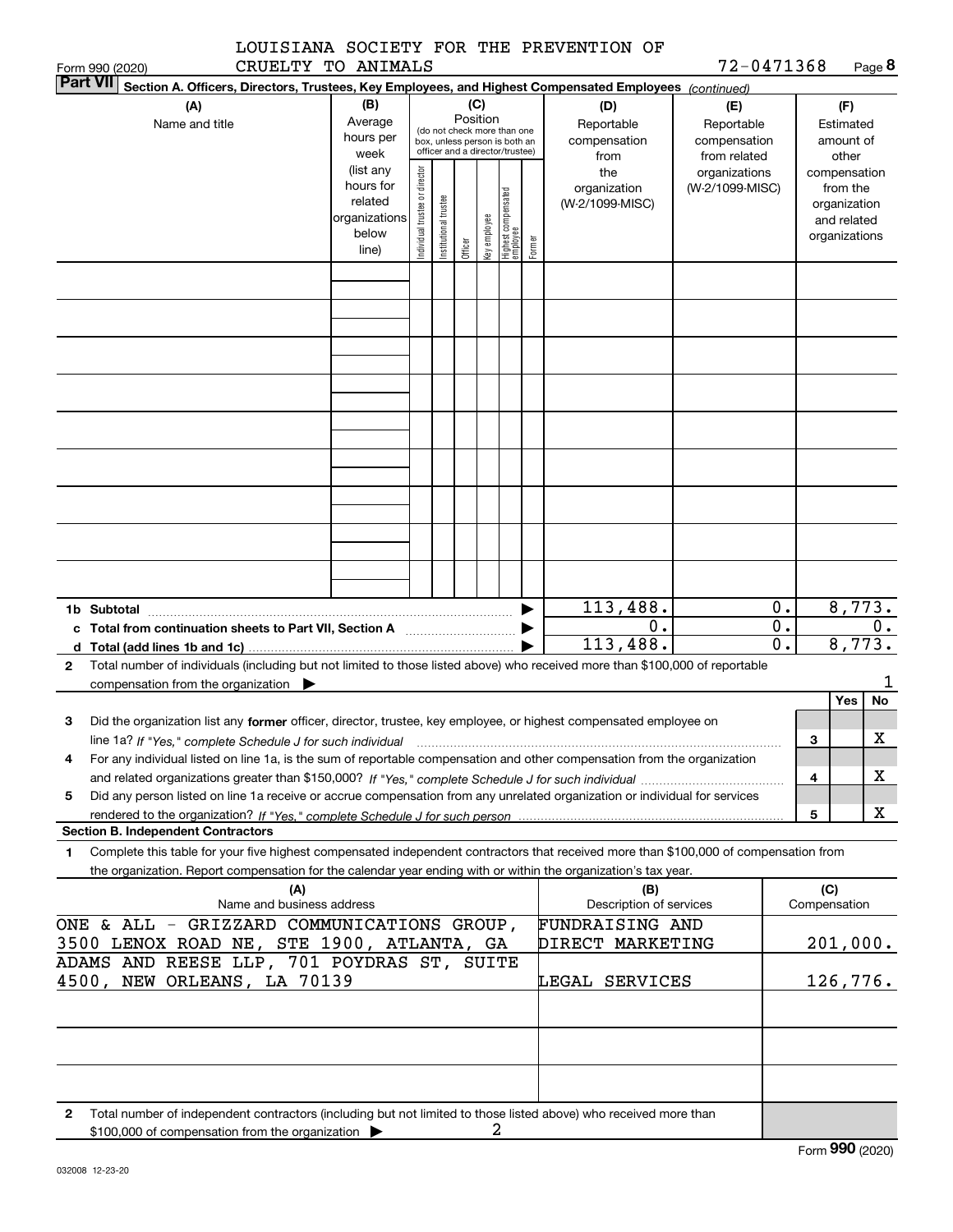Form 990 (2020) CRUEL'I'Y 'I'O ANIMALS / 2-04 / I 3 6 8 Page **9** CRUELTY TO ANIMALS 72-0471368

|                                                           | <b>Part VIII</b> |    | <b>Statement of Revenue</b>                                                                                                                                                                                                                                                                      |                               |                                       |                                              |                                      |                                                                 |
|-----------------------------------------------------------|------------------|----|--------------------------------------------------------------------------------------------------------------------------------------------------------------------------------------------------------------------------------------------------------------------------------------------------|-------------------------------|---------------------------------------|----------------------------------------------|--------------------------------------|-----------------------------------------------------------------|
|                                                           |                  |    | Check if Schedule O contains a response or note to any line in this Part VIII                                                                                                                                                                                                                    |                               |                                       |                                              |                                      |                                                                 |
|                                                           |                  |    |                                                                                                                                                                                                                                                                                                  |                               | (A)<br>Total revenue                  | (B)<br>Related or exempt<br>function revenue | (C)<br>Unrelated<br>business revenue | (D)<br>Revenue excluded<br>from tax under<br>sections 512 - 514 |
| Contributions, Gifts, Grants<br>and Other Similar Amounts |                  |    | 1a<br><b>1 a</b> Federated campaigns<br>.<br>1 <sub>b</sub><br><b>b</b> Membership dues<br>1 <sub>c</sub><br><b>c</b> Fundraising events <i></i><br>1 <sub>d</sub><br>d Related organizations<br>.<br>1e<br>e Government grants (contributions)<br>f All other contributions, gifts, grants, and | 496,983.<br>749,600.          |                                       |                                              |                                      |                                                                 |
|                                                           |                  |    | 1f<br>similar amounts not included above<br> 1g <br>Noncash contributions included in lines 1a-1f                                                                                                                                                                                                | 2,679,159.<br>370,000.        |                                       |                                              |                                      |                                                                 |
|                                                           |                  | h. |                                                                                                                                                                                                                                                                                                  |                               | 3,925,742.                            |                                              |                                      |                                                                 |
|                                                           |                  |    |                                                                                                                                                                                                                                                                                                  | <b>Business Code</b>          |                                       |                                              |                                      |                                                                 |
|                                                           | 2 a              |    | CITY CONTRACTS                                                                                                                                                                                                                                                                                   | 900099                        | 2,445,368.2,445,368.                  |                                              |                                      |                                                                 |
| Program Service<br>Revenue                                |                  | b  | CLINIC & SPAY/NEUTER                                                                                                                                                                                                                                                                             | 900099                        | 847, 105.                             | 847, 105.                                    |                                      |                                                                 |
|                                                           |                  |    | c RABIES TAG & LICENSES                                                                                                                                                                                                                                                                          | 900099                        | 441,396.                              | 441,396.                                     |                                      |                                                                 |
|                                                           |                  |    | d PET ADOPTIONS                                                                                                                                                                                                                                                                                  | 900099                        | 117, 353.                             | 117, 353.                                    |                                      |                                                                 |
|                                                           |                  |    | e ANIMAL SERVICE/SHELTER                                                                                                                                                                                                                                                                         | 900099                        | 69,120.                               | 69,120.                                      |                                      |                                                                 |
|                                                           |                  |    | f All other program service revenue                                                                                                                                                                                                                                                              | 900099                        | 29,618.                               | $\overline{29,618}$ .                        |                                      |                                                                 |
|                                                           |                  |    |                                                                                                                                                                                                                                                                                                  | ▶                             | 3,949,960.                            |                                              |                                      |                                                                 |
|                                                           | З                |    | Investment income (including dividends, interest, and                                                                                                                                                                                                                                            |                               |                                       |                                              |                                      |                                                                 |
|                                                           | 4<br>5           |    | Income from investment of tax-exempt bond proceeds                                                                                                                                                                                                                                               |                               |                                       |                                              |                                      |                                                                 |
|                                                           |                  |    | (i) Real                                                                                                                                                                                                                                                                                         | (ii) Personal                 |                                       |                                              |                                      |                                                                 |
|                                                           |                  |    | 6 a Gross rents<br>6а<br>.                                                                                                                                                                                                                                                                       |                               |                                       |                                              |                                      |                                                                 |
|                                                           |                  | b  | 6b<br>Less: rental expenses                                                                                                                                                                                                                                                                      |                               |                                       |                                              |                                      |                                                                 |
|                                                           |                  | с  | Rental income or (loss)<br>6c                                                                                                                                                                                                                                                                    |                               |                                       |                                              |                                      |                                                                 |
|                                                           |                  |    | d Net rental income or (loss)                                                                                                                                                                                                                                                                    |                               |                                       |                                              |                                      |                                                                 |
|                                                           |                  |    | (i) Securities<br><b>7 a</b> Gross amount from sales of                                                                                                                                                                                                                                          | (ii) Other                    |                                       |                                              |                                      |                                                                 |
|                                                           |                  |    | assets other than inventory<br>7a                                                                                                                                                                                                                                                                |                               |                                       |                                              |                                      |                                                                 |
|                                                           |                  |    | <b>b</b> Less: cost or other basis                                                                                                                                                                                                                                                               |                               |                                       |                                              |                                      |                                                                 |
|                                                           |                  |    | 7b<br>and sales expenses                                                                                                                                                                                                                                                                         |                               |                                       |                                              |                                      |                                                                 |
| Revenue                                                   |                  |    | 7c<br>c Gain or (loss)                                                                                                                                                                                                                                                                           |                               |                                       |                                              |                                      |                                                                 |
|                                                           |                  |    |                                                                                                                                                                                                                                                                                                  | ▶                             |                                       |                                              |                                      |                                                                 |
| Other                                                     |                  |    | 8 a Gross income from fundraising events (not<br>including \$<br>contributions reported on line 1c). See                                                                                                                                                                                         |                               |                                       |                                              |                                      |                                                                 |
|                                                           |                  |    | 8а                                                                                                                                                                                                                                                                                               |                               |                                       |                                              |                                      |                                                                 |
|                                                           |                  |    | 8b                                                                                                                                                                                                                                                                                               |                               |                                       |                                              |                                      |                                                                 |
|                                                           |                  |    | c Net income or (loss) from fundraising events                                                                                                                                                                                                                                                   |                               |                                       |                                              |                                      |                                                                 |
|                                                           |                  |    | 9 a Gross income from gaming activities. See                                                                                                                                                                                                                                                     |                               |                                       |                                              |                                      |                                                                 |
|                                                           |                  |    | 9а                                                                                                                                                                                                                                                                                               |                               |                                       |                                              |                                      |                                                                 |
|                                                           |                  |    | 9 <sub>b</sub>                                                                                                                                                                                                                                                                                   |                               |                                       |                                              |                                      |                                                                 |
|                                                           |                  |    | c Net income or (loss) from gaming activities                                                                                                                                                                                                                                                    | ▶                             |                                       |                                              |                                      |                                                                 |
|                                                           |                  |    | 10 a Gross sales of inventory, less returns                                                                                                                                                                                                                                                      |                               |                                       |                                              |                                      |                                                                 |
|                                                           |                  |    |                                                                                                                                                                                                                                                                                                  | $\vert$ 10a $\vert$ 625, 311. |                                       |                                              |                                      |                                                                 |
|                                                           |                  |    | <b>b</b> Less: cost of goods sold                                                                                                                                                                                                                                                                | 10 <sub>b</sub> 408, 913.     |                                       |                                              |                                      |                                                                 |
|                                                           |                  |    | c Net income or (loss) from sales of inventory                                                                                                                                                                                                                                                   |                               | 216,398.                              | 216,398.                                     |                                      |                                                                 |
|                                                           |                  |    |                                                                                                                                                                                                                                                                                                  | <b>Business Code</b>          |                                       |                                              |                                      |                                                                 |
|                                                           |                  |    | 11 a LEGAL SETTLEMENT                                                                                                                                                                                                                                                                            | 900099                        | 366, 406.                             | 366,406.                                     |                                      |                                                                 |
| Miscellaneous<br>Revenue                                  |                  | b  |                                                                                                                                                                                                                                                                                                  |                               |                                       |                                              |                                      |                                                                 |
|                                                           |                  | с  |                                                                                                                                                                                                                                                                                                  |                               |                                       |                                              |                                      |                                                                 |
|                                                           |                  |    |                                                                                                                                                                                                                                                                                                  | $\blacktriangleright$         | 366,406.                              |                                              |                                      |                                                                 |
|                                                           | 12               |    |                                                                                                                                                                                                                                                                                                  |                               | $\triangleright$ 8,458,506.4,532,764. |                                              | 0.1                                  | $\overline{0}$ .                                                |
|                                                           |                  |    |                                                                                                                                                                                                                                                                                                  |                               |                                       |                                              |                                      |                                                                 |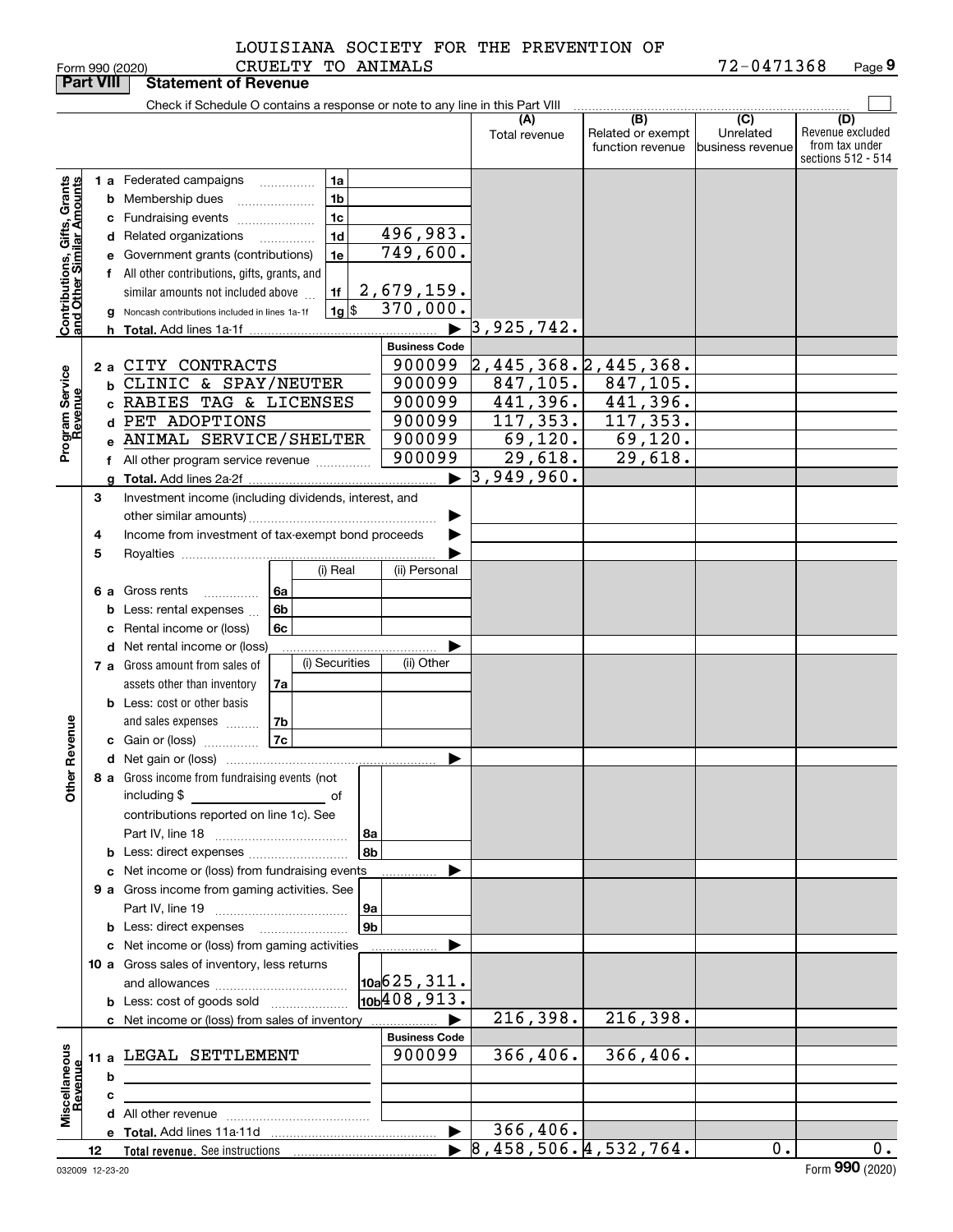#### Form 990 (2020) Page **Part IX Statement of Functional Expenses** CRUELTY TO ANIMALS 72-0471368 LOUISIANA SOCIETY FOR THE PREVENTION OF

**10**

| Section 501(c)(3) and 501(c)(4) organizations must complete all columns. All other organizations must complete column (A). |                                                                                                                                                                                                            |                            |                                         |                                           |                                |  |  |  |  |  |  |  |
|----------------------------------------------------------------------------------------------------------------------------|------------------------------------------------------------------------------------------------------------------------------------------------------------------------------------------------------------|----------------------------|-----------------------------------------|-------------------------------------------|--------------------------------|--|--|--|--|--|--|--|
| Check if Schedule O contains a response or note to any line in this Part IX                                                |                                                                                                                                                                                                            |                            |                                         |                                           |                                |  |  |  |  |  |  |  |
|                                                                                                                            | Do not include amounts reported on lines 6b,<br>7b, 8b, 9b, and 10b of Part VIII.                                                                                                                          | (A)<br>Total expenses      | (B)<br>Program service<br>expenses      | (C)<br>Management and<br>general expenses | (D)<br>Fundraising<br>expenses |  |  |  |  |  |  |  |
| 1.                                                                                                                         | Grants and other assistance to domestic organizations                                                                                                                                                      |                            |                                         |                                           |                                |  |  |  |  |  |  |  |
|                                                                                                                            | and domestic governments. See Part IV, line 21                                                                                                                                                             |                            |                                         |                                           |                                |  |  |  |  |  |  |  |
| $\mathbf{2}$                                                                                                               | Grants and other assistance to domestic                                                                                                                                                                    |                            |                                         |                                           |                                |  |  |  |  |  |  |  |
|                                                                                                                            | individuals. See Part IV, line 22                                                                                                                                                                          |                            |                                         |                                           |                                |  |  |  |  |  |  |  |
| 3                                                                                                                          | Grants and other assistance to foreign                                                                                                                                                                     |                            |                                         |                                           |                                |  |  |  |  |  |  |  |
|                                                                                                                            | organizations, foreign governments, and foreign                                                                                                                                                            |                            |                                         |                                           |                                |  |  |  |  |  |  |  |
|                                                                                                                            | individuals. See Part IV, lines 15 and 16                                                                                                                                                                  |                            |                                         |                                           |                                |  |  |  |  |  |  |  |
| 4                                                                                                                          | Benefits paid to or for members                                                                                                                                                                            |                            |                                         |                                           |                                |  |  |  |  |  |  |  |
| 5                                                                                                                          | Compensation of current officers, directors,                                                                                                                                                               |                            |                                         |                                           |                                |  |  |  |  |  |  |  |
|                                                                                                                            | trustees, and key employees                                                                                                                                                                                | 113,488.                   | 104,528.                                | 1,425.                                    | 7,535.                         |  |  |  |  |  |  |  |
| 6                                                                                                                          | Compensation not included above to disqualified                                                                                                                                                            |                            |                                         |                                           |                                |  |  |  |  |  |  |  |
|                                                                                                                            | persons (as defined under section 4958(f)(1)) and                                                                                                                                                          |                            |                                         |                                           |                                |  |  |  |  |  |  |  |
|                                                                                                                            | persons described in section 4958(c)(3)(B)                                                                                                                                                                 |                            |                                         |                                           |                                |  |  |  |  |  |  |  |
| 7                                                                                                                          |                                                                                                                                                                                                            | 3,389,396.                 | 3, 121, 814.                            | 42,544.                                   | 225,038.                       |  |  |  |  |  |  |  |
| 8                                                                                                                          | Pension plan accruals and contributions (include                                                                                                                                                           |                            |                                         |                                           |                                |  |  |  |  |  |  |  |
|                                                                                                                            | section 401(k) and 403(b) employer contributions)                                                                                                                                                          | $\frac{46,147.}{282,303.}$ | $\frac{41,735}{255,316}$                | 506.                                      | $\frac{3,906}{23,897}$ .       |  |  |  |  |  |  |  |
| 9                                                                                                                          |                                                                                                                                                                                                            |                            |                                         | 3,090.                                    |                                |  |  |  |  |  |  |  |
| 10                                                                                                                         |                                                                                                                                                                                                            | 209,901.                   | 189,835.                                | 2,298.                                    | 17,768.                        |  |  |  |  |  |  |  |
| 11                                                                                                                         | Fees for services (nonemployees):                                                                                                                                                                          |                            |                                         |                                           |                                |  |  |  |  |  |  |  |
|                                                                                                                            |                                                                                                                                                                                                            |                            |                                         |                                           |                                |  |  |  |  |  |  |  |
| b                                                                                                                          |                                                                                                                                                                                                            | 30,555.<br>32,670.         | <u>23,971.</u><br>$\overline{25,631}$ . | 556.<br>$\overline{594}$ .                | 6,028.<br>6,445.               |  |  |  |  |  |  |  |
|                                                                                                                            |                                                                                                                                                                                                            |                            |                                         |                                           |                                |  |  |  |  |  |  |  |
| d                                                                                                                          |                                                                                                                                                                                                            |                            |                                         |                                           |                                |  |  |  |  |  |  |  |
|                                                                                                                            | Professional fundraising services. See Part IV, line 17                                                                                                                                                    |                            |                                         |                                           |                                |  |  |  |  |  |  |  |
|                                                                                                                            | Investment management fees                                                                                                                                                                                 |                            |                                         |                                           |                                |  |  |  |  |  |  |  |
|                                                                                                                            | g Other. (If line 11g amount exceeds 10% of line 25,                                                                                                                                                       | 49,885.                    | 39, 136.                                | 907.                                      | 9,842.                         |  |  |  |  |  |  |  |
|                                                                                                                            | column (A) amount, list line 11g expenses on Sch O.)                                                                                                                                                       |                            |                                         |                                           |                                |  |  |  |  |  |  |  |
| 12<br>13                                                                                                                   |                                                                                                                                                                                                            | 231,506.                   | 13,559.                                 | 37.                                       | 217,910.                       |  |  |  |  |  |  |  |
| 14                                                                                                                         |                                                                                                                                                                                                            |                            |                                         |                                           |                                |  |  |  |  |  |  |  |
| 15                                                                                                                         |                                                                                                                                                                                                            |                            |                                         |                                           |                                |  |  |  |  |  |  |  |
| 16                                                                                                                         |                                                                                                                                                                                                            | 490,959.                   | 413,395.                                | 3,063.                                    | 74,501.                        |  |  |  |  |  |  |  |
| 17                                                                                                                         |                                                                                                                                                                                                            | 27,683.                    | 24,119.                                 | 517.                                      | 3,047.                         |  |  |  |  |  |  |  |
| 18                                                                                                                         | Payments of travel or entertainment expenses                                                                                                                                                               |                            |                                         |                                           |                                |  |  |  |  |  |  |  |
|                                                                                                                            | for any federal, state, or local public officials                                                                                                                                                          |                            |                                         |                                           |                                |  |  |  |  |  |  |  |
| 19                                                                                                                         | Conferences, conventions, and meetings                                                                                                                                                                     |                            |                                         |                                           |                                |  |  |  |  |  |  |  |
| 20                                                                                                                         | Interest                                                                                                                                                                                                   |                            |                                         |                                           |                                |  |  |  |  |  |  |  |
| 21                                                                                                                         |                                                                                                                                                                                                            |                            |                                         |                                           |                                |  |  |  |  |  |  |  |
| 22                                                                                                                         | Depreciation, depletion, and amortization                                                                                                                                                                  | 822, 465.                  | 779,049.                                | 7,100.                                    | 36,316.                        |  |  |  |  |  |  |  |
| 23                                                                                                                         | Insurance                                                                                                                                                                                                  | 357,483.                   | 340,831.                                | 3,675.                                    | 12,977.                        |  |  |  |  |  |  |  |
| 24                                                                                                                         | Other expenses. Itemize expenses not covered<br>above (List miscellaneous expenses on line 24e. If<br>line 24e amount exceeds 10% of line 25, column (A)<br>amount, list line 24e expenses on Schedule O.) |                            |                                         |                                           |                                |  |  |  |  |  |  |  |
|                                                                                                                            | FEED/MEDICAL SUPPLIES                                                                                                                                                                                      | 469,394.                   | 453,606.                                | 18.                                       | 15,770.                        |  |  |  |  |  |  |  |
|                                                                                                                            | VET CARE                                                                                                                                                                                                   | 210,047.                   | 209,013.                                | 0.                                        | 1,034.                         |  |  |  |  |  |  |  |
|                                                                                                                            | REPAIRS & MAINTENANCE                                                                                                                                                                                      | 197,347.                   | 192,052.                                | $\overline{785}$ .                        | 4,510.                         |  |  |  |  |  |  |  |
| d                                                                                                                          | CONTRACT LABOR                                                                                                                                                                                             | 190,241.                   | 144,926.                                | 4,036.                                    | 41,279.                        |  |  |  |  |  |  |  |
|                                                                                                                            | e All other expenses                                                                                                                                                                                       | 234,533.                   | 214,148.                                | 2,519.                                    | 17,866.                        |  |  |  |  |  |  |  |
| 25                                                                                                                         | Total functional expenses. Add lines 1 through 24e                                                                                                                                                         | 7,386,003.                 | 6,586,664.                              | 73,670.                                   | 725,669.                       |  |  |  |  |  |  |  |
| 26                                                                                                                         | Joint costs. Complete this line only if the organization                                                                                                                                                   |                            |                                         |                                           |                                |  |  |  |  |  |  |  |
|                                                                                                                            | reported in column (B) joint costs from a combined                                                                                                                                                         |                            |                                         |                                           |                                |  |  |  |  |  |  |  |
|                                                                                                                            | educational campaign and fundraising solicitation.                                                                                                                                                         |                            |                                         |                                           |                                |  |  |  |  |  |  |  |
|                                                                                                                            | Check here $\blacktriangleright$<br>if following SOP 98-2 (ASC 958-720)                                                                                                                                    |                            |                                         |                                           |                                |  |  |  |  |  |  |  |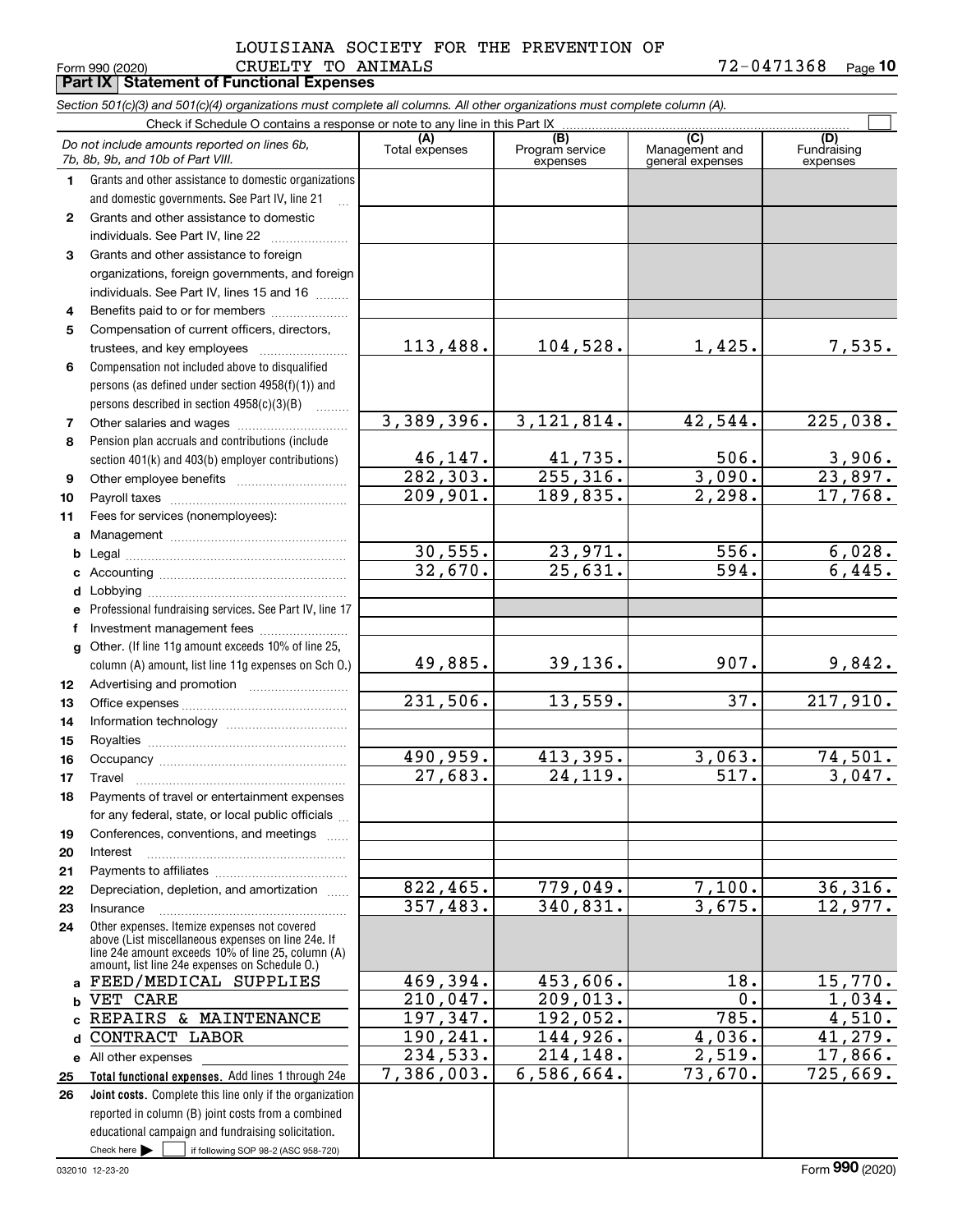|                 |                    |  | LOUISIANA SOCIETY FOR THE PREVENTION OF |            |         |
|-----------------|--------------------|--|-----------------------------------------|------------|---------|
| Form 990 (2020) | CRUELTY TO ANIMALS |  |                                         | 72-0471368 | Page 11 |

|                             | Part X       | <b>Balance Sheet</b>                                                                                                                                                                                                          |          |                     |                          |                 |                         |
|-----------------------------|--------------|-------------------------------------------------------------------------------------------------------------------------------------------------------------------------------------------------------------------------------|----------|---------------------|--------------------------|-----------------|-------------------------|
|                             |              | Check if Schedule O contains a response or note to any line in this Part X                                                                                                                                                    |          |                     |                          |                 |                         |
|                             |              |                                                                                                                                                                                                                               |          |                     | (A)<br>Beginning of year |                 | (B)<br>End of year      |
|                             | $\mathbf 1$  | Cash - non-interest-bearing                                                                                                                                                                                                   |          |                     | 1,424,311.               | $\blacksquare$  | 2,866,040.              |
|                             | $\mathbf{2}$ |                                                                                                                                                                                                                               |          |                     | 1,088,949.               | $\mathbf{2}$    | 1,373,998.              |
|                             | з            |                                                                                                                                                                                                                               |          |                     | 50,000.                  | $\mathbf{3}$    |                         |
|                             | 4            |                                                                                                                                                                                                                               |          |                     | 474,957.                 | $\overline{4}$  | 465,013.                |
|                             | 5            | Loans and other receivables from any current or former officer, director,                                                                                                                                                     |          |                     |                          |                 |                         |
|                             |              | trustee, key employee, creator or founder, substantial contributor, or 35%                                                                                                                                                    |          |                     |                          |                 |                         |
|                             |              | controlled entity or family member of any of these persons                                                                                                                                                                    |          |                     |                          | 5               |                         |
|                             | 6            | Loans and other receivables from other disqualified persons (as defined                                                                                                                                                       |          |                     |                          |                 |                         |
|                             |              | under section $4958(f)(1)$ , and persons described in section $4958(c)(3)(B)$                                                                                                                                                 |          | 6                   |                          |                 |                         |
|                             | 7            |                                                                                                                                                                                                                               |          | $\overline{7}$      |                          |                 |                         |
| Assets                      | 8            |                                                                                                                                                                                                                               |          |                     | 256, 310.                | 8               | 250, 560.               |
|                             | 9            | Prepaid expenses and deferred charges                                                                                                                                                                                         | 148,640. | $\mathbf{9}$        | 123,903.                 |                 |                         |
|                             |              | <b>10a</b> Land, buildings, and equipment: cost or other                                                                                                                                                                      |          |                     |                          |                 |                         |
|                             |              | basis. Complete Part VI of Schedule D  10a                                                                                                                                                                                    |          | 28, 409, 238.       |                          |                 |                         |
|                             |              | $\frac{10b}{10b}$<br><b>b</b> Less: accumulated depreciation                                                                                                                                                                  |          | 8,216,689.          | 20,919,789.              | 10 <sub>c</sub> | 20, 192, 549.           |
|                             | 11           |                                                                                                                                                                                                                               |          |                     |                          | 11              |                         |
|                             | 12           |                                                                                                                                                                                                                               |          |                     |                          | 12              |                         |
|                             | 13           |                                                                                                                                                                                                                               |          |                     |                          | 13              |                         |
|                             | 14           |                                                                                                                                                                                                                               |          | 14                  |                          |                 |                         |
|                             | 15           |                                                                                                                                                                                                                               |          |                     | 159,588.                 | 15              | 378,813.                |
|                             | 16           |                                                                                                                                                                                                                               |          |                     | 24,522,544.              | 16              | 25,650,876.             |
|                             | 17           |                                                                                                                                                                                                                               |          |                     | 553,919.                 | 17              | 582, 773.               |
|                             | 18           |                                                                                                                                                                                                                               |          | 18                  |                          |                 |                         |
|                             | 19           | Deferred revenue material contracts and contracts are contracted and contract and contract are contracted and contract are contracted and contract are contracted and contract are contracted and contract are contracted and |          |                     | 22,500.                  | 19              | 9,625.                  |
|                             | 20           |                                                                                                                                                                                                                               |          |                     |                          | 20              |                         |
|                             | 21           | Escrow or custodial account liability. Complete Part IV of Schedule D                                                                                                                                                         |          | 1.1.1.1.1.1.1.1.1.1 |                          | 21              |                         |
|                             | 22           | Loans and other payables to any current or former officer, director,                                                                                                                                                          |          |                     |                          |                 |                         |
| Liabilities                 |              | trustee, key employee, creator or founder, substantial contributor, or 35%                                                                                                                                                    |          |                     |                          |                 |                         |
|                             |              | controlled entity or family member of any of these persons                                                                                                                                                                    |          |                     |                          | 22              |                         |
|                             | 23           | Secured mortgages and notes payable to unrelated third parties                                                                                                                                                                |          |                     |                          | 23              |                         |
|                             | 24           | Unsecured notes and loans payable to unrelated third parties                                                                                                                                                                  |          |                     |                          | 24              |                         |
|                             | 25           | Other liabilities (including federal income tax, payables to related third                                                                                                                                                    |          |                     |                          |                 |                         |
|                             |              | parties, and other liabilities not included on lines 17-24). Complete Part X                                                                                                                                                  |          |                     |                          |                 |                         |
|                             |              | of Schedule D                                                                                                                                                                                                                 |          |                     | 1,004,647.               | 25              | 882,066.                |
|                             | 26           | Total liabilities. Add lines 17 through 25                                                                                                                                                                                    |          |                     | 1,581,066.               | 26              | 1,474,464.              |
|                             |              | Organizations that follow FASB ASC 958, check here $\blacktriangleright \boxed{X}$                                                                                                                                            |          |                     |                          |                 |                         |
|                             |              | and complete lines 27, 28, 32, and 33.                                                                                                                                                                                        |          |                     |                          |                 |                         |
|                             | 27           |                                                                                                                                                                                                                               |          |                     | 22,524,255.<br>417,223.  | 27              | 23,700,035.<br>476,377. |
|                             | 28           | Net assets with donor restrictions                                                                                                                                                                                            |          |                     |                          | 28              |                         |
|                             |              | Organizations that do not follow FASB ASC 958, check here $\blacktriangleright$                                                                                                                                               |          |                     |                          |                 |                         |
|                             |              | and complete lines 29 through 33.                                                                                                                                                                                             |          |                     |                          |                 |                         |
| Net Assets or Fund Balances | 29           |                                                                                                                                                                                                                               |          |                     |                          | 29              |                         |
|                             | 30           | Paid-in or capital surplus, or land, building, or equipment fund                                                                                                                                                              |          |                     |                          | 30              |                         |
|                             | 31           | Retained earnings, endowment, accumulated income, or other funds                                                                                                                                                              |          | .                   | 22,941,478.              | 31              | 24, 176, 412.           |
|                             | 32           | Total net assets or fund balances                                                                                                                                                                                             |          |                     | 24,522,544.              | 32<br>33        | 25,650,876.             |
|                             | 33           |                                                                                                                                                                                                                               |          |                     |                          |                 | $\overline{2}$          |

Form (2020) **990**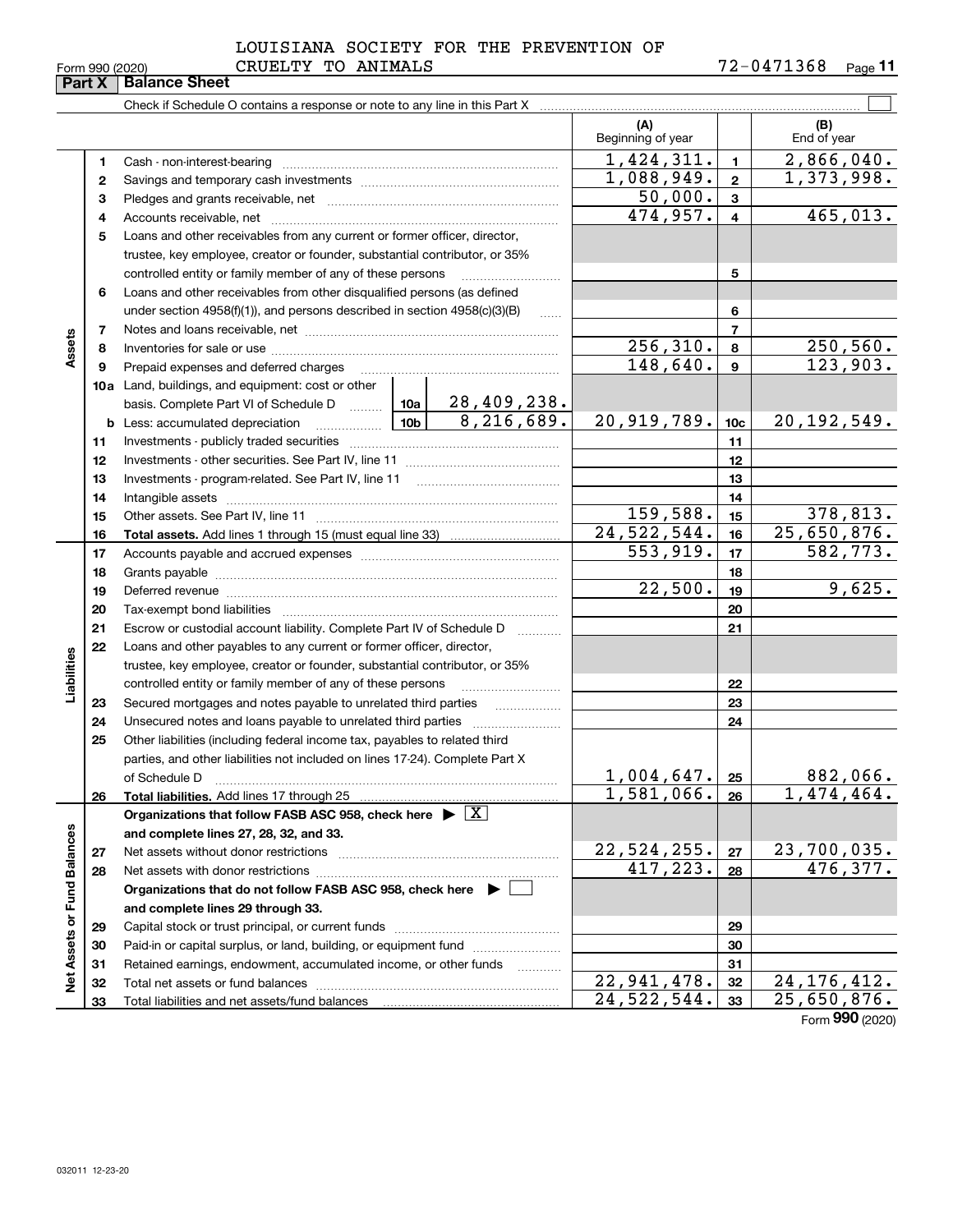|  |  | LOUISIANA SOCIETY FOR THE PREVENTION OF |  |
|--|--|-----------------------------------------|--|
|  |  |                                         |  |

72-0471368 Page 12

| Part XI   Reconciliation of Net Assets                                                                                                                                                                                                                                                                                                                                                                                                                                               | $\overline{\mathbf{X}}$ |
|--------------------------------------------------------------------------------------------------------------------------------------------------------------------------------------------------------------------------------------------------------------------------------------------------------------------------------------------------------------------------------------------------------------------------------------------------------------------------------------|-------------------------|
|                                                                                                                                                                                                                                                                                                                                                                                                                                                                                      |                         |
|                                                                                                                                                                                                                                                                                                                                                                                                                                                                                      |                         |
|                                                                                                                                                                                                                                                                                                                                                                                                                                                                                      |                         |
| 8,458,506.<br>1.<br>1                                                                                                                                                                                                                                                                                                                                                                                                                                                                |                         |
| 7,386,003.<br>$\overline{2}$<br>Total expenses (must equal Part IX, column (A), line 25)<br>2                                                                                                                                                                                                                                                                                                                                                                                        |                         |
| 1,072,503.<br>3<br>Revenue less expenses. Subtract line 2 from line 1<br>З                                                                                                                                                                                                                                                                                                                                                                                                           |                         |
| $\overline{22,941,478}$ .<br>4<br>4                                                                                                                                                                                                                                                                                                                                                                                                                                                  |                         |
| 5<br>Net unrealized gains (losses) on investments<br>5<br>$\overline{a_1, \ldots, a_n, \ldots, a_n, \ldots, a_n, \ldots, a_n, \ldots, a_n, \ldots, a_n, \ldots, a_n, \ldots, a_n, \ldots, a_n, \ldots, a_n, \ldots, a_n, \ldots, a_n, \ldots, a_n, \ldots, a_n, \ldots, a_n, \ldots, a_n, \ldots, a_n, \ldots, a_n, \ldots, a_n, \ldots, a_n, \ldots, a_n, \ldots, a_n, \ldots, a_n, \ldots, a_n, \ldots, a_n, \ldots, a_n, \ldots, a_n, \ldots, a_n, \ldots, a_n, \ldots, a_n, \ld$ |                         |
| 6<br>6                                                                                                                                                                                                                                                                                                                                                                                                                                                                               |                         |
| $\overline{7}$<br>Investment expenses<br>7                                                                                                                                                                                                                                                                                                                                                                                                                                           |                         |
| 31,526.<br>8<br>Prior period adjustments<br>8                                                                                                                                                                                                                                                                                                                                                                                                                                        |                         |
| 130,905.<br>9<br>Other changes in net assets or fund balances (explain on Schedule O)<br>9                                                                                                                                                                                                                                                                                                                                                                                           |                         |
| Net assets or fund balances at end of year. Combine lines 3 through 9 (must equal Part X, line 32,<br>10                                                                                                                                                                                                                                                                                                                                                                             |                         |
| 24, 176, 412.<br>10                                                                                                                                                                                                                                                                                                                                                                                                                                                                  |                         |
| Part XII Financial Statements and Reporting                                                                                                                                                                                                                                                                                                                                                                                                                                          |                         |
|                                                                                                                                                                                                                                                                                                                                                                                                                                                                                      |                         |
| Yes                                                                                                                                                                                                                                                                                                                                                                                                                                                                                  | No                      |
| $\overline{X}$ Accrual<br>Accounting method used to prepare the Form 990: <u>I</u> Cash<br>Other<br>1                                                                                                                                                                                                                                                                                                                                                                                |                         |
| If the organization changed its method of accounting from a prior year or checked "Other," explain in Schedule O.                                                                                                                                                                                                                                                                                                                                                                    |                         |
| Were the organization's financial statements compiled or reviewed by an independent accountant?<br>2a<br>2a                                                                                                                                                                                                                                                                                                                                                                          | X                       |
| If "Yes," check a box below to indicate whether the financial statements for the year were compiled or reviewed on a                                                                                                                                                                                                                                                                                                                                                                 |                         |
| separate basis, consolidated basis, or both:                                                                                                                                                                                                                                                                                                                                                                                                                                         |                         |
| Separate basis<br>Consolidated basis<br>Both consolidated and separate basis                                                                                                                                                                                                                                                                                                                                                                                                         |                         |
| X<br><b>b</b> Were the organization's financial statements audited by an independent accountant?<br>2 <sub>b</sub>                                                                                                                                                                                                                                                                                                                                                                   |                         |
| If "Yes," check a box below to indicate whether the financial statements for the year were audited on a separate basis,                                                                                                                                                                                                                                                                                                                                                              |                         |
| consolidated basis, or both:                                                                                                                                                                                                                                                                                                                                                                                                                                                         |                         |
| $\boxed{\textbf{X}}$ Consolidated basis<br>Both consolidated and separate basis<br>Separate basis                                                                                                                                                                                                                                                                                                                                                                                    |                         |
| c If "Yes" to line 2a or 2b, does the organization have a committee that assumes responsibility for oversight of the audit,                                                                                                                                                                                                                                                                                                                                                          |                         |
| х<br>2c                                                                                                                                                                                                                                                                                                                                                                                                                                                                              |                         |
| If the organization changed either its oversight process or selection process during the tax year, explain on Schedule O.                                                                                                                                                                                                                                                                                                                                                            |                         |
| 3a As a result of a federal award, was the organization required to undergo an audit or audits as set forth in the Single Audit                                                                                                                                                                                                                                                                                                                                                      |                         |
| За                                                                                                                                                                                                                                                                                                                                                                                                                                                                                   | Χ                       |
| b If "Yes," did the organization undergo the required audit or audits? If the organization did not undergo the required audit                                                                                                                                                                                                                                                                                                                                                        |                         |
| or audits, explain why on Schedule O and describe any steps taken to undergo such audits manumumumumumum<br>Зb<br>nnn                                                                                                                                                                                                                                                                                                                                                                |                         |

Form (2020) **990**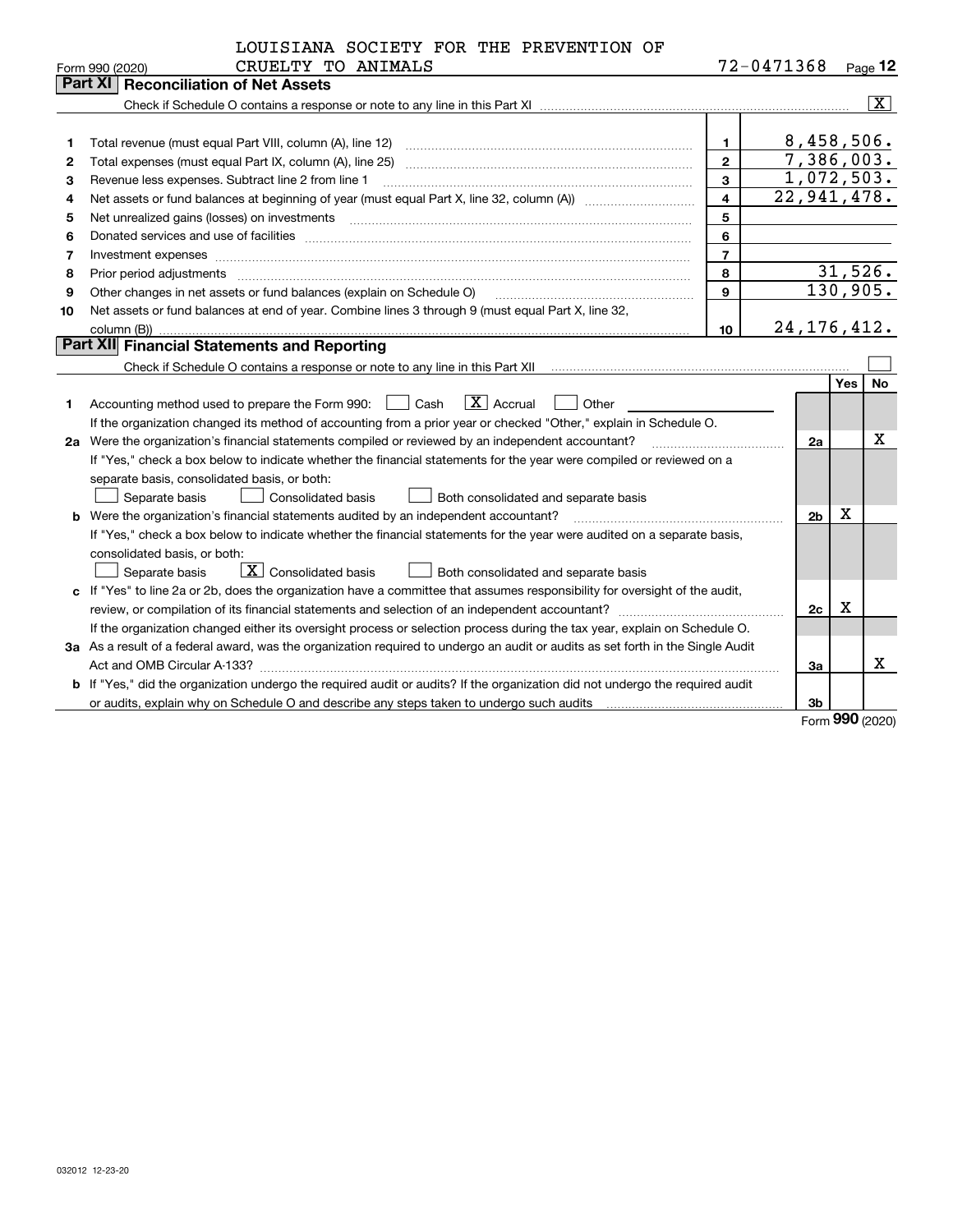| <b>SCHEDULE A</b>                                      |                                                                                                                                                                                         |  |                                                                               | <b>Public Charity Status and Public Support</b>                                                                                                                                                                                                      |     |    |                            |  | OMB No. 1545-0047                     |
|--------------------------------------------------------|-----------------------------------------------------------------------------------------------------------------------------------------------------------------------------------------|--|-------------------------------------------------------------------------------|------------------------------------------------------------------------------------------------------------------------------------------------------------------------------------------------------------------------------------------------------|-----|----|----------------------------|--|---------------------------------------|
|                                                        | (Form 990 or 990-EZ)                                                                                                                                                                    |  | Complete if the organization is a section 501(c)(3) organization or a section |                                                                                                                                                                                                                                                      |     |    |                            |  |                                       |
|                                                        |                                                                                                                                                                                         |  |                                                                               | 4947(a)(1) nonexempt charitable trust.                                                                                                                                                                                                               |     |    |                            |  |                                       |
| Department of the Treasury<br>Internal Revenue Service |                                                                                                                                                                                         |  |                                                                               | Attach to Form 990 or Form 990-EZ.                                                                                                                                                                                                                   |     |    |                            |  | <b>Open to Public</b><br>Inspection   |
|                                                        | Name of the organization                                                                                                                                                                |  |                                                                               | Go to www.irs.gov/Form990 for instructions and the latest information.<br>LOUISIANA SOCIETY FOR THE PREVENTION OF                                                                                                                                    |     |    |                            |  | <b>Employer identification number</b> |
|                                                        |                                                                                                                                                                                         |  | CRUELTY TO ANIMALS                                                            |                                                                                                                                                                                                                                                      |     |    |                            |  | 72-0471368                            |
| Part I                                                 |                                                                                                                                                                                         |  |                                                                               | Reason for Public Charity Status. (All organizations must complete this part.) See instructions.                                                                                                                                                     |     |    |                            |  |                                       |
|                                                        |                                                                                                                                                                                         |  |                                                                               | The organization is not a private foundation because it is: (For lines 1 through 12, check only one box.)                                                                                                                                            |     |    |                            |  |                                       |
| 1                                                      |                                                                                                                                                                                         |  |                                                                               | A church, convention of churches, or association of churches described in section 170(b)(1)(A)(i).                                                                                                                                                   |     |    |                            |  |                                       |
| 2                                                      |                                                                                                                                                                                         |  |                                                                               | A school described in section 170(b)(1)(A)(ii). (Attach Schedule E (Form 990 or 990-EZ).)                                                                                                                                                            |     |    |                            |  |                                       |
| з                                                      |                                                                                                                                                                                         |  |                                                                               | A hospital or a cooperative hospital service organization described in section 170(b)(1)(A)(iii).                                                                                                                                                    |     |    |                            |  |                                       |
| 4                                                      |                                                                                                                                                                                         |  |                                                                               | A medical research organization operated in conjunction with a hospital described in section 170(b)(1)(A)(iii). Enter the hospital's name,                                                                                                           |     |    |                            |  |                                       |
|                                                        | city, and state:                                                                                                                                                                        |  |                                                                               |                                                                                                                                                                                                                                                      |     |    |                            |  |                                       |
| 5                                                      |                                                                                                                                                                                         |  |                                                                               | An organization operated for the benefit of a college or university owned or operated by a governmental unit described in                                                                                                                            |     |    |                            |  |                                       |
| 6                                                      |                                                                                                                                                                                         |  | section 170(b)(1)(A)(iv). (Complete Part II.)                                 |                                                                                                                                                                                                                                                      |     |    |                            |  |                                       |
| $\lfloor x \rfloor$<br>$\overline{7}$                  |                                                                                                                                                                                         |  |                                                                               | A federal, state, or local government or governmental unit described in section 170(b)(1)(A)(v).<br>An organization that normally receives a substantial part of its support from a governmental unit or from the general public described in        |     |    |                            |  |                                       |
|                                                        |                                                                                                                                                                                         |  | section 170(b)(1)(A)(vi). (Complete Part II.)                                 |                                                                                                                                                                                                                                                      |     |    |                            |  |                                       |
| 8                                                      |                                                                                                                                                                                         |  |                                                                               | A community trust described in section 170(b)(1)(A)(vi). (Complete Part II.)                                                                                                                                                                         |     |    |                            |  |                                       |
| 9                                                      |                                                                                                                                                                                         |  |                                                                               | An agricultural research organization described in section 170(b)(1)(A)(ix) operated in conjunction with a land-grant college                                                                                                                        |     |    |                            |  |                                       |
|                                                        |                                                                                                                                                                                         |  |                                                                               | or university or a non-land-grant college of agriculture (see instructions). Enter the name, city, and state of the college or                                                                                                                       |     |    |                            |  |                                       |
|                                                        | university:                                                                                                                                                                             |  |                                                                               |                                                                                                                                                                                                                                                      |     |    |                            |  |                                       |
| 10                                                     |                                                                                                                                                                                         |  |                                                                               | An organization that normally receives (1) more than 33 1/3% of its support from contributions, membership fees, and gross receipts from                                                                                                             |     |    |                            |  |                                       |
|                                                        |                                                                                                                                                                                         |  |                                                                               | activities related to its exempt functions, subject to certain exceptions; and (2) no more than 33 1/3% of its support from gross investment                                                                                                         |     |    |                            |  |                                       |
|                                                        |                                                                                                                                                                                         |  |                                                                               | income and unrelated business taxable income (less section 511 tax) from businesses acquired by the organization after June 30, 1975.                                                                                                                |     |    |                            |  |                                       |
|                                                        |                                                                                                                                                                                         |  | See section 509(a)(2). (Complete Part III.)                                   |                                                                                                                                                                                                                                                      |     |    |                            |  |                                       |
| 11                                                     |                                                                                                                                                                                         |  |                                                                               | An organization organized and operated exclusively to test for public safety. See section 509(a)(4).                                                                                                                                                 |     |    |                            |  |                                       |
| 12                                                     |                                                                                                                                                                                         |  |                                                                               | An organization organized and operated exclusively for the benefit of, to perform the functions of, or to carry out the purposes of one or                                                                                                           |     |    |                            |  |                                       |
|                                                        |                                                                                                                                                                                         |  |                                                                               | more publicly supported organizations described in section 509(a)(1) or section 509(a)(2). See section 509(a)(3). Check the box in<br>lines 12a through 12d that describes the type of supporting organization and complete lines 12e, 12f, and 12g. |     |    |                            |  |                                       |
| a                                                      |                                                                                                                                                                                         |  |                                                                               | Type I. A supporting organization operated, supervised, or controlled by its supported organization(s), typically by giving                                                                                                                          |     |    |                            |  |                                       |
|                                                        |                                                                                                                                                                                         |  |                                                                               | the supported organization(s) the power to regularly appoint or elect a majority of the directors or trustees of the supporting                                                                                                                      |     |    |                            |  |                                       |
|                                                        |                                                                                                                                                                                         |  | organization. You must complete Part IV, Sections A and B.                    |                                                                                                                                                                                                                                                      |     |    |                            |  |                                       |
| b                                                      |                                                                                                                                                                                         |  |                                                                               | Type II. A supporting organization supervised or controlled in connection with its supported organization(s), by having                                                                                                                              |     |    |                            |  |                                       |
|                                                        |                                                                                                                                                                                         |  |                                                                               | control or management of the supporting organization vested in the same persons that control or manage the supported                                                                                                                                 |     |    |                            |  |                                       |
|                                                        |                                                                                                                                                                                         |  | organization(s). You must complete Part IV, Sections A and C.                 |                                                                                                                                                                                                                                                      |     |    |                            |  |                                       |
| с                                                      |                                                                                                                                                                                         |  |                                                                               | Type III functionally integrated. A supporting organization operated in connection with, and functionally integrated with,                                                                                                                           |     |    |                            |  |                                       |
|                                                        |                                                                                                                                                                                         |  |                                                                               | its supported organization(s) (see instructions). You must complete Part IV, Sections A, D, and E.                                                                                                                                                   |     |    |                            |  |                                       |
| d                                                      |                                                                                                                                                                                         |  |                                                                               | Type III non-functionally integrated. A supporting organization operated in connection with its supported organization(s)                                                                                                                            |     |    |                            |  |                                       |
|                                                        |                                                                                                                                                                                         |  |                                                                               | that is not functionally integrated. The organization generally must satisfy a distribution requirement and an attentiveness                                                                                                                         |     |    |                            |  |                                       |
| е                                                      |                                                                                                                                                                                         |  |                                                                               | requirement (see instructions). You must complete Part IV, Sections A and D, and Part V.<br>Check this box if the organization received a written determination from the IRS that it is a Type I, Type II, Type III                                  |     |    |                            |  |                                       |
|                                                        |                                                                                                                                                                                         |  |                                                                               | functionally integrated, or Type III non-functionally integrated supporting organization.                                                                                                                                                            |     |    |                            |  |                                       |
|                                                        | Enter the number of supported organizations                                                                                                                                             |  |                                                                               |                                                                                                                                                                                                                                                      |     |    |                            |  |                                       |
|                                                        |                                                                                                                                                                                         |  | Provide the following information about the supported organization(s).        |                                                                                                                                                                                                                                                      |     |    |                            |  |                                       |
|                                                        | (iv) Is the organization listed<br>(i) Name of supported<br>(ii) EIN<br>(iii) Type of organization<br>(v) Amount of monetary<br>in your governing document?<br>(described on lines 1-10 |  |                                                                               |                                                                                                                                                                                                                                                      |     |    |                            |  | (vi) Amount of other                  |
|                                                        | organization                                                                                                                                                                            |  |                                                                               | above (see instructions))                                                                                                                                                                                                                            | Yes | No | support (see instructions) |  | support (see instructions)            |
|                                                        |                                                                                                                                                                                         |  |                                                                               |                                                                                                                                                                                                                                                      |     |    |                            |  |                                       |
|                                                        |                                                                                                                                                                                         |  |                                                                               |                                                                                                                                                                                                                                                      |     |    |                            |  |                                       |
|                                                        |                                                                                                                                                                                         |  |                                                                               |                                                                                                                                                                                                                                                      |     |    |                            |  |                                       |
|                                                        |                                                                                                                                                                                         |  |                                                                               |                                                                                                                                                                                                                                                      |     |    |                            |  |                                       |
|                                                        |                                                                                                                                                                                         |  |                                                                               |                                                                                                                                                                                                                                                      |     |    |                            |  |                                       |
|                                                        |                                                                                                                                                                                         |  |                                                                               |                                                                                                                                                                                                                                                      |     |    |                            |  |                                       |
|                                                        |                                                                                                                                                                                         |  |                                                                               |                                                                                                                                                                                                                                                      |     |    |                            |  |                                       |
|                                                        |                                                                                                                                                                                         |  |                                                                               |                                                                                                                                                                                                                                                      |     |    |                            |  |                                       |
|                                                        |                                                                                                                                                                                         |  |                                                                               |                                                                                                                                                                                                                                                      |     |    |                            |  |                                       |
| Total                                                  |                                                                                                                                                                                         |  |                                                                               |                                                                                                                                                                                                                                                      |     |    |                            |  |                                       |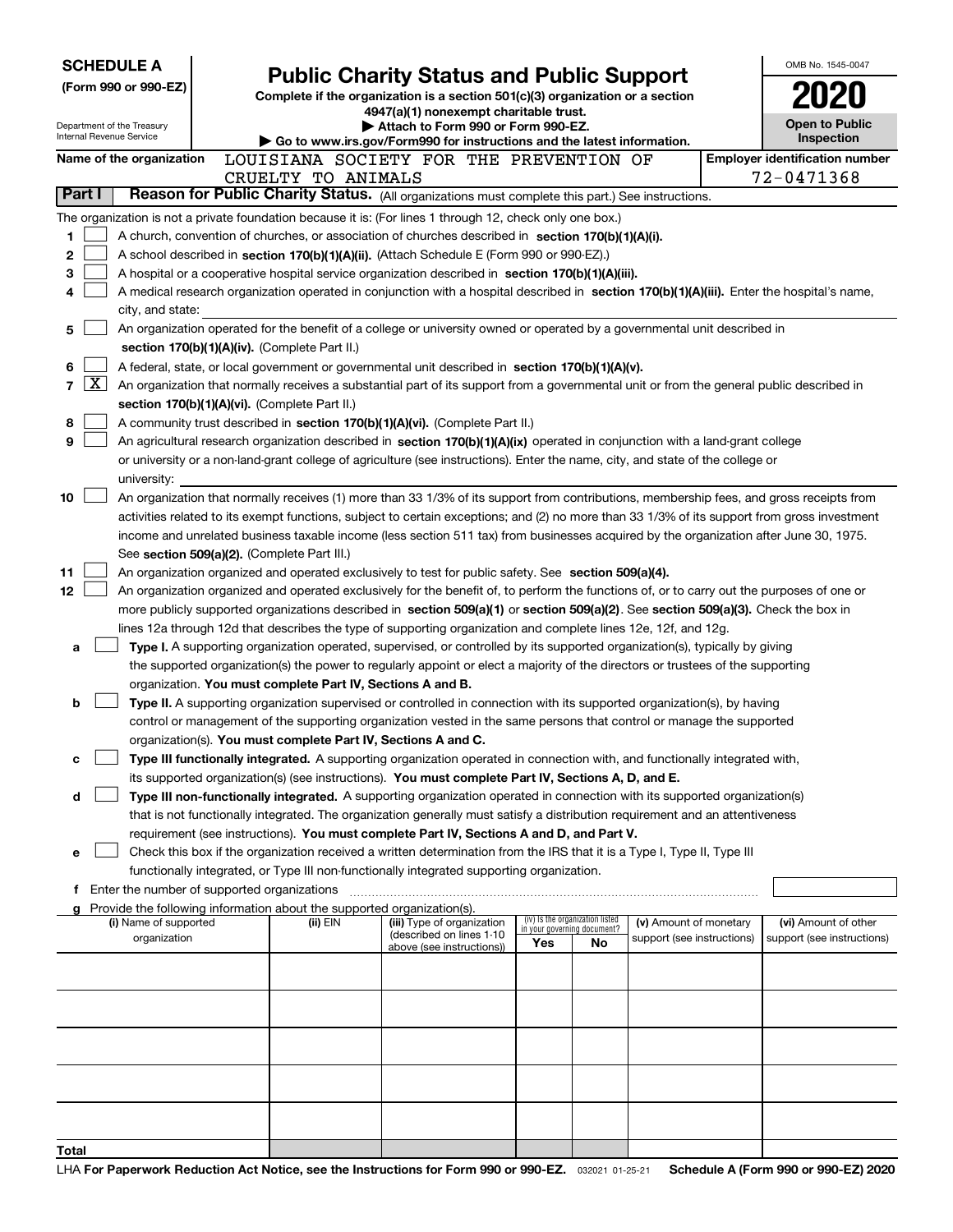#### Schedule A (Form 990 or 990-EZ) 2020 Page CRUELTY TO ANIMALS 72-0471368

**2**

(Complete only if you checked the box on line 5, 7, or 8 of Part I or if the organization failed to qualify under Part III. If the organization fails to qualify under the tests listed below, please complete Part III.) **Part II Support Schedule for Organizations Described in Sections 170(b)(1)(A)(iv) and 170(b)(1)(A)(vi)**

|    | <b>Section A. Public Support</b>                                                                                                                                                                                                                                                                                                                                             |          |          |            |            |                      |                                             |      |  |  |  |
|----|------------------------------------------------------------------------------------------------------------------------------------------------------------------------------------------------------------------------------------------------------------------------------------------------------------------------------------------------------------------------------|----------|----------|------------|------------|----------------------|---------------------------------------------|------|--|--|--|
|    | Calendar year (or fiscal year beginning in)                                                                                                                                                                                                                                                                                                                                  | (a) 2016 | (b) 2017 | $(c)$ 2018 | $(d)$ 2019 | (e) 2020             | (f) Total                                   |      |  |  |  |
|    | 1 Gifts, grants, contributions, and                                                                                                                                                                                                                                                                                                                                          |          |          |            |            |                      |                                             |      |  |  |  |
|    | membership fees received. (Do not                                                                                                                                                                                                                                                                                                                                            |          |          |            |            |                      |                                             |      |  |  |  |
|    | include any "unusual grants.")                                                                                                                                                                                                                                                                                                                                               | 4197932. | 3729341. | 2697139.   | 4037311.   | 3925742.18587465.    |                                             |      |  |  |  |
|    | 2 Tax revenues levied for the organ-                                                                                                                                                                                                                                                                                                                                         |          |          |            |            |                      |                                             |      |  |  |  |
|    | ization's benefit and either paid to                                                                                                                                                                                                                                                                                                                                         |          |          |            |            |                      |                                             |      |  |  |  |
|    | or expended on its behalf                                                                                                                                                                                                                                                                                                                                                    |          |          |            |            |                      |                                             |      |  |  |  |
|    | 3 The value of services or facilities                                                                                                                                                                                                                                                                                                                                        |          |          |            |            |                      |                                             |      |  |  |  |
|    | furnished by a governmental unit to                                                                                                                                                                                                                                                                                                                                          |          |          |            |            |                      |                                             |      |  |  |  |
|    | the organization without charge                                                                                                                                                                                                                                                                                                                                              |          |          |            |            |                      |                                             |      |  |  |  |
|    | <b>Total.</b> Add lines 1 through 3                                                                                                                                                                                                                                                                                                                                          | 4197932. | 3729341. | 2697139.   | 4037311.   | 3925742.18587465.    |                                             |      |  |  |  |
| 5. | The portion of total contributions                                                                                                                                                                                                                                                                                                                                           |          |          |            |            |                      |                                             |      |  |  |  |
|    | by each person (other than a                                                                                                                                                                                                                                                                                                                                                 |          |          |            |            |                      |                                             |      |  |  |  |
|    | governmental unit or publicly                                                                                                                                                                                                                                                                                                                                                |          |          |            |            |                      |                                             |      |  |  |  |
|    | supported organization) included                                                                                                                                                                                                                                                                                                                                             |          |          |            |            |                      |                                             |      |  |  |  |
|    | on line 1 that exceeds 2% of the                                                                                                                                                                                                                                                                                                                                             |          |          |            |            |                      |                                             |      |  |  |  |
|    | amount shown on line 11,                                                                                                                                                                                                                                                                                                                                                     |          |          |            |            |                      |                                             |      |  |  |  |
|    | column (f)                                                                                                                                                                                                                                                                                                                                                                   |          |          |            |            |                      |                                             |      |  |  |  |
|    | 6 Public support. Subtract line 5 from line 4.                                                                                                                                                                                                                                                                                                                               |          |          |            |            |                      | 18587465.                                   |      |  |  |  |
|    | <b>Section B. Total Support</b>                                                                                                                                                                                                                                                                                                                                              |          |          |            |            |                      |                                             |      |  |  |  |
|    | Calendar year (or fiscal year beginning in)                                                                                                                                                                                                                                                                                                                                  | (a) 2016 | (b) 2017 | $(c)$ 2018 | $(d)$ 2019 | (e) 2020             | (f) Total                                   |      |  |  |  |
|    | 7 Amounts from line 4                                                                                                                                                                                                                                                                                                                                                        | 4197932. | 3729341. | 2697139.   | 4037311.   | 3925742.18587465.    |                                             |      |  |  |  |
|    | 8 Gross income from interest,                                                                                                                                                                                                                                                                                                                                                |          |          |            |            |                      |                                             |      |  |  |  |
|    | dividends, payments received on                                                                                                                                                                                                                                                                                                                                              |          |          |            |            |                      |                                             |      |  |  |  |
|    | securities loans, rents, royalties,                                                                                                                                                                                                                                                                                                                                          |          |          |            |            |                      |                                             |      |  |  |  |
|    | and income from similar sources                                                                                                                                                                                                                                                                                                                                              |          |          | 64.        |            |                      |                                             | 64.  |  |  |  |
| 9  | Net income from unrelated business                                                                                                                                                                                                                                                                                                                                           |          |          |            |            |                      |                                             |      |  |  |  |
|    | activities, whether or not the                                                                                                                                                                                                                                                                                                                                               |          |          |            |            |                      |                                             |      |  |  |  |
|    | business is regularly carried on                                                                                                                                                                                                                                                                                                                                             |          |          |            |            |                      |                                             |      |  |  |  |
|    | 10 Other income. Do not include gain                                                                                                                                                                                                                                                                                                                                         |          |          |            |            |                      |                                             |      |  |  |  |
|    | or loss from the sale of capital                                                                                                                                                                                                                                                                                                                                             |          |          |            |            |                      |                                             |      |  |  |  |
|    | assets (Explain in Part VI.)                                                                                                                                                                                                                                                                                                                                                 | 431,690. |          |            |            | $366, 406.$ 798,096. | 19385625.                                   |      |  |  |  |
|    | 11 Total support. Add lines 7 through 10                                                                                                                                                                                                                                                                                                                                     |          |          |            |            | 12                   | 17,880,180.                                 |      |  |  |  |
|    | 12 Gross receipts from related activities, etc. (see instructions)                                                                                                                                                                                                                                                                                                           |          |          |            |            |                      |                                             |      |  |  |  |
|    | 13 First 5 years. If the Form 990 is for the organization's first, second, third, fourth, or fifth tax year as a section 501(c)(3)                                                                                                                                                                                                                                           |          |          |            |            |                      |                                             |      |  |  |  |
|    | organization, check this box and stop here<br><b>Section C. Computation of Public Support Percentage</b>                                                                                                                                                                                                                                                                     |          |          |            |            |                      |                                             |      |  |  |  |
|    |                                                                                                                                                                                                                                                                                                                                                                              |          |          |            |            | 14                   | 95.88                                       | $\%$ |  |  |  |
|    |                                                                                                                                                                                                                                                                                                                                                                              |          |          |            |            | 15                   | 97.47                                       | %    |  |  |  |
|    | 16a 33 1/3% support test - 2020. If the organization did not check the box on line 13, and line 14 is 33 1/3% or more, check this box and                                                                                                                                                                                                                                    |          |          |            |            |                      |                                             |      |  |  |  |
|    | stop here. The organization qualifies as a publicly supported organization                                                                                                                                                                                                                                                                                                   |          |          |            |            |                      | $\blacktriangleright$ $\lfloor$ X $\rfloor$ |      |  |  |  |
|    | b 33 1/3% support test - 2019. If the organization did not check a box on line 13 or 16a, and line 15 is 33 1/3% or more, check this box                                                                                                                                                                                                                                     |          |          |            |            |                      |                                             |      |  |  |  |
|    |                                                                                                                                                                                                                                                                                                                                                                              |          |          |            |            |                      |                                             |      |  |  |  |
|    | and stop here. The organization qualifies as a publicly supported organization manufaction manufacture manufacture manufacture manufacture manufacture manufacture manufacture manufacture manufacture manufacture manufacture<br>17a 10% -facts-and-circumstances test - 2020. If the organization did not check a box on line 13, 16a, or 16b, and line 14 is 10% or more, |          |          |            |            |                      |                                             |      |  |  |  |
|    | and if the organization meets the facts-and-circumstances test, check this box and stop here. Explain in Part VI how the organization                                                                                                                                                                                                                                        |          |          |            |            |                      |                                             |      |  |  |  |
|    | meets the facts-and-circumstances test. The organization qualifies as a publicly supported organization                                                                                                                                                                                                                                                                      |          |          |            |            |                      |                                             |      |  |  |  |
|    | b 10% -facts-and-circumstances test - 2019. If the organization did not check a box on line 13, 16a, 16b, or 17a, and line 15 is 10% or                                                                                                                                                                                                                                      |          |          |            |            |                      |                                             |      |  |  |  |
|    | more, and if the organization meets the facts-and-circumstances test, check this box and stop here. Explain in Part VI how the                                                                                                                                                                                                                                               |          |          |            |            |                      |                                             |      |  |  |  |
|    | organization meets the facts-and-circumstances test. The organization qualifies as a publicly supported organization                                                                                                                                                                                                                                                         |          |          |            |            |                      | .                                           |      |  |  |  |
|    | 18 Private foundation. If the organization did not check a box on line 13, 16a, 16b, 17a, or 17b, check this box and see instructions                                                                                                                                                                                                                                        |          |          |            |            |                      |                                             |      |  |  |  |

**Schedule A (Form 990 or 990-EZ) 2020**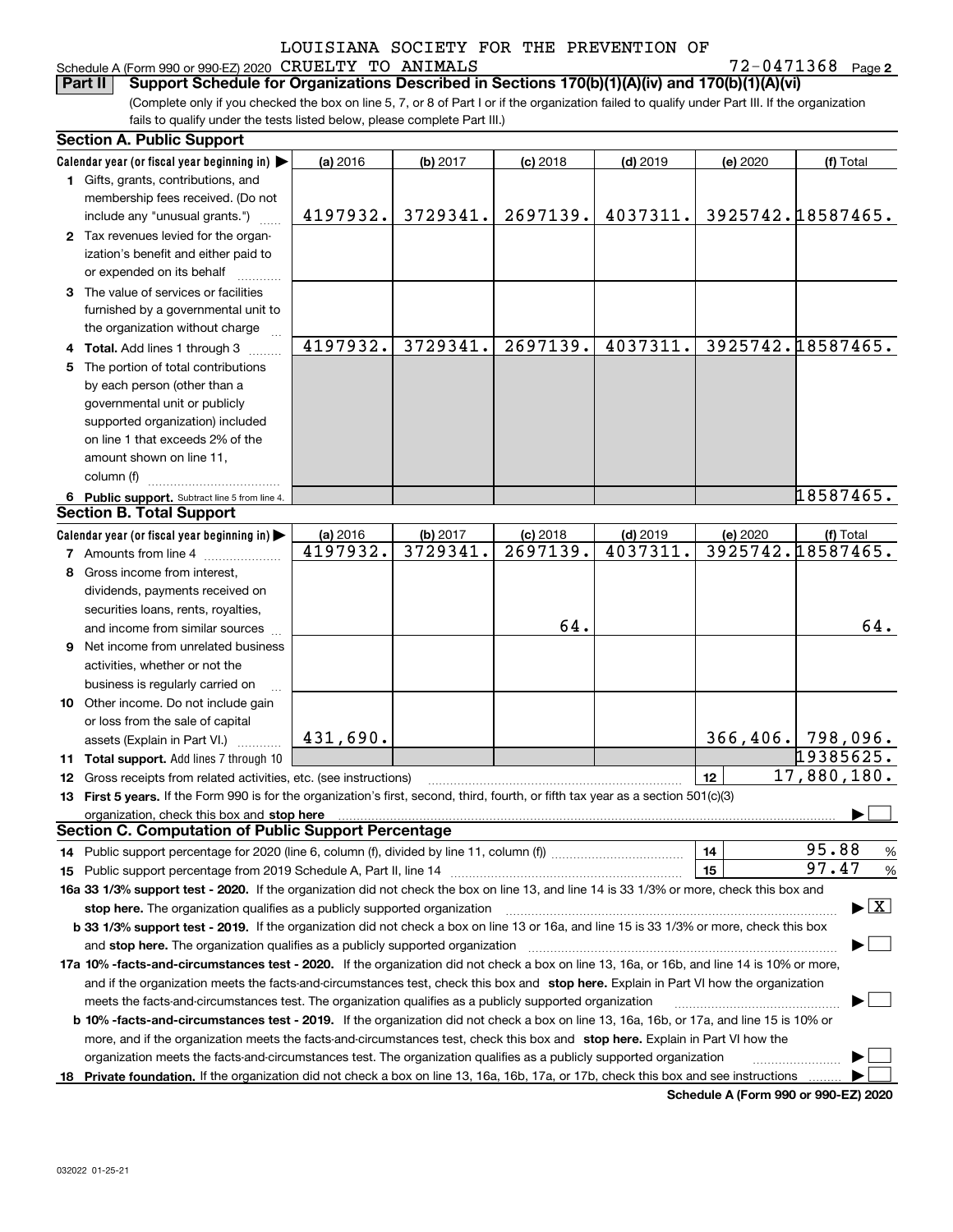|  |  | Schedule A (Form 990 or 990-EZ) 2020 $\,$ CRUELTY TO $\,$ ANIMALS | 1368<br>04 | Page 3 |
|--|--|-------------------------------------------------------------------|------------|--------|
|  |  |                                                                   |            |        |

#### **Part III Support Schedule for Organizations Described in Section 509(a)(2)**

(Complete only if you checked the box on line 10 of Part I or if the organization failed to qualify under Part II. If the organization fails to qualify under the tests listed below, please complete Part II.)

|    | <b>Section A. Public Support</b>                                                                                                                 |          |          |                 |            |          |           |
|----|--------------------------------------------------------------------------------------------------------------------------------------------------|----------|----------|-----------------|------------|----------|-----------|
|    | Calendar year (or fiscal year beginning in) $\blacktriangleright$                                                                                | (a) 2016 | (b) 2017 | <b>(c)</b> 2018 | $(d)$ 2019 | (e) 2020 | (f) Total |
|    | 1 Gifts, grants, contributions, and                                                                                                              |          |          |                 |            |          |           |
|    | membership fees received. (Do not                                                                                                                |          |          |                 |            |          |           |
|    | include any "unusual grants.")                                                                                                                   |          |          |                 |            |          |           |
|    | <b>2</b> Gross receipts from admissions,                                                                                                         |          |          |                 |            |          |           |
|    | merchandise sold or services per-                                                                                                                |          |          |                 |            |          |           |
|    | formed, or facilities furnished in                                                                                                               |          |          |                 |            |          |           |
|    | any activity that is related to the<br>organization's tax-exempt purpose                                                                         |          |          |                 |            |          |           |
|    | 3 Gross receipts from activities that                                                                                                            |          |          |                 |            |          |           |
|    | are not an unrelated trade or bus-                                                                                                               |          |          |                 |            |          |           |
|    | iness under section 513                                                                                                                          |          |          |                 |            |          |           |
|    | 4 Tax revenues levied for the organ-                                                                                                             |          |          |                 |            |          |           |
|    | ization's benefit and either paid to                                                                                                             |          |          |                 |            |          |           |
|    | or expended on its behalf<br>.                                                                                                                   |          |          |                 |            |          |           |
|    | 5 The value of services or facilities                                                                                                            |          |          |                 |            |          |           |
|    | furnished by a governmental unit to                                                                                                              |          |          |                 |            |          |           |
|    | the organization without charge                                                                                                                  |          |          |                 |            |          |           |
|    | <b>6 Total.</b> Add lines 1 through 5 $\dots$                                                                                                    |          |          |                 |            |          |           |
|    | 7a Amounts included on lines 1, 2, and                                                                                                           |          |          |                 |            |          |           |
|    | 3 received from disqualified persons                                                                                                             |          |          |                 |            |          |           |
|    | <b>b</b> Amounts included on lines 2 and 3 received                                                                                              |          |          |                 |            |          |           |
|    | from other than disqualified persons that                                                                                                        |          |          |                 |            |          |           |
|    | exceed the greater of \$5,000 or 1% of the                                                                                                       |          |          |                 |            |          |           |
|    | amount on line 13 for the year                                                                                                                   |          |          |                 |            |          |           |
|    | c Add lines 7a and 7b                                                                                                                            |          |          |                 |            |          |           |
|    | 8 Public support. (Subtract line 7c from line 6.)<br><b>Section B. Total Support</b>                                                             |          |          |                 |            |          |           |
|    |                                                                                                                                                  |          |          |                 |            |          |           |
|    | Calendar year (or fiscal year beginning in)                                                                                                      | (a) 2016 | (b) 2017 | <b>(c)</b> 2018 | $(d)$ 2019 | (e) 2020 | (f) Total |
|    | 9 Amounts from line 6<br>10a Gross income from interest,                                                                                         |          |          |                 |            |          |           |
|    | dividends, payments received on                                                                                                                  |          |          |                 |            |          |           |
|    | securities loans, rents, royalties,                                                                                                              |          |          |                 |            |          |           |
|    | and income from similar sources                                                                                                                  |          |          |                 |            |          |           |
|    | <b>b</b> Unrelated business taxable income                                                                                                       |          |          |                 |            |          |           |
|    | (less section 511 taxes) from businesses                                                                                                         |          |          |                 |            |          |           |
|    | acquired after June 30, 1975 [10001]                                                                                                             |          |          |                 |            |          |           |
|    | c Add lines 10a and 10b                                                                                                                          |          |          |                 |            |          |           |
|    | 11 Net income from unrelated business<br>activities not included in line 10b,                                                                    |          |          |                 |            |          |           |
|    | whether or not the business is                                                                                                                   |          |          |                 |            |          |           |
|    | regularly carried on                                                                                                                             |          |          |                 |            |          |           |
|    | <b>12</b> Other income. Do not include gain<br>or loss from the sale of capital                                                                  |          |          |                 |            |          |           |
|    | assets (Explain in Part VI.)                                                                                                                     |          |          |                 |            |          |           |
|    | 13 Total support. (Add lines 9, 10c, 11, and 12.)                                                                                                |          |          |                 |            |          |           |
|    | 14 First 5 years. If the Form 990 is for the organization's first, second, third, fourth, or fifth tax year as a section 501(c)(3) organization, |          |          |                 |            |          |           |
|    |                                                                                                                                                  |          |          |                 |            |          |           |
|    | <b>Section C. Computation of Public Support Percentage</b>                                                                                       |          |          |                 |            |          |           |
|    | 15 Public support percentage for 2020 (line 8, column (f), divided by line 13, column (f))                                                       |          |          |                 |            | 15       | %         |
| 16 | Public support percentage from 2019 Schedule A, Part III, line 15                                                                                |          |          |                 |            | 16       | %         |
|    | <b>Section D. Computation of Investment Income Percentage</b>                                                                                    |          |          |                 |            |          |           |
|    | 17 Investment income percentage for 2020 (line 10c, column (f), divided by line 13, column (f))                                                  |          |          |                 |            | 17       | %         |
|    | 18 Investment income percentage from 2019 Schedule A, Part III, line 17                                                                          |          |          |                 |            | 18       | %         |
|    | 19a 33 1/3% support tests - 2020. If the organization did not check the box on line 14, and line 15 is more than 33 1/3%, and line 17 is not     |          |          |                 |            |          |           |
|    | more than 33 1/3%, check this box and stop here. The organization qualifies as a publicly supported organization                                 |          |          |                 |            |          | $\sim$ 1  |
|    | b 33 1/3% support tests - 2019. If the organization did not check a box on line 14 or line 19a, and line 16 is more than 33 1/3%, and            |          |          |                 |            |          |           |
|    | line 18 is not more than 33 1/3%, check this box and stop here. The organization qualifies as a publicly supported organization                  |          |          |                 |            |          |           |
| 20 |                                                                                                                                                  |          |          |                 |            |          |           |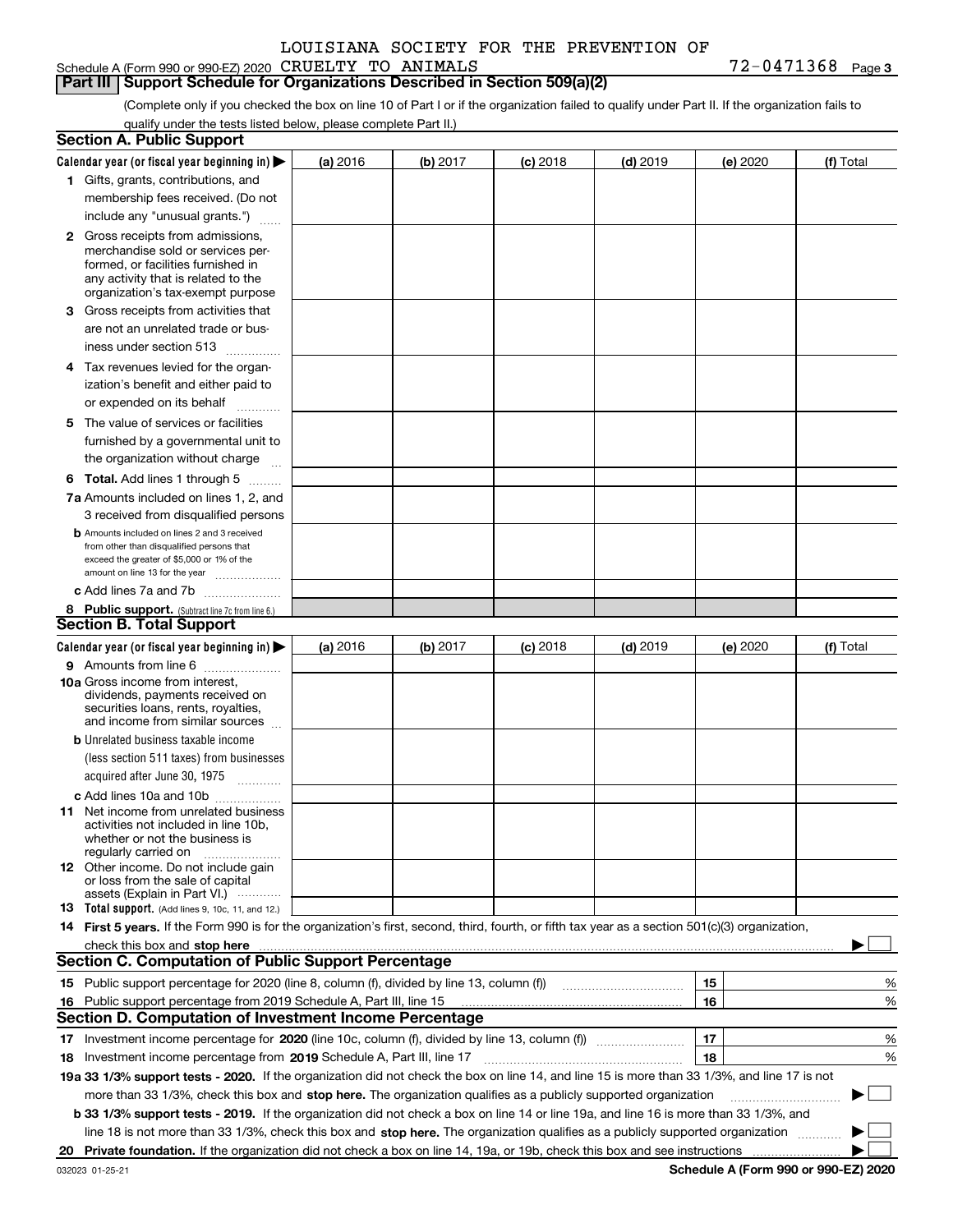## Schedule A (Form 990 or 990-EZ) 2020 Page CRUELTY TO ANIMALS 72-0471368

**Part IV Supporting Organizations**

(Complete only if you checked a box in line 12 on Part I. If you checked box 12a, Part I, complete Sections A and B. If you checked box 12b, Part I, complete Sections A and C. If you checked box 12c, Part I, complete Sections A, D, and E. If you checked box 12d, Part I, complete Sections A and D, and complete Part V.)

#### **Section A. All Supporting Organizations**

- **1** Are all of the organization's supported organizations listed by name in the organization's governing documents? If "No," describe in **Part VI** how the supported organizations are designated. If designated by *class or purpose, describe the designation. If historic and continuing relationship, explain.*
- **2** Did the organization have any supported organization that does not have an IRS determination of status under section 509(a)(1) or (2)? If "Yes," explain in Part VI how the organization determined that the supported *organization was described in section 509(a)(1) or (2).*
- **3a** Did the organization have a supported organization described in section 501(c)(4), (5), or (6)? If "Yes," answer *lines 3b and 3c below.*
- **b** Did the organization confirm that each supported organization qualified under section 501(c)(4), (5), or (6) and satisfied the public support tests under section 509(a)(2)? If "Yes," describe in **Part VI** when and how the *organization made the determination.*
- **c**Did the organization ensure that all support to such organizations was used exclusively for section 170(c)(2)(B) purposes? If "Yes," explain in **Part VI** what controls the organization put in place to ensure such use.
- **4a***If* Was any supported organization not organized in the United States ("foreign supported organization")? *"Yes," and if you checked box 12a or 12b in Part I, answer lines 4b and 4c below.*
- **b** Did the organization have ultimate control and discretion in deciding whether to make grants to the foreign supported organization? If "Yes," describe in **Part VI** how the organization had such control and discretion *despite being controlled or supervised by or in connection with its supported organizations.*
- **c** Did the organization support any foreign supported organization that does not have an IRS determination under sections 501(c)(3) and 509(a)(1) or (2)? If "Yes," explain in **Part VI** what controls the organization used *to ensure that all support to the foreign supported organization was used exclusively for section 170(c)(2)(B) purposes.*
- **5a***If "Yes,"* Did the organization add, substitute, or remove any supported organizations during the tax year? answer lines 5b and 5c below (if applicable). Also, provide detail in **Part VI,** including (i) the names and EIN *numbers of the supported organizations added, substituted, or removed; (ii) the reasons for each such action; (iii) the authority under the organization's organizing document authorizing such action; and (iv) how the action was accomplished (such as by amendment to the organizing document).*
- **b** Type I or Type II only. Was any added or substituted supported organization part of a class already designated in the organization's organizing document?
- **cSubstitutions only.**  Was the substitution the result of an event beyond the organization's control?
- **6** Did the organization provide support (whether in the form of grants or the provision of services or facilities) to **Part VI.** *If "Yes," provide detail in* support or benefit one or more of the filing organization's supported organizations? anyone other than (i) its supported organizations, (ii) individuals that are part of the charitable class benefited by one or more of its supported organizations, or (iii) other supporting organizations that also
- **7**Did the organization provide a grant, loan, compensation, or other similar payment to a substantial contributor *If "Yes," complete Part I of Schedule L (Form 990 or 990-EZ).* regard to a substantial contributor? (as defined in section 4958(c)(3)(C)), a family member of a substantial contributor, or a 35% controlled entity with
- **8** Did the organization make a loan to a disqualified person (as defined in section 4958) not described in line 7? *If "Yes," complete Part I of Schedule L (Form 990 or 990-EZ).*
- **9a** Was the organization controlled directly or indirectly at any time during the tax year by one or more in section 509(a)(1) or (2))? If "Yes," *provide detail in* <code>Part VI.</code> disqualified persons, as defined in section 4946 (other than foundation managers and organizations described
- **b** Did one or more disqualified persons (as defined in line 9a) hold a controlling interest in any entity in which the supporting organization had an interest? If "Yes," provide detail in P**art VI**.
- **c**Did a disqualified person (as defined in line 9a) have an ownership interest in, or derive any personal benefit from, assets in which the supporting organization also had an interest? If "Yes," provide detail in P**art VI.**
- **10a** Was the organization subject to the excess business holdings rules of section 4943 because of section supporting organizations)? If "Yes," answer line 10b below. 4943(f) (regarding certain Type II supporting organizations, and all Type III non-functionally integrated
- **b** Did the organization have any excess business holdings in the tax year? (Use Schedule C, Form 4720, to *determine whether the organization had excess business holdings.)*

|                | Yes | <b>No</b> |  |
|----------------|-----|-----------|--|
|                |     |           |  |
| 1              |     |           |  |
|                |     |           |  |
| $\overline{2}$ |     |           |  |
|                |     |           |  |
| <u>3a</u>      |     |           |  |
|                |     |           |  |
| <u>3b</u>      |     |           |  |
|                |     |           |  |
| $\frac{3c}{2}$ |     |           |  |
|                |     |           |  |
| 4a             |     |           |  |
|                |     |           |  |
| 4 <sub>b</sub> |     |           |  |
|                |     |           |  |
| 4c             |     |           |  |
|                |     |           |  |
| <u>5a</u>      |     |           |  |
|                |     |           |  |
| <u>5b</u>      |     |           |  |
| <u>5c</u>      |     |           |  |
|                |     |           |  |
| $\overline{6}$ |     |           |  |
|                |     |           |  |

**7**

**8**

**9a**

**9b**

**9c**

**10a**

**10b**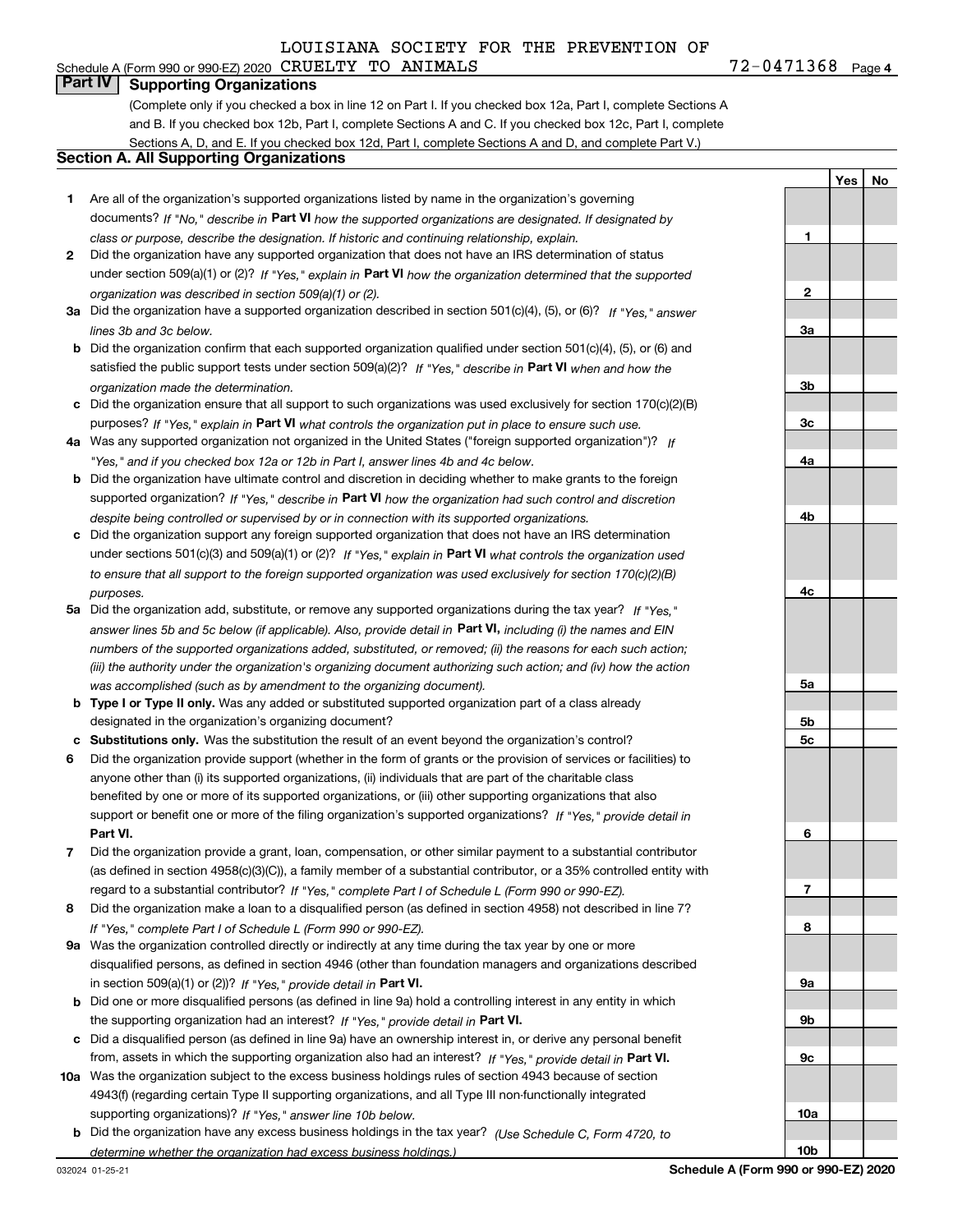Schedule A (Form 990 or 990-EZ) 2020 Page CRUELTY TO ANIMALS 72-0471368 **Part IV** Supporting Organizations *(continued)* 

**5**

**Yes No**

| 11           | Has the organization accepted a gift or contribution from any of the following persons?                                                                                                                                                                                                                                                                                                                                                                                                                                                                                                                                                              |                 |     |    |
|--------------|------------------------------------------------------------------------------------------------------------------------------------------------------------------------------------------------------------------------------------------------------------------------------------------------------------------------------------------------------------------------------------------------------------------------------------------------------------------------------------------------------------------------------------------------------------------------------------------------------------------------------------------------------|-----------------|-----|----|
|              | a A person who directly or indirectly controls, either alone or together with persons described in lines 11b and                                                                                                                                                                                                                                                                                                                                                                                                                                                                                                                                     |                 |     |    |
|              | 11c below, the governing body of a supported organization?                                                                                                                                                                                                                                                                                                                                                                                                                                                                                                                                                                                           | 11a             |     |    |
|              | <b>b</b> A family member of a person described in line 11a above?                                                                                                                                                                                                                                                                                                                                                                                                                                                                                                                                                                                    | 11 <sub>b</sub> |     |    |
|              | c A 35% controlled entity of a person described in line 11a or 11b above? If "Yes" to line 11a, 11b, or 11c, provide                                                                                                                                                                                                                                                                                                                                                                                                                                                                                                                                 |                 |     |    |
|              | detail in Part VI.                                                                                                                                                                                                                                                                                                                                                                                                                                                                                                                                                                                                                                   | 11c             |     |    |
|              | <b>Section B. Type I Supporting Organizations</b>                                                                                                                                                                                                                                                                                                                                                                                                                                                                                                                                                                                                    |                 |     |    |
|              |                                                                                                                                                                                                                                                                                                                                                                                                                                                                                                                                                                                                                                                      |                 | Yes | No |
| 1.           | Did the governing body, members of the governing body, officers acting in their official capacity, or membership of one or<br>more supported organizations have the power to regularly appoint or elect at least a majority of the organization's officers,<br>directors, or trustees at all times during the tax year? If "No," describe in Part VI how the supported organization(s)<br>effectively operated, supervised, or controlled the organization's activities. If the organization had more than one supported<br>organization, describe how the powers to appoint and/or remove officers, directors, or trustees were allocated among the |                 |     |    |
|              | supported organizations and what conditions or restrictions, if any, applied to such powers during the tax year.                                                                                                                                                                                                                                                                                                                                                                                                                                                                                                                                     | 1               |     |    |
| $\mathbf{2}$ | Did the organization operate for the benefit of any supported organization other than the supported                                                                                                                                                                                                                                                                                                                                                                                                                                                                                                                                                  |                 |     |    |
|              | organization(s) that operated, supervised, or controlled the supporting organization? If "Yes," explain in                                                                                                                                                                                                                                                                                                                                                                                                                                                                                                                                           |                 |     |    |
|              | Part VI how providing such benefit carried out the purposes of the supported organization(s) that operated,                                                                                                                                                                                                                                                                                                                                                                                                                                                                                                                                          |                 |     |    |
|              | supervised, or controlled the supporting organization.<br><b>Section C. Type II Supporting Organizations</b>                                                                                                                                                                                                                                                                                                                                                                                                                                                                                                                                         | 2               |     |    |
|              |                                                                                                                                                                                                                                                                                                                                                                                                                                                                                                                                                                                                                                                      |                 |     |    |
|              |                                                                                                                                                                                                                                                                                                                                                                                                                                                                                                                                                                                                                                                      |                 | Yes | No |
| 1.           | Were a majority of the organization's directors or trustees during the tax year also a majority of the directors                                                                                                                                                                                                                                                                                                                                                                                                                                                                                                                                     |                 |     |    |
|              | or trustees of each of the organization's supported organization(s)? If "No," describe in Part VI how control                                                                                                                                                                                                                                                                                                                                                                                                                                                                                                                                        |                 |     |    |
|              | or management of the supporting organization was vested in the same persons that controlled or managed                                                                                                                                                                                                                                                                                                                                                                                                                                                                                                                                               |                 |     |    |
|              | the supported organization(s).<br><b>Section D. All Type III Supporting Organizations</b>                                                                                                                                                                                                                                                                                                                                                                                                                                                                                                                                                            | 1               |     |    |
|              |                                                                                                                                                                                                                                                                                                                                                                                                                                                                                                                                                                                                                                                      |                 |     |    |
|              |                                                                                                                                                                                                                                                                                                                                                                                                                                                                                                                                                                                                                                                      |                 | Yes | No |
| 1.           | Did the organization provide to each of its supported organizations, by the last day of the fifth month of the                                                                                                                                                                                                                                                                                                                                                                                                                                                                                                                                       |                 |     |    |
|              | organization's tax year, (i) a written notice describing the type and amount of support provided during the prior tax                                                                                                                                                                                                                                                                                                                                                                                                                                                                                                                                |                 |     |    |
|              | year, (ii) a copy of the Form 990 that was most recently filed as of the date of notification, and (iii) copies of the                                                                                                                                                                                                                                                                                                                                                                                                                                                                                                                               |                 |     |    |
|              | organization's governing documents in effect on the date of notification, to the extent not previously provided?                                                                                                                                                                                                                                                                                                                                                                                                                                                                                                                                     | 1               |     |    |
| 2            | Were any of the organization's officers, directors, or trustees either (i) appointed or elected by the supported                                                                                                                                                                                                                                                                                                                                                                                                                                                                                                                                     |                 |     |    |
|              | organization(s) or (ii) serving on the governing body of a supported organization? If "No," explain in Part VI how                                                                                                                                                                                                                                                                                                                                                                                                                                                                                                                                   |                 |     |    |
| 3            | the organization maintained a close and continuous working relationship with the supported organization(s).<br>By reason of the relationship described in line 2, above, did the organization's supported organizations have a                                                                                                                                                                                                                                                                                                                                                                                                                       | $\mathbf{2}$    |     |    |
|              | significant voice in the organization's investment policies and in directing the use of the organization's                                                                                                                                                                                                                                                                                                                                                                                                                                                                                                                                           |                 |     |    |
|              | income or assets at all times during the tax year? If "Yes," describe in Part VI the role the organization's                                                                                                                                                                                                                                                                                                                                                                                                                                                                                                                                         |                 |     |    |
|              | supported organizations played in this regard.                                                                                                                                                                                                                                                                                                                                                                                                                                                                                                                                                                                                       | 3               |     |    |
|              | Section E. Type III Functionally Integrated Supporting Organizations                                                                                                                                                                                                                                                                                                                                                                                                                                                                                                                                                                                 |                 |     |    |
| 1<br>a<br>b  | Check the box next to the method that the organization used to satisfy the Integral Part Test during the year (see instructions).<br>The organization satisfied the Activities Test. Complete line 2 below.<br>The organization is the parent of each of its supported organizations. Complete line 3 below.                                                                                                                                                                                                                                                                                                                                         |                 |     |    |
| c            | The organization supported a governmental entity. Describe in Part VI how you supported a governmental entity (see instructions).                                                                                                                                                                                                                                                                                                                                                                                                                                                                                                                    |                 |     |    |
| 2            | Activities Test. Answer lines 2a and 2b below.                                                                                                                                                                                                                                                                                                                                                                                                                                                                                                                                                                                                       |                 | Yes | No |
| а            | Did substantially all of the organization's activities during the tax year directly further the exempt purposes of                                                                                                                                                                                                                                                                                                                                                                                                                                                                                                                                   |                 |     |    |
|              | the supported organization(s) to which the organization was responsive? If "Yes," then in Part VI identify                                                                                                                                                                                                                                                                                                                                                                                                                                                                                                                                           |                 |     |    |
|              | those supported organizations and explain how these activities directly furthered their exempt purposes,                                                                                                                                                                                                                                                                                                                                                                                                                                                                                                                                             |                 |     |    |
|              | how the organization was responsive to those supported organizations, and how the organization determined                                                                                                                                                                                                                                                                                                                                                                                                                                                                                                                                            |                 |     |    |
|              | that these activities constituted substantially all of its activities.                                                                                                                                                                                                                                                                                                                                                                                                                                                                                                                                                                               | 2a              |     |    |
|              | Did the activities described in line 2a, above, constitute activities that, but for the organization's involvement,                                                                                                                                                                                                                                                                                                                                                                                                                                                                                                                                  |                 |     |    |
|              | one or more of the organization's supported organization(s) would have been engaged in? If "Yes," explain in                                                                                                                                                                                                                                                                                                                                                                                                                                                                                                                                         |                 |     |    |
|              | <b>Part VI</b> the reasons for the organization's position that its supported organization(s) would have engaged in                                                                                                                                                                                                                                                                                                                                                                                                                                                                                                                                  |                 |     |    |
|              | these activities but for the organization's involvement.                                                                                                                                                                                                                                                                                                                                                                                                                                                                                                                                                                                             | 2b              |     |    |
| 3            | Parent of Supported Organizations. Answer lines 3a and 3b below.                                                                                                                                                                                                                                                                                                                                                                                                                                                                                                                                                                                     |                 |     |    |
| а            | Did the organization have the power to regularly appoint or elect a majority of the officers, directors, or                                                                                                                                                                                                                                                                                                                                                                                                                                                                                                                                          |                 |     |    |
|              | trustees of each of the supported organizations? If "Yes" or "No" provide details in Part VI.                                                                                                                                                                                                                                                                                                                                                                                                                                                                                                                                                        | 3a              |     |    |
|              | <b>b</b> Did the organization exercise a substantial degree of direction over the policies, programs, and activities of each                                                                                                                                                                                                                                                                                                                                                                                                                                                                                                                         |                 |     |    |
|              | of its supported organizations? If "Yes," describe in Part VI the role played by the organization in this regard.                                                                                                                                                                                                                                                                                                                                                                                                                                                                                                                                    | 3b              |     |    |
|              | Schedule A (Form 990 or 990-EZ) 2020<br>032025 01-25-21                                                                                                                                                                                                                                                                                                                                                                                                                                                                                                                                                                                              |                 |     |    |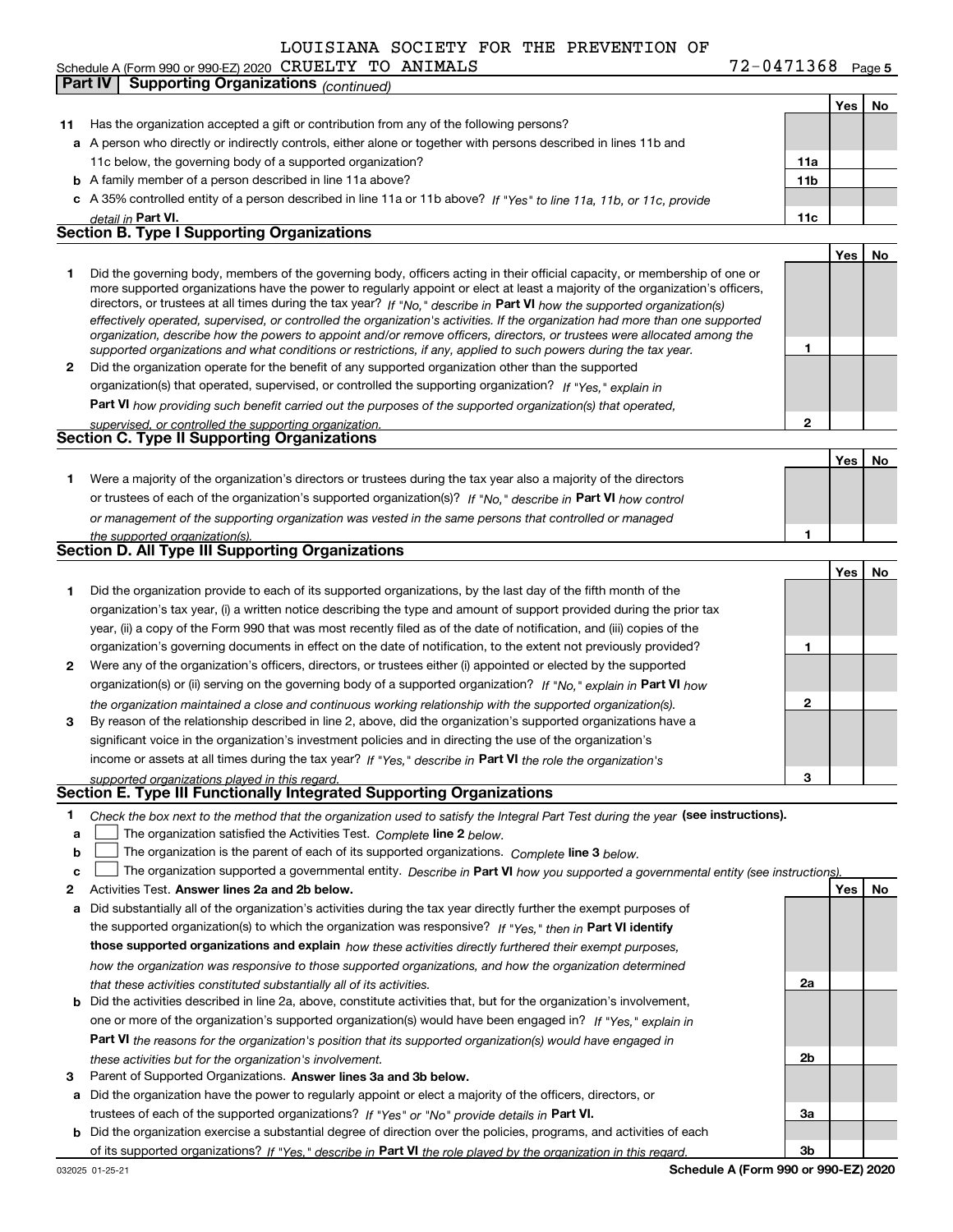#### Schedule A (Form 990 or 990-EZ) 2020 CRUELTY LOUISIANA SOCIETY FOR THE PREVENTION OF

TO ANIMALS

|              | Type III Non-Functionally Integrated 509(a)(3) Supporting Organizations<br>Part V                                                              |                |                |                                |  |  |  |
|--------------|------------------------------------------------------------------------------------------------------------------------------------------------|----------------|----------------|--------------------------------|--|--|--|
| 1.           | Check here if the organization satisfied the Integral Part Test as a qualifying trust on Nov. 20, 1970 (explain in Part VI). See instructions. |                |                |                                |  |  |  |
|              | All other Type III non-functionally integrated supporting organizations must complete Sections A through E.                                    |                |                |                                |  |  |  |
|              | Section A - Adjusted Net Income                                                                                                                |                | (A) Prior Year | (B) Current Year<br>(optional) |  |  |  |
| 1            | Net short-term capital gain                                                                                                                    | 1              |                |                                |  |  |  |
| $\mathbf{2}$ | Recoveries of prior-year distributions                                                                                                         | $\mathbf{2}$   |                |                                |  |  |  |
| 3            | Other gross income (see instructions)                                                                                                          | 3              |                |                                |  |  |  |
| 4            | Add lines 1 through 3.                                                                                                                         | 4              |                |                                |  |  |  |
| 5            | Depreciation and depletion                                                                                                                     | 5              |                |                                |  |  |  |
| 6            | Portion of operating expenses paid or incurred for production or                                                                               |                |                |                                |  |  |  |
|              | collection of gross income or for management, conservation, or                                                                                 |                |                |                                |  |  |  |
|              | maintenance of property held for production of income (see instructions)                                                                       | 6              |                |                                |  |  |  |
| 7            | Other expenses (see instructions)                                                                                                              | $\overline{7}$ |                |                                |  |  |  |
| 8            | Adjusted Net Income (subtract lines 5, 6, and 7 from line 4)                                                                                   | 8              |                |                                |  |  |  |
|              | <b>Section B - Minimum Asset Amount</b>                                                                                                        |                | (A) Prior Year | (B) Current Year<br>(optional) |  |  |  |
| 1            | Aggregate fair market value of all non-exempt-use assets (see                                                                                  |                |                |                                |  |  |  |
|              | instructions for short tax year or assets held for part of year):                                                                              |                |                |                                |  |  |  |
|              | <b>a</b> Average monthly value of securities                                                                                                   | 1a             |                |                                |  |  |  |
|              | <b>b</b> Average monthly cash balances                                                                                                         | 1 <sub>b</sub> |                |                                |  |  |  |
|              | c Fair market value of other non-exempt-use assets                                                                                             | 1c             |                |                                |  |  |  |
|              | <b>d</b> Total (add lines 1a, 1b, and 1c)                                                                                                      | 1d             |                |                                |  |  |  |
|              | e Discount claimed for blockage or other factors                                                                                               |                |                |                                |  |  |  |
|              | (explain in detail in Part VI):                                                                                                                |                |                |                                |  |  |  |
| $\mathbf{2}$ | Acquisition indebtedness applicable to non-exempt-use assets                                                                                   | $\mathbf{2}$   |                |                                |  |  |  |
| 3            | Subtract line 2 from line 1d.                                                                                                                  | 3              |                |                                |  |  |  |
| 4            | Cash deemed held for exempt use. Enter 0.015 of line 3 (for greater amount,                                                                    |                |                |                                |  |  |  |
|              | see instructions).                                                                                                                             | 4              |                |                                |  |  |  |
| 5            | Net value of non-exempt-use assets (subtract line 4 from line 3)                                                                               | 5              |                |                                |  |  |  |
| 6            | Multiply line 5 by 0.035.                                                                                                                      | 6              |                |                                |  |  |  |
| 7            | Recoveries of prior-year distributions                                                                                                         | $\overline{7}$ |                |                                |  |  |  |
| 8            | Minimum Asset Amount (add line 7 to line 6)                                                                                                    | 8              |                |                                |  |  |  |
|              | <b>Section C - Distributable Amount</b>                                                                                                        |                |                | <b>Current Year</b>            |  |  |  |
| $\mathbf 1$  | Adjusted net income for prior year (from Section A, line 8, column A)                                                                          | 1              |                |                                |  |  |  |
| $\mathbf{2}$ | Enter 0.85 of line 1.                                                                                                                          | $\mathbf{2}$   |                |                                |  |  |  |
| 3            | Minimum asset amount for prior year (from Section B, line 8, column A)                                                                         | 3              |                |                                |  |  |  |
| 4            | Enter greater of line 2 or line 3.                                                                                                             | 4              |                |                                |  |  |  |
| 5            | Income tax imposed in prior year                                                                                                               | 5              |                |                                |  |  |  |
| 6            | <b>Distributable Amount.</b> Subtract line 5 from line 4, unless subject to                                                                    |                |                |                                |  |  |  |
|              | emergency temporary reduction (see instructions).                                                                                              | 6              |                |                                |  |  |  |

**7**Check here if the current year is the organization's first as a non-functionally integrated Type III supporting organization (see instructions).

**Schedule A (Form 990 or 990-EZ) 2020**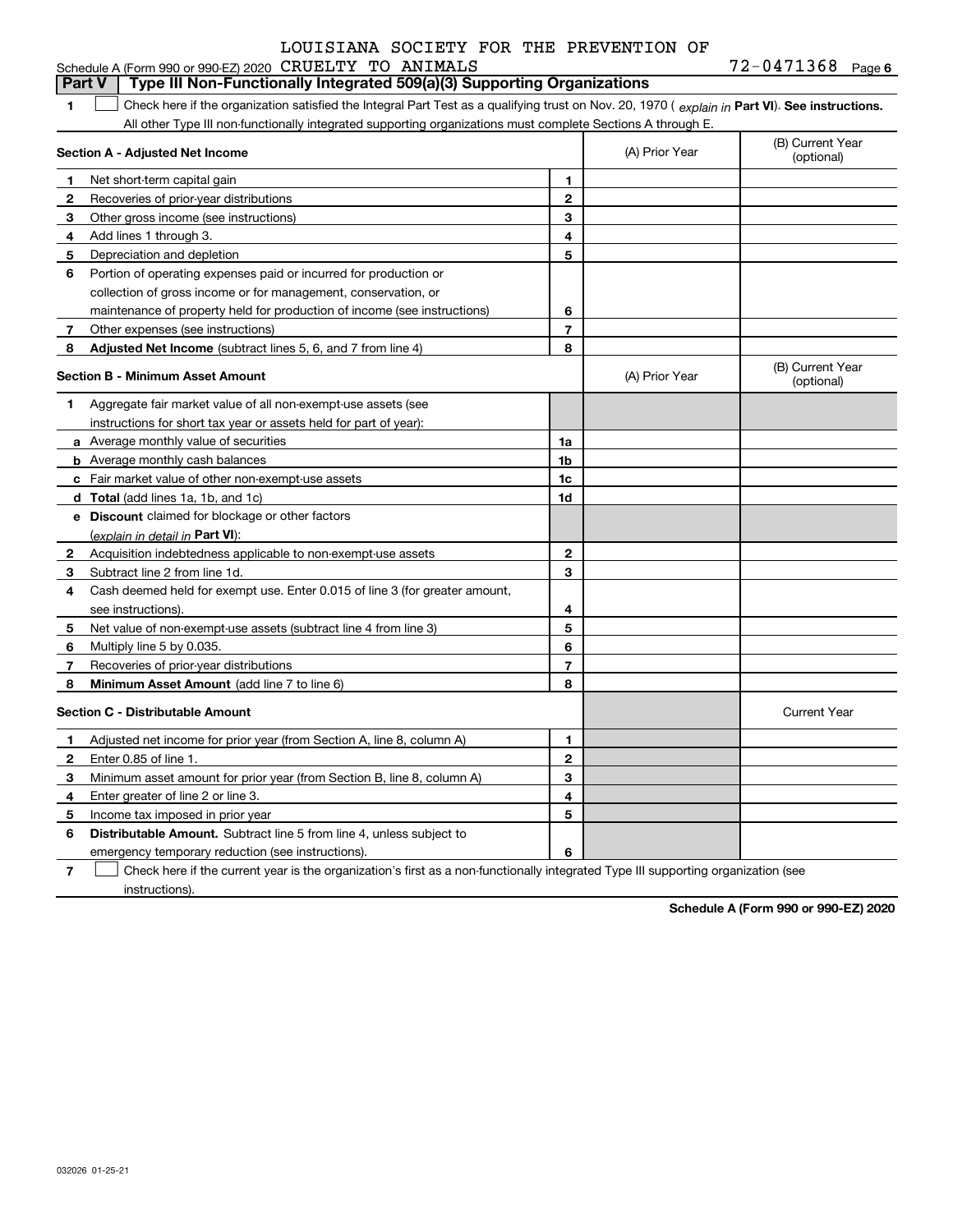| <b>Part V</b> | Schedule A (Form 990 or 990-EZ) 2020 CRUELTY TO ANIMALS<br>Type III Non-Functionally Integrated 509(a)(3) Supporting Organizations                            |                             |                                       |                | $72 - 0471368$ Page 7                   |
|---------------|---------------------------------------------------------------------------------------------------------------------------------------------------------------|-----------------------------|---------------------------------------|----------------|-----------------------------------------|
|               |                                                                                                                                                               |                             | (continued)                           |                |                                         |
| 1.            | <b>Section D - Distributions</b>                                                                                                                              |                             |                                       | 1              | <b>Current Year</b>                     |
| 2             | Amounts paid to supported organizations to accomplish exempt purposes<br>Amounts paid to perform activity that directly furthers exempt purposes of supported |                             |                                       |                |                                         |
|               | organizations, in excess of income from activity                                                                                                              |                             | $\mathbf{2}$                          |                |                                         |
| 3             | Administrative expenses paid to accomplish exempt purposes of supported organizations                                                                         |                             | 3                                     |                |                                         |
| 4             | Amounts paid to acquire exempt-use assets                                                                                                                     |                             |                                       | 4              |                                         |
| 5             | Qualified set-aside amounts (prior IRS approval required - provide details in Part VI)                                                                        |                             |                                       | 5              |                                         |
| 6             | Other distributions ( <i>describe in</i> Part VI). See instructions.                                                                                          |                             |                                       | 6              |                                         |
| 7             | Total annual distributions. Add lines 1 through 6.                                                                                                            |                             |                                       | $\overline{7}$ |                                         |
| 8             | Distributions to attentive supported organizations to which the organization is responsive                                                                    |                             |                                       |                |                                         |
|               | (provide details in Part VI). See instructions.                                                                                                               |                             |                                       | 8              |                                         |
| 9             | Distributable amount for 2020 from Section C, line 6                                                                                                          |                             |                                       | 9              |                                         |
| 10            | Line 8 amount divided by line 9 amount                                                                                                                        |                             |                                       | 10             |                                         |
|               |                                                                                                                                                               | (i)                         | (ii)                                  |                | (iii)                                   |
|               | <b>Section E - Distribution Allocations</b> (see instructions)                                                                                                | <b>Excess Distributions</b> | <b>Underdistributions</b><br>Pre-2020 |                | <b>Distributable</b><br>Amount for 2020 |
| 1             | Distributable amount for 2020 from Section C, line 6                                                                                                          |                             |                                       |                |                                         |
| 2             | Underdistributions, if any, for years prior to 2020 (reason-                                                                                                  |                             |                                       |                |                                         |
|               | able cause required $\cdot$ explain in Part VI). See instructions.                                                                                            |                             |                                       |                |                                         |
| З.            | Excess distributions carryover, if any, to 2020                                                                                                               |                             |                                       |                |                                         |
|               | <b>a</b> From 2015                                                                                                                                            |                             |                                       |                |                                         |
|               | <b>b</b> From 2016                                                                                                                                            |                             |                                       |                |                                         |
|               | $c$ From 2017                                                                                                                                                 |                             |                                       |                |                                         |
|               | d From 2018                                                                                                                                                   |                             |                                       |                |                                         |
|               | e From 2019                                                                                                                                                   |                             |                                       |                |                                         |
|               | f Total of lines 3a through 3e                                                                                                                                |                             |                                       |                |                                         |
|               | g Applied to underdistributions of prior years                                                                                                                |                             |                                       |                |                                         |
|               | <b>h</b> Applied to 2020 distributable amount                                                                                                                 |                             |                                       |                |                                         |
|               | Carryover from 2015 not applied (see instructions)                                                                                                            |                             |                                       |                |                                         |
|               | Remainder. Subtract lines 3g, 3h, and 3i from line 3f.                                                                                                        |                             |                                       |                |                                         |
| 4             | Distributions for 2020 from Section D.                                                                                                                        |                             |                                       |                |                                         |
|               | \$<br>line $7:$                                                                                                                                               |                             |                                       |                |                                         |
|               | a Applied to underdistributions of prior years                                                                                                                |                             |                                       |                |                                         |
|               | <b>b</b> Applied to 2020 distributable amount                                                                                                                 |                             |                                       |                |                                         |
|               | <b>c</b> Remainder. Subtract lines 4a and 4b from line 4.                                                                                                     |                             |                                       |                |                                         |
|               | Remaining underdistributions for years prior to 2020, if                                                                                                      |                             |                                       |                |                                         |
|               | any. Subtract lines 3q and 4a from line 2. For result greater                                                                                                 |                             |                                       |                |                                         |
|               | than zero, explain in Part VI. See instructions.                                                                                                              |                             |                                       |                |                                         |
| 6             | Remaining underdistributions for 2020. Subtract lines 3h                                                                                                      |                             |                                       |                |                                         |
|               | and 4b from line 1. For result greater than zero, explain in                                                                                                  |                             |                                       |                |                                         |
|               | Part VI. See instructions.                                                                                                                                    |                             |                                       |                |                                         |
| $7^{\circ}$   | <b>Excess distributions carryover to 2021.</b> Add lines 3j                                                                                                   |                             |                                       |                |                                         |
|               | and 4c.                                                                                                                                                       |                             |                                       |                |                                         |
| 8             | Breakdown of line 7:                                                                                                                                          |                             |                                       |                |                                         |
|               | a Excess from 2016                                                                                                                                            |                             |                                       |                |                                         |
|               | <b>b</b> Excess from 2017                                                                                                                                     |                             |                                       |                |                                         |
|               | c Excess from 2018                                                                                                                                            |                             |                                       |                |                                         |
|               | d Excess from 2019                                                                                                                                            |                             |                                       |                |                                         |
|               | e Excess from 2020                                                                                                                                            |                             |                                       |                |                                         |
|               |                                                                                                                                                               |                             |                                       |                |                                         |

**Schedule A (Form 990 or 990-EZ) 2020**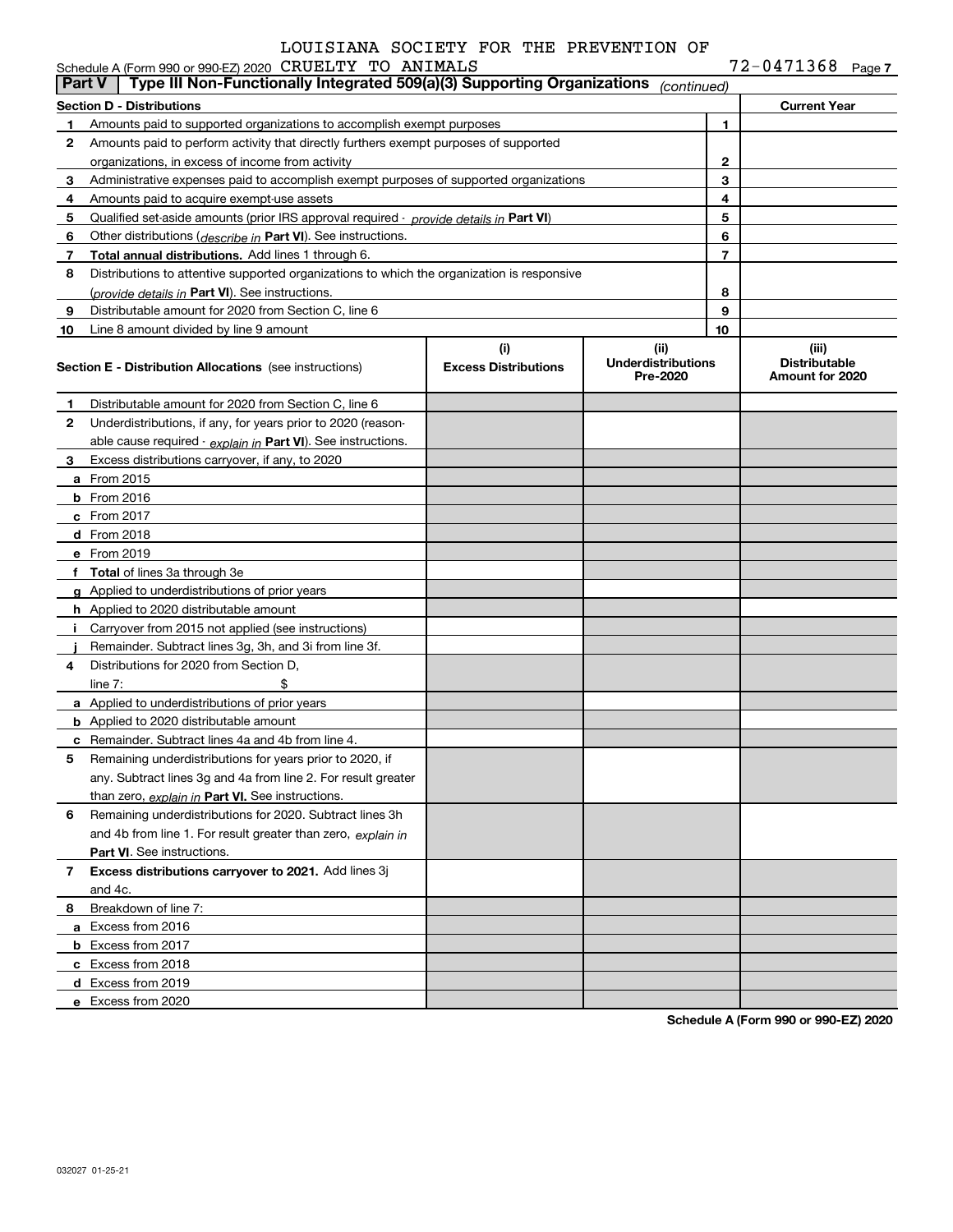|                |                                                                                                                                                                                                                                                                                                                                                                                                                                   |  |  | LOUISIANA SOCIETY FOR THE PREVENTION OF |                       |  |
|----------------|-----------------------------------------------------------------------------------------------------------------------------------------------------------------------------------------------------------------------------------------------------------------------------------------------------------------------------------------------------------------------------------------------------------------------------------|--|--|-----------------------------------------|-----------------------|--|
|                | Schedule A (Form 990 or 990-EZ) 2020 CRUELTY TO ANIMALS                                                                                                                                                                                                                                                                                                                                                                           |  |  |                                         | $72 - 0471368$ Page 8 |  |
| <b>Part VI</b> | Supplemental Information. Provide the explanations required by Part II, line 10; Part II, line 17a or 17b; Part III, line 12;<br>Part IV, Section A, lines 1, 2, 3b, 3c, 4b, 4c, 5a, 6, 9a, 9b, 9c, 11a, 11b, and 11c; Part IV, Section B, lines 1 and 2; Part IV, Section C,<br>line 1; Part IV, Section D, lines 2 and 3; Part IV, Section E, lines 1c, 2a, 2b, 3a, and 3b; Part V, line 1; Part V, Section B, line 1e; Part V, |  |  |                                         |                       |  |
|                | Section D, lines 5, 6, and 8; and Part V, Section E, lines 2, 5, and 6. Also complete this part for any additional information.<br>(See instructions.)                                                                                                                                                                                                                                                                            |  |  |                                         |                       |  |
|                |                                                                                                                                                                                                                                                                                                                                                                                                                                   |  |  |                                         |                       |  |
|                |                                                                                                                                                                                                                                                                                                                                                                                                                                   |  |  |                                         |                       |  |
|                |                                                                                                                                                                                                                                                                                                                                                                                                                                   |  |  |                                         |                       |  |
|                |                                                                                                                                                                                                                                                                                                                                                                                                                                   |  |  |                                         |                       |  |
|                |                                                                                                                                                                                                                                                                                                                                                                                                                                   |  |  |                                         |                       |  |
|                |                                                                                                                                                                                                                                                                                                                                                                                                                                   |  |  |                                         |                       |  |
|                |                                                                                                                                                                                                                                                                                                                                                                                                                                   |  |  |                                         |                       |  |
|                |                                                                                                                                                                                                                                                                                                                                                                                                                                   |  |  |                                         |                       |  |
|                |                                                                                                                                                                                                                                                                                                                                                                                                                                   |  |  |                                         |                       |  |
|                |                                                                                                                                                                                                                                                                                                                                                                                                                                   |  |  |                                         |                       |  |
|                |                                                                                                                                                                                                                                                                                                                                                                                                                                   |  |  |                                         |                       |  |
|                |                                                                                                                                                                                                                                                                                                                                                                                                                                   |  |  |                                         |                       |  |
|                |                                                                                                                                                                                                                                                                                                                                                                                                                                   |  |  |                                         |                       |  |
|                |                                                                                                                                                                                                                                                                                                                                                                                                                                   |  |  |                                         |                       |  |
|                |                                                                                                                                                                                                                                                                                                                                                                                                                                   |  |  |                                         |                       |  |
|                |                                                                                                                                                                                                                                                                                                                                                                                                                                   |  |  |                                         |                       |  |
|                |                                                                                                                                                                                                                                                                                                                                                                                                                                   |  |  |                                         |                       |  |
|                |                                                                                                                                                                                                                                                                                                                                                                                                                                   |  |  |                                         |                       |  |
|                |                                                                                                                                                                                                                                                                                                                                                                                                                                   |  |  |                                         |                       |  |
|                |                                                                                                                                                                                                                                                                                                                                                                                                                                   |  |  |                                         |                       |  |
|                |                                                                                                                                                                                                                                                                                                                                                                                                                                   |  |  |                                         |                       |  |
|                |                                                                                                                                                                                                                                                                                                                                                                                                                                   |  |  |                                         |                       |  |
|                |                                                                                                                                                                                                                                                                                                                                                                                                                                   |  |  |                                         |                       |  |
|                |                                                                                                                                                                                                                                                                                                                                                                                                                                   |  |  |                                         |                       |  |
|                |                                                                                                                                                                                                                                                                                                                                                                                                                                   |  |  |                                         |                       |  |
|                |                                                                                                                                                                                                                                                                                                                                                                                                                                   |  |  |                                         |                       |  |
|                |                                                                                                                                                                                                                                                                                                                                                                                                                                   |  |  |                                         |                       |  |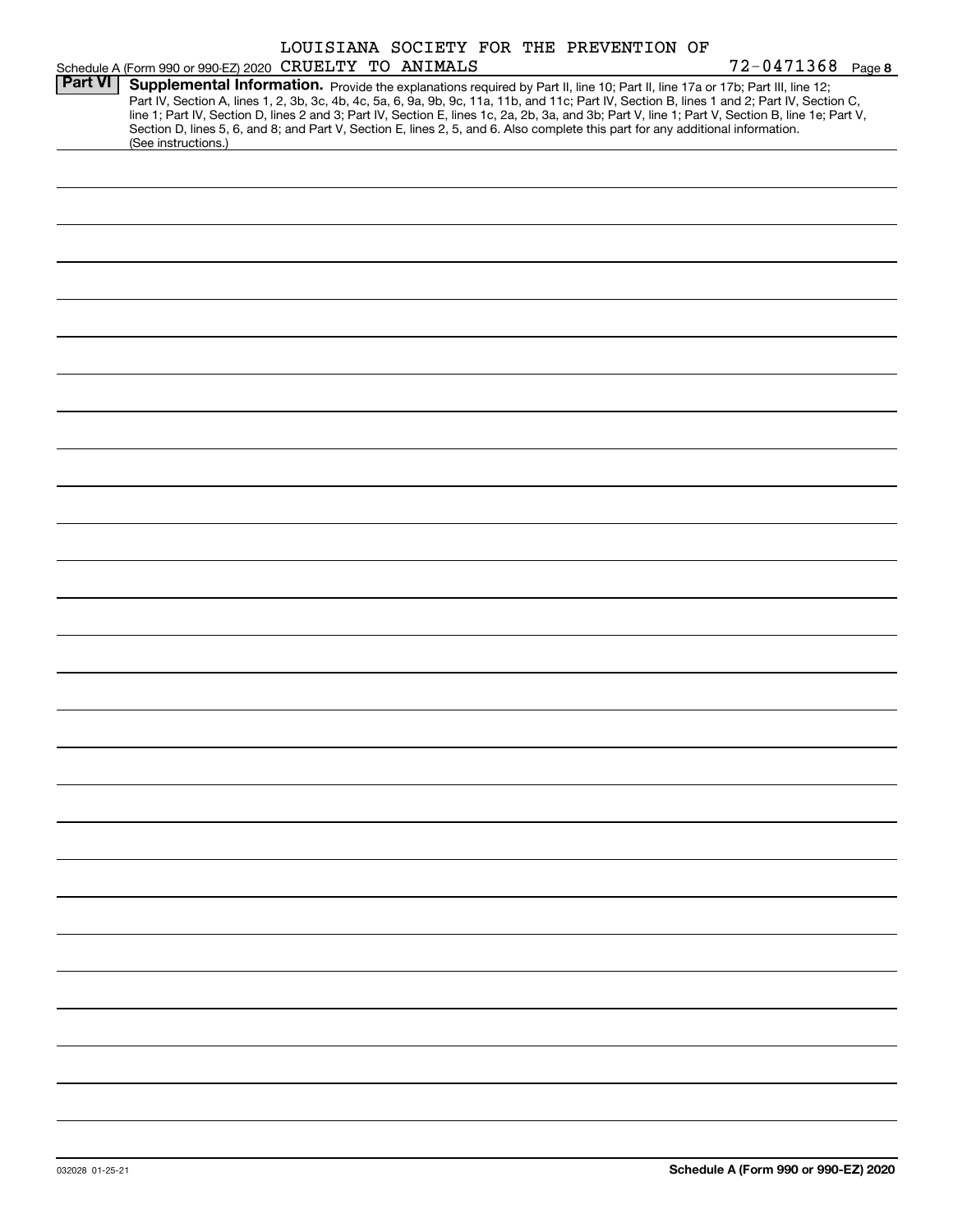Department of the Treasury Interna **(Form 990, 990-EZ, or 990-PF)**

## **Schedule B Schedule of Contributors**

**| Attach to Form 990, Form 990-EZ, or Form 990-PF. | Go to www.irs.gov/Form990 for the latest information.** OMB No. 1545-0047

| J | Λ | ∽<br>J<br>17 | I |  |
|---|---|--------------|---|--|
|   |   |              |   |  |

**Employer identification number**

| 2-0471368 |  |  |  |  |
|-----------|--|--|--|--|
|           |  |  |  |  |

|  | Name of the organization |
|--|--------------------------|
|  |                          |

| Internal Revenue Service       |                                                                                                                                                                                                                                                                                  |                            |
|--------------------------------|----------------------------------------------------------------------------------------------------------------------------------------------------------------------------------------------------------------------------------------------------------------------------------|----------------------------|
| Name of the organization       |                                                                                                                                                                                                                                                                                  | Employer identification nu |
|                                | LOUISIANA SOCIETY FOR THE PREVENTION OF<br>CRUELTY TO ANIMALS                                                                                                                                                                                                                    | 72-0471368                 |
| Organization type (check one): |                                                                                                                                                                                                                                                                                  |                            |
| Filers of:                     | Section:                                                                                                                                                                                                                                                                         |                            |
| Form 990 or 990-EZ             | $\boxed{\mathbf{X}}$ 501(c)( 3) (enter number) organization                                                                                                                                                                                                                      |                            |
|                                | 4947(a)(1) nonexempt charitable trust not treated as a private foundation                                                                                                                                                                                                        |                            |
|                                | 527 political organization                                                                                                                                                                                                                                                       |                            |
| Form 990-PF                    | 501(c)(3) exempt private foundation                                                                                                                                                                                                                                              |                            |
|                                | 4947(a)(1) nonexempt charitable trust treated as a private foundation                                                                                                                                                                                                            |                            |
|                                | 501(c)(3) taxable private foundation                                                                                                                                                                                                                                             |                            |
|                                |                                                                                                                                                                                                                                                                                  |                            |
|                                | Check if your organization is covered by the General Rule or a Special Rule.                                                                                                                                                                                                     |                            |
|                                | Note: Only a section 501(c)(7), (8), or (10) organization can check boxes for both the General Rule and a Special Rule. See instructions.                                                                                                                                        |                            |
| <b>General Rule</b>            |                                                                                                                                                                                                                                                                                  |                            |
|                                | For an organization filing Form 990, 990-EZ, or 990-PF that received, during the year, contributions totaling \$5,000 or more (in money or<br>property) from any one contributor. Complete Parts I and II. See instructions for determining a contributor's total contributions. |                            |
| <b>Special Rules</b>           |                                                                                                                                                                                                                                                                                  |                            |
|                                |                                                                                                                                                                                                                                                                                  |                            |

| $\boxed{X}$ For an organization described in section 501(c)(3) filing Form 990 or 990-EZ that met the 33 1/3% support test of the regulations under   |
|-------------------------------------------------------------------------------------------------------------------------------------------------------|
| sections 509(a)(1) and 170(b)(1)(A)(vi), that checked Schedule A (Form 990 or 990-EZ), Part II, line 13, 16a, or 16b, and that received from          |
| any one contributor, during the year, total contributions of the greater of (1) \$5,000; or (2) 2% of the amount on (i) Form 990, Part VIII, line 1h; |
| or (ii) Form 990-EZ, line 1. Complete Parts I and II.                                                                                                 |

For an organization described in section 501(c)(7), (8), or (10) filing Form 990 or 990-EZ that received from any one contributor, during the year, total contributions of more than \$1,000 exclusively for religious, charitable, scientific, literary, or educational purposes, or for the prevention of cruelty to children or animals. Complete Parts I (entering "N/A" in column (b) instead of the contributor name and address), II, and III.  $\mathcal{L}^{\text{max}}$ 

purpose. Don't complete any of the parts unless the **General Rule** applies to this organization because it received *nonexclusively* year, contributions <sub>exclusively</sub> for religious, charitable, etc., purposes, but no such contributions totaled more than \$1,000. If this box is checked, enter here the total contributions that were received during the year for an  $\;$ exclusively religious, charitable, etc., For an organization described in section 501(c)(7), (8), or (10) filing Form 990 or 990-EZ that received from any one contributor, during the religious, charitable, etc., contributions totaling \$5,000 or more during the year  $\Box$ — $\Box$   $\Box$  $\mathcal{L}^{\text{max}}$ 

**Caution:**  An organization that isn't covered by the General Rule and/or the Special Rules doesn't file Schedule B (Form 990, 990-EZ, or 990-PF),  **must** but it answer "No" on Part IV, line 2, of its Form 990; or check the box on line H of its Form 990-EZ or on its Form 990-PF, Part I, line 2, to certify that it doesn't meet the filing requirements of Schedule B (Form 990, 990-EZ, or 990-PF).

**For Paperwork Reduction Act Notice, see the instructions for Form 990, 990-EZ, or 990-PF. Schedule B (Form 990, 990-EZ, or 990-PF) (2020)** LHA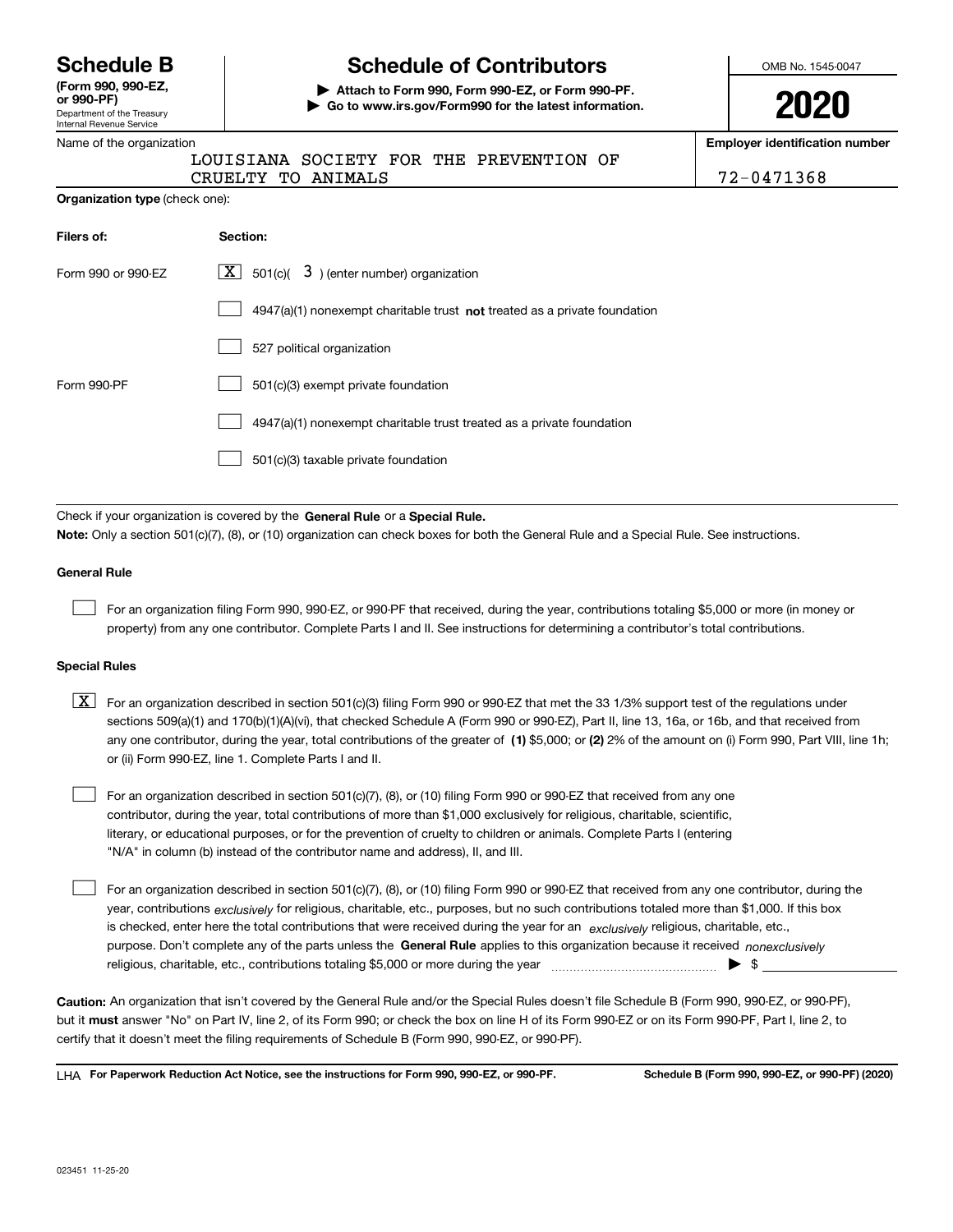## Schedule B (Form 990, 990-EZ, or 990-PF) (2020) Page 2

Name of organization

Chedule B (Form 990, 990-EZ, or 990-PF) (2020)<br> **2Page 2**<br> **2Part I 2PART SOCIETY FOR THE PREVENTION OF THE PREVENTION OF THE PREVENTION OF THE PREVENTION OF THE PREVENTION OF THE PREVENTION OF THE PREVENTION OF THE PREV** LOUISIANA SOCIETY FOR THE PREVENTION OF CRUELTY TO ANIMALS 72-0471368

| Part I         | <b>Contributors</b> (see instructions). Use duplicate copies of Part I if additional space is needed. |                                              |                                                                                                                                            |
|----------------|-------------------------------------------------------------------------------------------------------|----------------------------------------------|--------------------------------------------------------------------------------------------------------------------------------------------|
| (a)<br>No.     | (b)<br>Name, address, and ZIP + 4                                                                     | (c)<br><b>Total contributions</b>            | (d)<br>Type of contribution                                                                                                                |
| 1              | CLEVELAND J. GUILLOT<br>365 CANAL ST. STE 860<br>NEW ORLEANS, LA 70130                                | 175,000.<br>$\mathfrak{S}$                   | $\overline{\mathbf{X}}$<br>Person<br>Payroll<br><b>Noncash</b><br>(Complete Part II for<br>noncash contributions.)                         |
| (a)<br>No.     | (b)<br>Name, address, and ZIP + 4                                                                     | (c)<br><b>Total contributions</b>            | (d)<br>Type of contribution                                                                                                                |
| $\overline{a}$ | LYNN COATNEY<br>31 CYPRESS POINT LN<br>NEW ORLEANS, LA 70131                                          | 100,000.<br>\$                               | $\overline{\mathbf{X}}$<br>Person<br>Payroll<br><b>Noncash</b><br>(Complete Part II for<br>noncash contributions.)                         |
| (a)<br>No.     | (b)<br>Name, address, and ZIP + 4                                                                     | (c)<br><b>Total contributions</b>            | (d)<br>Type of contribution                                                                                                                |
| 3              | PETSMART CHARITIES, INC.<br>19601 N 27TH AVE<br>PHOENIX, AZ 85027                                     | 150,000.<br>\$                               | $\overline{\mathbf{X}}$<br>Person<br>Payroll<br><b>Noncash</b><br>(Complete Part II for<br>noncash contributions.)                         |
| (a)            | (b)                                                                                                   | (c)                                          | (d)                                                                                                                                        |
| No.<br>4       | Name, address, and ZIP + 4<br>VIRGINIA BESTOFF<br>1400 CALHOUN ST<br>NEW ORLEANS, LA 70118            | <b>Total contributions</b><br>200,000.<br>\$ | Type of contribution<br>$\overline{\mathbf{X}}$<br>Person<br>Payroll<br><b>Noncash</b><br>(Complete Part II for<br>noncash contributions.) |
| (a)<br>No.     | (b)<br>Name, address, and ZIP + 4                                                                     | (c)<br><b>Total contributions</b>            | (d)<br>Type of contribution                                                                                                                |
| 5              | DIANA AND JOSEPH O'DOWD<br>8616 OAK STREET<br>NEW ORLEANS, LA 70118                                   | 370,000.<br>\$                               | Person<br>Payroll<br><b>Noncash</b><br>$\overline{\texttt{x}}$<br>(Complete Part II for<br>noncash contributions.)                         |
| (a)<br>No.     | (b)<br>Name, address, and $ZIP + 4$                                                                   | (c)<br><b>Total contributions</b>            | (d)<br>Type of contribution                                                                                                                |
|                |                                                                                                       | \$                                           | Person<br>Payroll<br>Noncash<br>(Complete Part II for<br>noncash contributions.)                                                           |

023452 11-25-20 **Schedule B (Form 990, 990-EZ, or 990-PF) (2020)**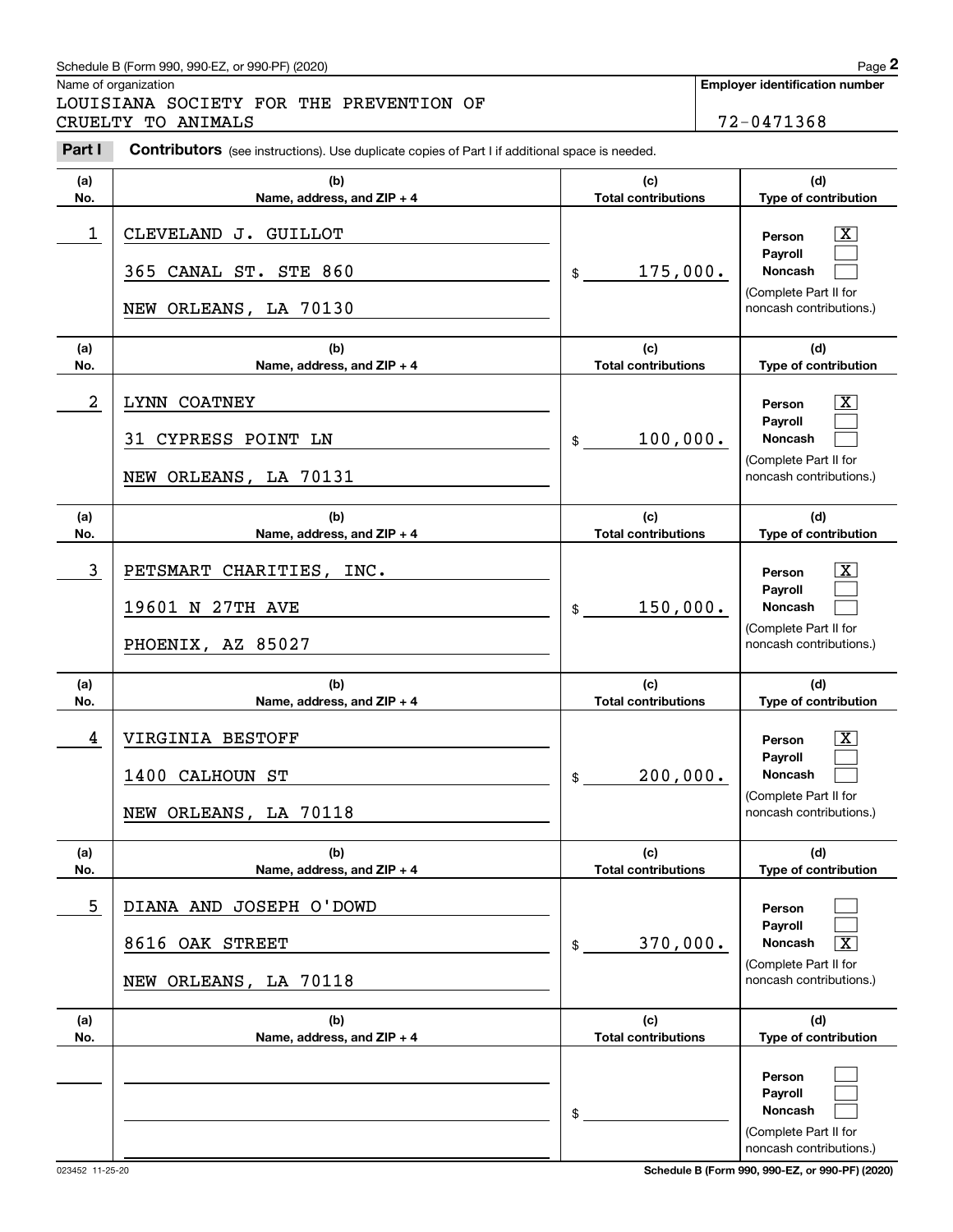| Name of organization         | Schedule B (Form 990, 990-EZ, or 990-PF) (2020)                                                     |                                                 |                      | Page 3<br><b>Employer identification number</b> |
|------------------------------|-----------------------------------------------------------------------------------------------------|-------------------------------------------------|----------------------|-------------------------------------------------|
|                              | LOUISIANA SOCIETY FOR THE PREVENTION OF<br>CRUELTY TO ANIMALS                                       |                                                 |                      | 72-0471368                                      |
| Part II                      | Noncash Property (see instructions). Use duplicate copies of Part II if additional space is needed. |                                                 |                      |                                                 |
| (a)<br>No.<br>from<br>Part I | (b)<br>Description of noncash property given                                                        | (c)<br>FMV (or estimate)<br>(See instructions.) |                      | (d)<br>Date received                            |
| 5                            | UNIT 205 OF<br>THE 8616 OAK CONDOMINIUM                                                             |                                                 |                      |                                                 |
|                              |                                                                                                     | 370,000.<br>\$                                  |                      | 10/25/20                                        |
| (a)<br>No.<br>from<br>Part I | (b)<br>Description of noncash property given                                                        | (c)<br>FMV (or estimate)<br>(See instructions.) |                      | (d)<br>Date received                            |
|                              |                                                                                                     | \$                                              |                      |                                                 |
| (a)<br>No.<br>from<br>Part I | (b)<br>Description of noncash property given                                                        | (c)<br>FMV (or estimate)<br>(See instructions.) | (d)<br>Date received |                                                 |
|                              |                                                                                                     | \$                                              |                      |                                                 |
| (a)<br>No.<br>from<br>Part I | (b)<br>Description of noncash property given                                                        | (c)<br>FMV (or estimate)<br>(See instructions.) |                      | (d)<br>Date received                            |
|                              |                                                                                                     | \$                                              |                      |                                                 |
| (a)<br>No.<br>from<br>Part I | (b)<br>Description of noncash property given                                                        | (c)<br>FMV (or estimate)<br>(See instructions.) |                      | (d)<br>Date received                            |
|                              |                                                                                                     | \$                                              |                      |                                                 |
| (a)<br>No.<br>from<br>Part I | (b)<br>Description of noncash property given                                                        | (c)<br>FMV (or estimate)<br>(See instructions.) |                      | (d)<br>Date received                            |
|                              |                                                                                                     | \$                                              |                      |                                                 |

023453 11-25-20 **Schedule B (Form 990, 990-EZ, or 990-PF) (2020)**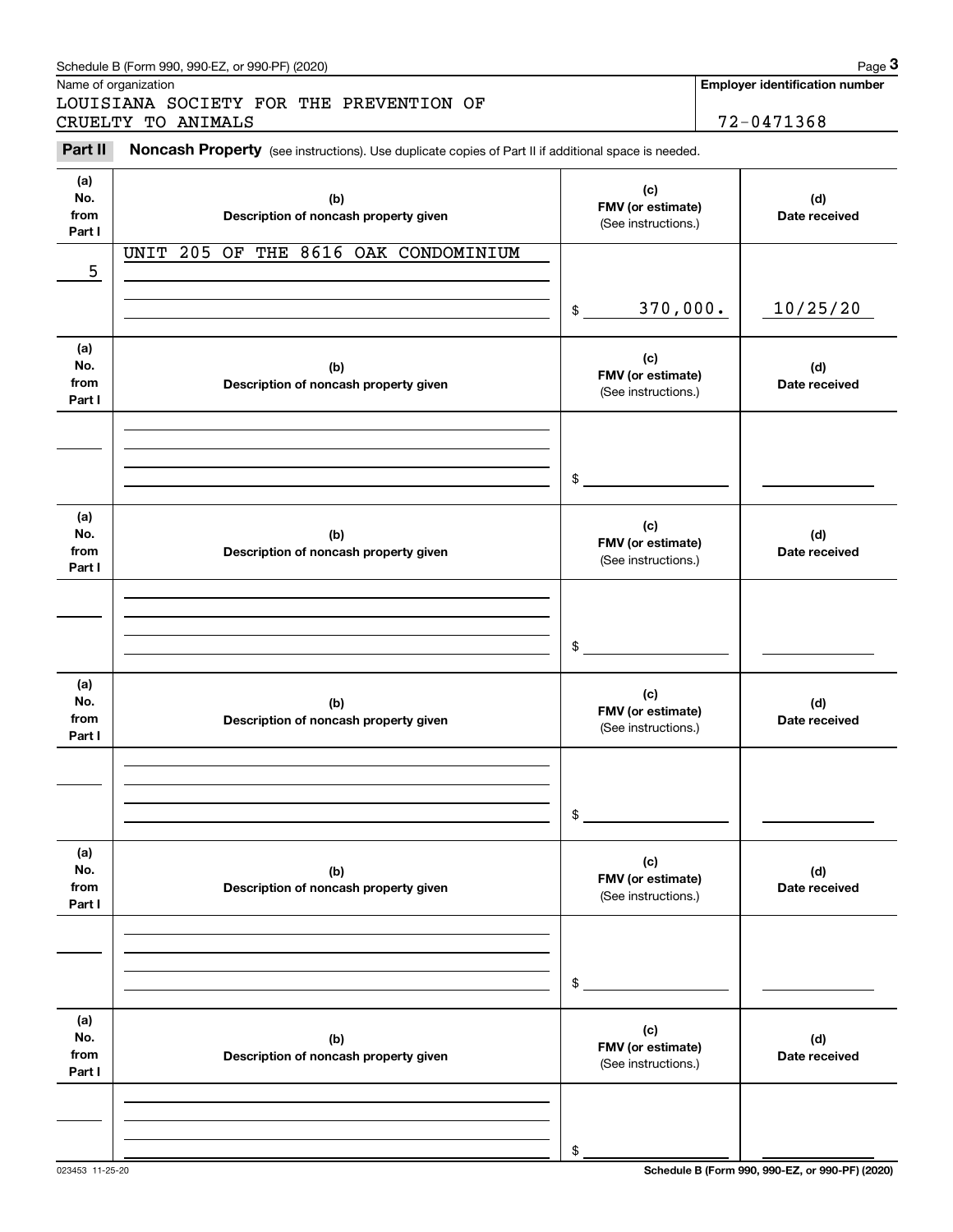|                 | Schedule B (Form 990, 990-EZ, or 990-PF) (2020)                                                                                                                                                                                                                              |                      |                                          | Page 4                                |  |  |  |  |
|-----------------|------------------------------------------------------------------------------------------------------------------------------------------------------------------------------------------------------------------------------------------------------------------------------|----------------------|------------------------------------------|---------------------------------------|--|--|--|--|
|                 | Name of organization                                                                                                                                                                                                                                                         |                      |                                          | <b>Employer identification number</b> |  |  |  |  |
|                 | LOUISIANA SOCIETY FOR THE PREVENTION OF                                                                                                                                                                                                                                      |                      |                                          |                                       |  |  |  |  |
|                 | CRUELTY TO ANIMALS                                                                                                                                                                                                                                                           |                      |                                          | 72-0471368                            |  |  |  |  |
| Part III        | Exclusively religious, charitable, etc., contributions to organizations described in section 501(c)(7), (8), or (10) that total more than \$1,000 for the year<br>from any one contributor. Complete columns (a) through (e) and the following line entry. For organizations |                      |                                          |                                       |  |  |  |  |
|                 | completing Part III, enter the total of exclusively religious, charitable, etc., contributions of \$1,000 or less for the year. (Enter this info. once.) \\$                                                                                                                 |                      |                                          |                                       |  |  |  |  |
|                 | Use duplicate copies of Part III if additional space is needed.                                                                                                                                                                                                              |                      |                                          |                                       |  |  |  |  |
| (a) No.<br>from | (b) Purpose of gift<br>(c) Use of gift                                                                                                                                                                                                                                       |                      |                                          | (d) Description of how gift is held   |  |  |  |  |
| Part I          |                                                                                                                                                                                                                                                                              |                      |                                          |                                       |  |  |  |  |
|                 |                                                                                                                                                                                                                                                                              |                      |                                          |                                       |  |  |  |  |
|                 |                                                                                                                                                                                                                                                                              |                      |                                          |                                       |  |  |  |  |
|                 |                                                                                                                                                                                                                                                                              |                      |                                          |                                       |  |  |  |  |
|                 |                                                                                                                                                                                                                                                                              | (e) Transfer of gift |                                          |                                       |  |  |  |  |
|                 |                                                                                                                                                                                                                                                                              |                      |                                          |                                       |  |  |  |  |
|                 | Transferee's name, address, and ZIP + 4                                                                                                                                                                                                                                      |                      | Relationship of transferor to transferee |                                       |  |  |  |  |
|                 |                                                                                                                                                                                                                                                                              |                      |                                          |                                       |  |  |  |  |
|                 |                                                                                                                                                                                                                                                                              |                      |                                          |                                       |  |  |  |  |
|                 |                                                                                                                                                                                                                                                                              |                      |                                          |                                       |  |  |  |  |
| (a) No.         |                                                                                                                                                                                                                                                                              |                      |                                          |                                       |  |  |  |  |
| from            | (b) Purpose of gift                                                                                                                                                                                                                                                          | (c) Use of gift      |                                          | (d) Description of how gift is held   |  |  |  |  |
| Part I          |                                                                                                                                                                                                                                                                              |                      |                                          |                                       |  |  |  |  |
|                 |                                                                                                                                                                                                                                                                              |                      |                                          |                                       |  |  |  |  |
|                 |                                                                                                                                                                                                                                                                              |                      |                                          |                                       |  |  |  |  |
|                 |                                                                                                                                                                                                                                                                              |                      |                                          |                                       |  |  |  |  |
|                 |                                                                                                                                                                                                                                                                              | (e) Transfer of gift |                                          |                                       |  |  |  |  |
|                 |                                                                                                                                                                                                                                                                              |                      |                                          |                                       |  |  |  |  |
|                 | Transferee's name, address, and ZIP + 4                                                                                                                                                                                                                                      |                      | Relationship of transferor to transferee |                                       |  |  |  |  |
|                 |                                                                                                                                                                                                                                                                              |                      |                                          |                                       |  |  |  |  |
|                 |                                                                                                                                                                                                                                                                              |                      |                                          |                                       |  |  |  |  |
|                 |                                                                                                                                                                                                                                                                              |                      |                                          |                                       |  |  |  |  |
| (a) No.         |                                                                                                                                                                                                                                                                              |                      |                                          |                                       |  |  |  |  |
| from<br>Part I  | (b) Purpose of gift                                                                                                                                                                                                                                                          | (c) Use of gift      |                                          | (d) Description of how gift is held   |  |  |  |  |
|                 |                                                                                                                                                                                                                                                                              |                      |                                          |                                       |  |  |  |  |
|                 |                                                                                                                                                                                                                                                                              |                      |                                          |                                       |  |  |  |  |
|                 |                                                                                                                                                                                                                                                                              |                      |                                          |                                       |  |  |  |  |
|                 |                                                                                                                                                                                                                                                                              | (e) Transfer of gift |                                          |                                       |  |  |  |  |
|                 |                                                                                                                                                                                                                                                                              |                      |                                          |                                       |  |  |  |  |
|                 | Transferee's name, address, and $ZIP + 4$                                                                                                                                                                                                                                    |                      | Relationship of transferor to transferee |                                       |  |  |  |  |
|                 |                                                                                                                                                                                                                                                                              |                      |                                          |                                       |  |  |  |  |
|                 |                                                                                                                                                                                                                                                                              |                      |                                          |                                       |  |  |  |  |
|                 |                                                                                                                                                                                                                                                                              |                      |                                          |                                       |  |  |  |  |
|                 |                                                                                                                                                                                                                                                                              |                      |                                          |                                       |  |  |  |  |
| (a) No.<br>from | (b) Purpose of gift                                                                                                                                                                                                                                                          | (c) Use of gift      |                                          | (d) Description of how gift is held   |  |  |  |  |
| Part I          |                                                                                                                                                                                                                                                                              |                      |                                          |                                       |  |  |  |  |
|                 |                                                                                                                                                                                                                                                                              |                      |                                          |                                       |  |  |  |  |
|                 |                                                                                                                                                                                                                                                                              |                      |                                          |                                       |  |  |  |  |
|                 |                                                                                                                                                                                                                                                                              |                      |                                          |                                       |  |  |  |  |
|                 |                                                                                                                                                                                                                                                                              | (e) Transfer of gift |                                          |                                       |  |  |  |  |
|                 |                                                                                                                                                                                                                                                                              |                      |                                          |                                       |  |  |  |  |
|                 | Transferee's name, address, and $ZIP + 4$                                                                                                                                                                                                                                    |                      | Relationship of transferor to transferee |                                       |  |  |  |  |
|                 |                                                                                                                                                                                                                                                                              |                      |                                          |                                       |  |  |  |  |
|                 |                                                                                                                                                                                                                                                                              |                      |                                          |                                       |  |  |  |  |
|                 |                                                                                                                                                                                                                                                                              |                      |                                          |                                       |  |  |  |  |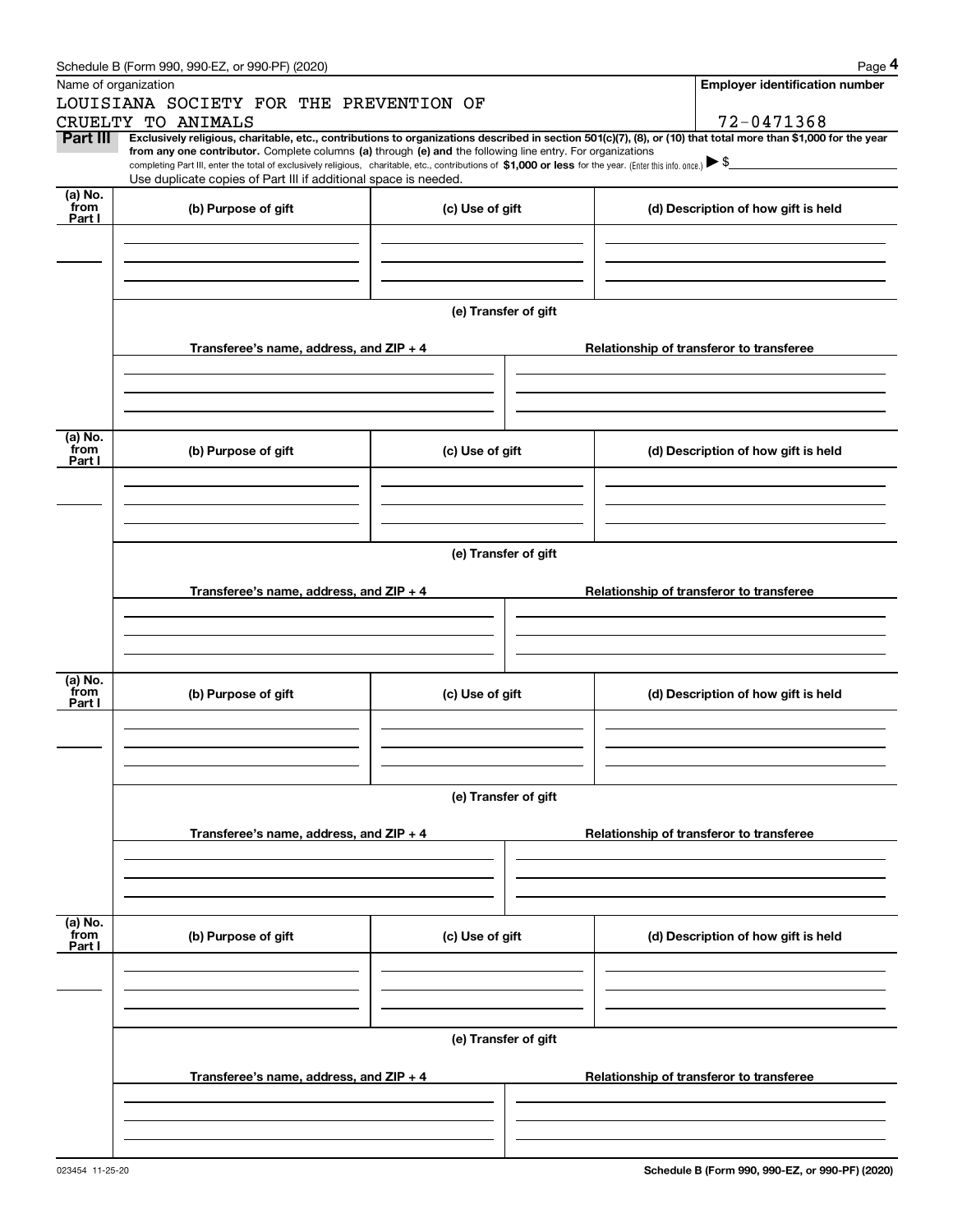| <b>SCHEDULE D</b>              |                                                                                                                                                                                                                                         |                                                                                                        | <b>Supplemental Financial Statements</b>                                                                                                       |                         | OMB No. 1545-0047                                  |  |
|--------------------------------|-----------------------------------------------------------------------------------------------------------------------------------------------------------------------------------------------------------------------------------------|--------------------------------------------------------------------------------------------------------|------------------------------------------------------------------------------------------------------------------------------------------------|-------------------------|----------------------------------------------------|--|
| (Form 990)                     |                                                                                                                                                                                                                                         | Complete if the organization answered "Yes" on Form 990,                                               |                                                                                                                                                |                         |                                                    |  |
|                                |                                                                                                                                                                                                                                         |                                                                                                        | Part IV, line 6, 7, 8, 9, 10, 11a, 11b, 11c, 11d, 11e, 11f, 12a, or 12b.                                                                       |                         | Open to Public                                     |  |
|                                | Department of the Treasury<br>Internal Revenue Service                                                                                                                                                                                  |                                                                                                        | Attach to Form 990.<br>Go to www.irs.gov/Form990 for instructions and the latest information.                                                  |                         | <b>Inspection</b>                                  |  |
|                                | Name of the organization                                                                                                                                                                                                                |                                                                                                        | LOUISIANA SOCIETY FOR THE PREVENTION OF                                                                                                        |                         | <b>Employer identification number</b>              |  |
|                                |                                                                                                                                                                                                                                         | CRUELTY TO ANIMALS                                                                                     |                                                                                                                                                |                         | 72-0471368                                         |  |
| Part I                         |                                                                                                                                                                                                                                         |                                                                                                        | Organizations Maintaining Donor Advised Funds or Other Similar Funds or Accounts. Complete if the                                              |                         |                                                    |  |
|                                |                                                                                                                                                                                                                                         | organization answered "Yes" on Form 990, Part IV, line 6.                                              |                                                                                                                                                |                         |                                                    |  |
|                                |                                                                                                                                                                                                                                         |                                                                                                        | (a) Donor advised funds                                                                                                                        |                         | (b) Funds and other accounts                       |  |
| 1                              |                                                                                                                                                                                                                                         |                                                                                                        |                                                                                                                                                |                         |                                                    |  |
| 2                              |                                                                                                                                                                                                                                         | Aggregate value of contributions to (during year)                                                      |                                                                                                                                                |                         |                                                    |  |
| З                              |                                                                                                                                                                                                                                         |                                                                                                        |                                                                                                                                                |                         |                                                    |  |
| 4                              |                                                                                                                                                                                                                                         |                                                                                                        |                                                                                                                                                |                         |                                                    |  |
| 5                              |                                                                                                                                                                                                                                         |                                                                                                        | Did the organization inform all donors and donor advisors in writing that the assets held in donor advised funds                               |                         | Yes<br>No                                          |  |
| 6                              |                                                                                                                                                                                                                                         |                                                                                                        |                                                                                                                                                |                         |                                                    |  |
|                                | Did the organization inform all grantees, donors, and donor advisors in writing that grant funds can be used only<br>for charitable purposes and not for the benefit of the donor or donor advisor, or for any other purpose conferring |                                                                                                        |                                                                                                                                                |                         |                                                    |  |
| impermissible private benefit? |                                                                                                                                                                                                                                         |                                                                                                        |                                                                                                                                                |                         |                                                    |  |
| Part II                        |                                                                                                                                                                                                                                         |                                                                                                        | Conservation Easements. Complete if the organization answered "Yes" on Form 990, Part IV, line 7.                                              |                         | Yes<br>No                                          |  |
| 1                              |                                                                                                                                                                                                                                         | Purpose(s) of conservation easements held by the organization (check all that apply).                  |                                                                                                                                                |                         |                                                    |  |
|                                |                                                                                                                                                                                                                                         | Preservation of land for public use (for example, recreation or education)                             |                                                                                                                                                |                         | Preservation of a historically important land area |  |
|                                |                                                                                                                                                                                                                                         | Protection of natural habitat                                                                          | Preservation of a certified historic structure                                                                                                 |                         |                                                    |  |
|                                |                                                                                                                                                                                                                                         | Preservation of open space                                                                             |                                                                                                                                                |                         |                                                    |  |
| 2                              |                                                                                                                                                                                                                                         |                                                                                                        | Complete lines 2a through 2d if the organization held a qualified conservation contribution in the form of a conservation easement on the last |                         |                                                    |  |
|                                | day of the tax year.                                                                                                                                                                                                                    |                                                                                                        |                                                                                                                                                |                         | Held at the End of the Tax Year                    |  |
| a                              |                                                                                                                                                                                                                                         |                                                                                                        |                                                                                                                                                | 2a                      |                                                    |  |
| b                              |                                                                                                                                                                                                                                         | Total acreage restricted by conservation easements                                                     |                                                                                                                                                | 2b                      |                                                    |  |
| с                              |                                                                                                                                                                                                                                         |                                                                                                        |                                                                                                                                                | 2c                      |                                                    |  |
| d                              |                                                                                                                                                                                                                                         |                                                                                                        | Number of conservation easements included in (c) acquired after 7/25/06, and not on a historic structure                                       |                         |                                                    |  |
|                                | 2d<br>listed in the National Register [111] Marshall Register [11] Marshall Register [11] Marshall Register [11] Marshall Register [11] Marshall Register [11] Marshall Register [11] Marshall Register [11] Marshall Register [11]     |                                                                                                        |                                                                                                                                                |                         |                                                    |  |
| 3                              |                                                                                                                                                                                                                                         |                                                                                                        | Number of conservation easements modified, transferred, released, extinguished, or terminated by the organization during the tax               |                         |                                                    |  |
|                                | $year \blacktriangleright$                                                                                                                                                                                                              |                                                                                                        |                                                                                                                                                |                         |                                                    |  |
| 4                              |                                                                                                                                                                                                                                         | Number of states where property subject to conservation easement is located                            |                                                                                                                                                |                         |                                                    |  |
| 5                              |                                                                                                                                                                                                                                         | Does the organization have a written policy regarding the periodic monitoring, inspection, handling of |                                                                                                                                                |                         |                                                    |  |
| 6                              |                                                                                                                                                                                                                                         | violations, and enforcement of the conservation easements it holds?                                    | Staff and volunteer hours devoted to monitoring, inspecting, handling of violations, and enforcing conservation easements during the year      |                         | <b>No</b><br>Yes                                   |  |
|                                |                                                                                                                                                                                                                                         |                                                                                                        |                                                                                                                                                |                         |                                                    |  |
| 7                              |                                                                                                                                                                                                                                         |                                                                                                        | Amount of expenses incurred in monitoring, inspecting, handling of violations, and enforcing conservation easements during the year            |                         |                                                    |  |
|                                | $\blacktriangleright$ \$                                                                                                                                                                                                                |                                                                                                        |                                                                                                                                                |                         |                                                    |  |
| 8                              |                                                                                                                                                                                                                                         |                                                                                                        | Does each conservation easement reported on line 2(d) above satisfy the requirements of section 170(h)(4)(B)(i)                                |                         |                                                    |  |
|                                |                                                                                                                                                                                                                                         |                                                                                                        |                                                                                                                                                |                         | Yes<br>No                                          |  |
| 9                              |                                                                                                                                                                                                                                         |                                                                                                        | In Part XIII, describe how the organization reports conservation easements in its revenue and expense statement and                            |                         |                                                    |  |
|                                |                                                                                                                                                                                                                                         |                                                                                                        | balance sheet, and include, if applicable, the text of the footnote to the organization's financial statements that describes the              |                         |                                                    |  |
|                                |                                                                                                                                                                                                                                         | organization's accounting for conservation easements.                                                  |                                                                                                                                                |                         |                                                    |  |
|                                | Part III                                                                                                                                                                                                                                |                                                                                                        | Organizations Maintaining Collections of Art, Historical Treasures, or Other Similar Assets.                                                   |                         |                                                    |  |
|                                |                                                                                                                                                                                                                                         | Complete if the organization answered "Yes" on Form 990, Part IV, line 8.                              |                                                                                                                                                |                         |                                                    |  |
|                                |                                                                                                                                                                                                                                         |                                                                                                        | 1a If the organization elected, as permitted under FASB ASC 958, not to report in its revenue statement and balance sheet works                |                         |                                                    |  |
|                                |                                                                                                                                                                                                                                         |                                                                                                        | of art, historical treasures, or other similar assets held for public exhibition, education, or research in furtherance of public              |                         |                                                    |  |
|                                |                                                                                                                                                                                                                                         |                                                                                                        | service, provide in Part XIII the text of the footnote to its financial statements that describes these items.                                 |                         |                                                    |  |
| b                              |                                                                                                                                                                                                                                         |                                                                                                        | If the organization elected, as permitted under FASB ASC 958, to report in its revenue statement and balance sheet works of                    |                         |                                                    |  |
|                                |                                                                                                                                                                                                                                         |                                                                                                        | art, historical treasures, or other similar assets held for public exhibition, education, or research in furtherance of public service,        |                         |                                                    |  |
|                                |                                                                                                                                                                                                                                         | provide the following amounts relating to these items:                                                 |                                                                                                                                                |                         |                                                    |  |
|                                |                                                                                                                                                                                                                                         |                                                                                                        |                                                                                                                                                |                         | $\blacktriangleright$ \$                           |  |
|                                |                                                                                                                                                                                                                                         | (ii) Assets included in Form 990, Part X                                                               |                                                                                                                                                |                         |                                                    |  |
| 2                              |                                                                                                                                                                                                                                         |                                                                                                        | If the organization received or held works of art, historical treasures, or other similar assets for financial gain, provide                   |                         |                                                    |  |
|                                |                                                                                                                                                                                                                                         | the following amounts required to be reported under FASB ASC 958 relating to these items:              |                                                                                                                                                |                         |                                                    |  |
| а                              |                                                                                                                                                                                                                                         |                                                                                                        |                                                                                                                                                |                         | - \$                                               |  |
|                                |                                                                                                                                                                                                                                         |                                                                                                        |                                                                                                                                                | $\blacktriangleright$ s |                                                    |  |
|                                |                                                                                                                                                                                                                                         | LHA For Paperwork Reduction Act Notice, see the Instructions for Form 990.                             |                                                                                                                                                |                         | Schedule D (Form 990) 2020                         |  |

| 032051 12-01-20 |
|-----------------|
|                 |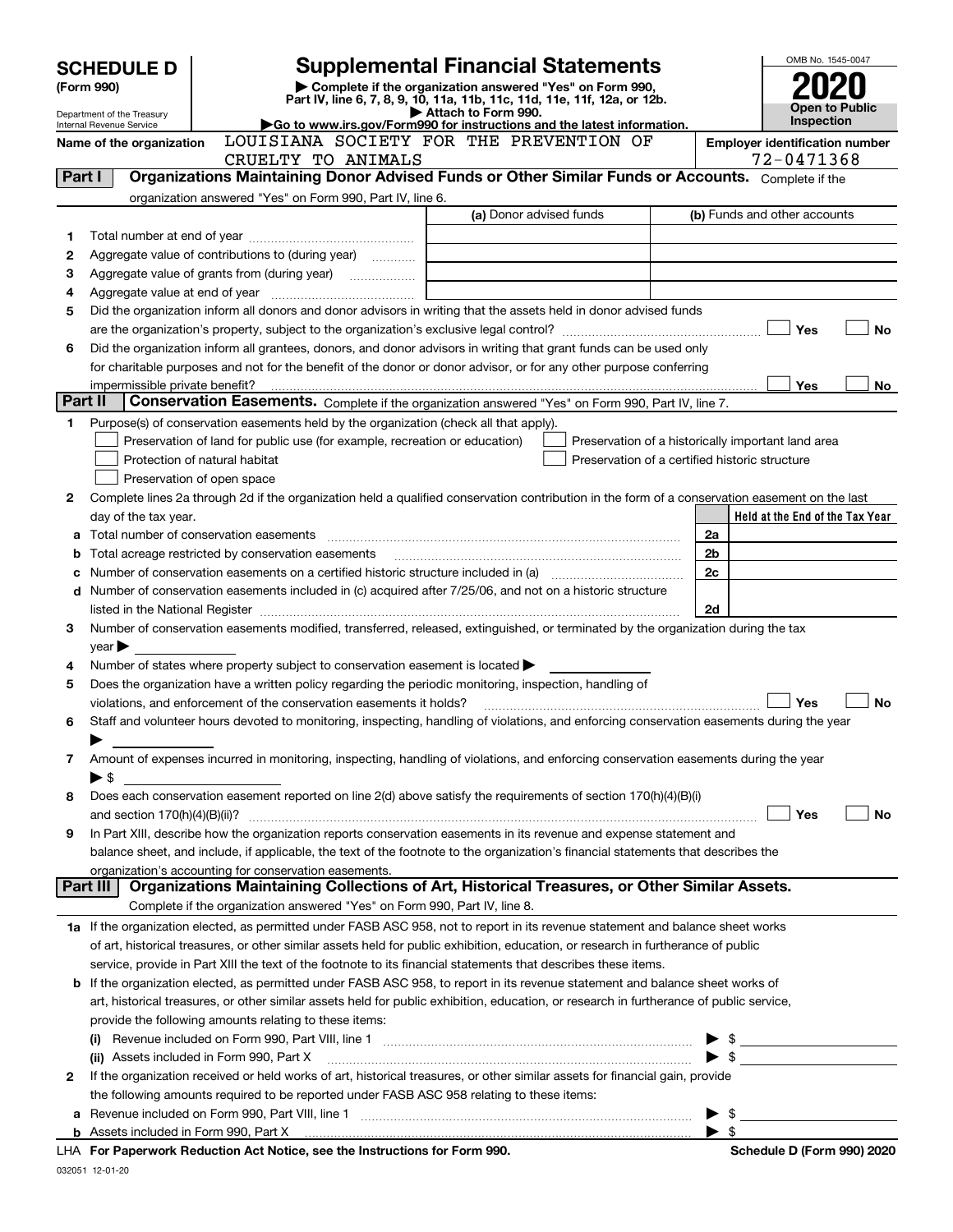|               |                                                                                                                                                                                                                                | LOUISIANA SOCIETY FOR THE PREVENTION OF |                |                                                                                                                                                                                                                               |              |                      |                       |                     |
|---------------|--------------------------------------------------------------------------------------------------------------------------------------------------------------------------------------------------------------------------------|-----------------------------------------|----------------|-------------------------------------------------------------------------------------------------------------------------------------------------------------------------------------------------------------------------------|--------------|----------------------|-----------------------|---------------------|
|               | Schedule D (Form 990) 2020<br>Part III                                                                                                                                                                                         | CRUELTY TO ANIMALS                      |                |                                                                                                                                                                                                                               |              |                      | $72 - 0471368$ Page 2 |                     |
|               | Organizations Maintaining Collections of Art, Historical Treasures, or Other Similar Assets (continued)                                                                                                                        |                                         |                |                                                                                                                                                                                                                               |              |                      |                       |                     |
| 3             | Using the organization's acquisition, accession, and other records, check any of the following that make significant use of its                                                                                                |                                         |                |                                                                                                                                                                                                                               |              |                      |                       |                     |
|               | collection items (check all that apply):                                                                                                                                                                                       |                                         |                |                                                                                                                                                                                                                               |              |                      |                       |                     |
| а             | Public exhibition                                                                                                                                                                                                              |                                         |                | Loan or exchange program                                                                                                                                                                                                      |              |                      |                       |                     |
| b             | Scholarly research                                                                                                                                                                                                             | е                                       |                | Other and the contract of the contract of the contract of the contract of the contract of the contract of the contract of the contract of the contract of the contract of the contract of the contract of the contract of the |              |                      |                       |                     |
| c             | Preservation for future generations                                                                                                                                                                                            |                                         |                |                                                                                                                                                                                                                               |              |                      |                       |                     |
|               | Provide a description of the organization's collections and explain how they further the organization's exempt purpose in Part XIII.                                                                                           |                                         |                |                                                                                                                                                                                                                               |              |                      |                       |                     |
| 5             | During the year, did the organization solicit or receive donations of art, historical treasures, or other similar assets                                                                                                       |                                         |                |                                                                                                                                                                                                                               |              |                      |                       |                     |
|               | to be sold to raise funds rather than to be maintained as part of the organization's collection?                                                                                                                               |                                         |                |                                                                                                                                                                                                                               |              |                      | Yes                   | No                  |
|               | <b>Part IV</b><br>Escrow and Custodial Arrangements. Complete if the organization answered "Yes" on Form 990, Part IV, line 9, or                                                                                              |                                         |                |                                                                                                                                                                                                                               |              |                      |                       |                     |
|               | reported an amount on Form 990, Part X, line 21.                                                                                                                                                                               |                                         |                |                                                                                                                                                                                                                               |              |                      |                       |                     |
|               | 1a Is the organization an agent, trustee, custodian or other intermediary for contributions or other assets not included                                                                                                       |                                         |                |                                                                                                                                                                                                                               |              |                      |                       |                     |
|               |                                                                                                                                                                                                                                |                                         |                |                                                                                                                                                                                                                               |              |                      | Yes                   | No                  |
|               | b If "Yes," explain the arrangement in Part XIII and complete the following table:                                                                                                                                             |                                         |                |                                                                                                                                                                                                                               |              |                      |                       |                     |
|               |                                                                                                                                                                                                                                |                                         |                |                                                                                                                                                                                                                               |              |                      | Amount                |                     |
|               | c Beginning balance measurements and the state of the state of the state of the state of the state of the state of the state of the state of the state of the state of the state of the state of the state of the state of the |                                         |                |                                                                                                                                                                                                                               |              | 1c                   |                       |                     |
|               |                                                                                                                                                                                                                                |                                         |                |                                                                                                                                                                                                                               |              | 1d                   |                       |                     |
|               | e Distributions during the year manufactured and continuum and contact the year manufactured and contact the year manufactured and contact the year manufactured and contact the year manufactured and contact the year manufa |                                         |                |                                                                                                                                                                                                                               |              | 1e                   |                       |                     |
|               |                                                                                                                                                                                                                                |                                         |                |                                                                                                                                                                                                                               |              | 1f                   |                       |                     |
|               | 2a Did the organization include an amount on Form 990, Part X, line 21, for escrow or custodial account liability?                                                                                                             |                                         |                |                                                                                                                                                                                                                               |              |                      | Yes                   | No                  |
|               | b If "Yes," explain the arrangement in Part XIII. Check here if the explanation has been provided on Part XIII                                                                                                                 |                                         |                |                                                                                                                                                                                                                               |              |                      |                       |                     |
| <b>Part V</b> | Endowment Funds. Complete if the organization answered "Yes" on Form 990, Part IV, line 10.                                                                                                                                    |                                         |                |                                                                                                                                                                                                                               |              |                      |                       |                     |
|               |                                                                                                                                                                                                                                | (a) Current year                        | (b) Prior year | (c) Two years back                                                                                                                                                                                                            |              | (d) Three years back |                       | (e) Four years back |
|               | <b>1a</b> Beginning of year balance <i>manumumum</i>                                                                                                                                                                           | 10,783,258.                             | 9,294,374.     | 10,201,208.                                                                                                                                                                                                                   |              | 8,670,884.           |                       | 8,679,598.          |
| b             |                                                                                                                                                                                                                                |                                         | 13,738.        | 320,410.                                                                                                                                                                                                                      |              | 852,689.             |                       |                     |
|               | Net investment earnings, gains, and losses                                                                                                                                                                                     | 1,056,481.                              | 2,019,562.     | $-664,684.$                                                                                                                                                                                                                   |              | 1, 215, 275.         |                       | 598,935.            |
|               |                                                                                                                                                                                                                                | 496,984.                                | 478, 215.      | 492,278.                                                                                                                                                                                                                      |              |                      | 534,272.<br>468,648.  |                     |
|               | e Other expenditures for facilities                                                                                                                                                                                            |                                         |                |                                                                                                                                                                                                                               |              |                      |                       |                     |
|               | and programs                                                                                                                                                                                                                   |                                         |                |                                                                                                                                                                                                                               |              |                      |                       | 3,018.              |
|               | f Administrative expenses <i>manually communicative</i>                                                                                                                                                                        | 65,851.                                 | 66,201.        | 70,282.                                                                                                                                                                                                                       |              | 68,992.              |                       | 70,359.             |
| g             | End of year balance                                                                                                                                                                                                            | 11,276,904.                             | 10,783,258.    | 9,294,374.                                                                                                                                                                                                                    |              | 10,201,208.          |                       | 8,670,884.          |
| 2             | Provide the estimated percentage of the current year end balance (line 1g, column (a)) held as:                                                                                                                                |                                         |                |                                                                                                                                                                                                                               |              |                      |                       |                     |
|               | a Board designated or quasi-endowment >                                                                                                                                                                                        | 100                                     | %              |                                                                                                                                                                                                                               |              |                      |                       |                     |
|               | Permanent endowment >                                                                                                                                                                                                          | %                                       |                |                                                                                                                                                                                                                               |              |                      |                       |                     |
|               | $\mathbf c$ Term endowment $\blacktriangleright$                                                                                                                                                                               | %                                       |                |                                                                                                                                                                                                                               |              |                      |                       |                     |
|               | The percentages on lines 2a, 2b, and 2c should equal 100%.                                                                                                                                                                     |                                         |                |                                                                                                                                                                                                                               |              |                      |                       |                     |
|               | 3a Are there endowment funds not in the possession of the organization that are held and administered for the organization                                                                                                     |                                         |                |                                                                                                                                                                                                                               |              |                      |                       |                     |
|               | by:                                                                                                                                                                                                                            |                                         |                |                                                                                                                                                                                                                               |              |                      |                       | Yes<br>No           |
|               | (i)                                                                                                                                                                                                                            |                                         |                |                                                                                                                                                                                                                               |              |                      | 3a(i)                 | X                   |
|               |                                                                                                                                                                                                                                |                                         |                |                                                                                                                                                                                                                               |              |                      | 3a(ii)                | X                   |
|               |                                                                                                                                                                                                                                |                                         |                |                                                                                                                                                                                                                               |              |                      | 3b                    |                     |
| 4             | Describe in Part XIII the intended uses of the organization's endowment funds.                                                                                                                                                 |                                         |                |                                                                                                                                                                                                                               |              |                      |                       |                     |
|               | <b>Part VI</b><br>Land, Buildings, and Equipment.                                                                                                                                                                              |                                         |                |                                                                                                                                                                                                                               |              |                      |                       |                     |
|               | Complete if the organization answered "Yes" on Form 990, Part IV, line 11a. See Form 990, Part X, line 10.                                                                                                                     |                                         |                |                                                                                                                                                                                                                               |              |                      |                       |                     |
|               | Description of property                                                                                                                                                                                                        | (a) Cost or other                       |                | (b) Cost or other                                                                                                                                                                                                             |              | (c) Accumulated      | (d) Book value        |                     |
|               |                                                                                                                                                                                                                                | basis (investment)                      |                | basis (other)                                                                                                                                                                                                                 | depreciation |                      |                       |                     |
|               |                                                                                                                                                                                                                                |                                         |                | 971,927.                                                                                                                                                                                                                      |              |                      |                       | 971,927.            |
|               |                                                                                                                                                                                                                                |                                         |                | 23,459,987.                                                                                                                                                                                                                   |              | 4,659,243.           | 18,800,744.           |                     |
|               |                                                                                                                                                                                                                                |                                         |                |                                                                                                                                                                                                                               |              |                      |                       |                     |
|               |                                                                                                                                                                                                                                |                                         |                | 3,320,475.                                                                                                                                                                                                                    |              |                      |                       | 410,977.            |
|               |                                                                                                                                                                                                                                |                                         |                |                                                                                                                                                                                                                               |              | 2,909,498.           |                       |                     |
|               |                                                                                                                                                                                                                                |                                         |                | 656,849.                                                                                                                                                                                                                      |              | 647,948.             |                       | 8,901.              |
|               |                                                                                                                                                                                                                                |                                         |                |                                                                                                                                                                                                                               |              |                      | 20, 192, 549.         |                     |

**Schedule D (Form 990) 2020**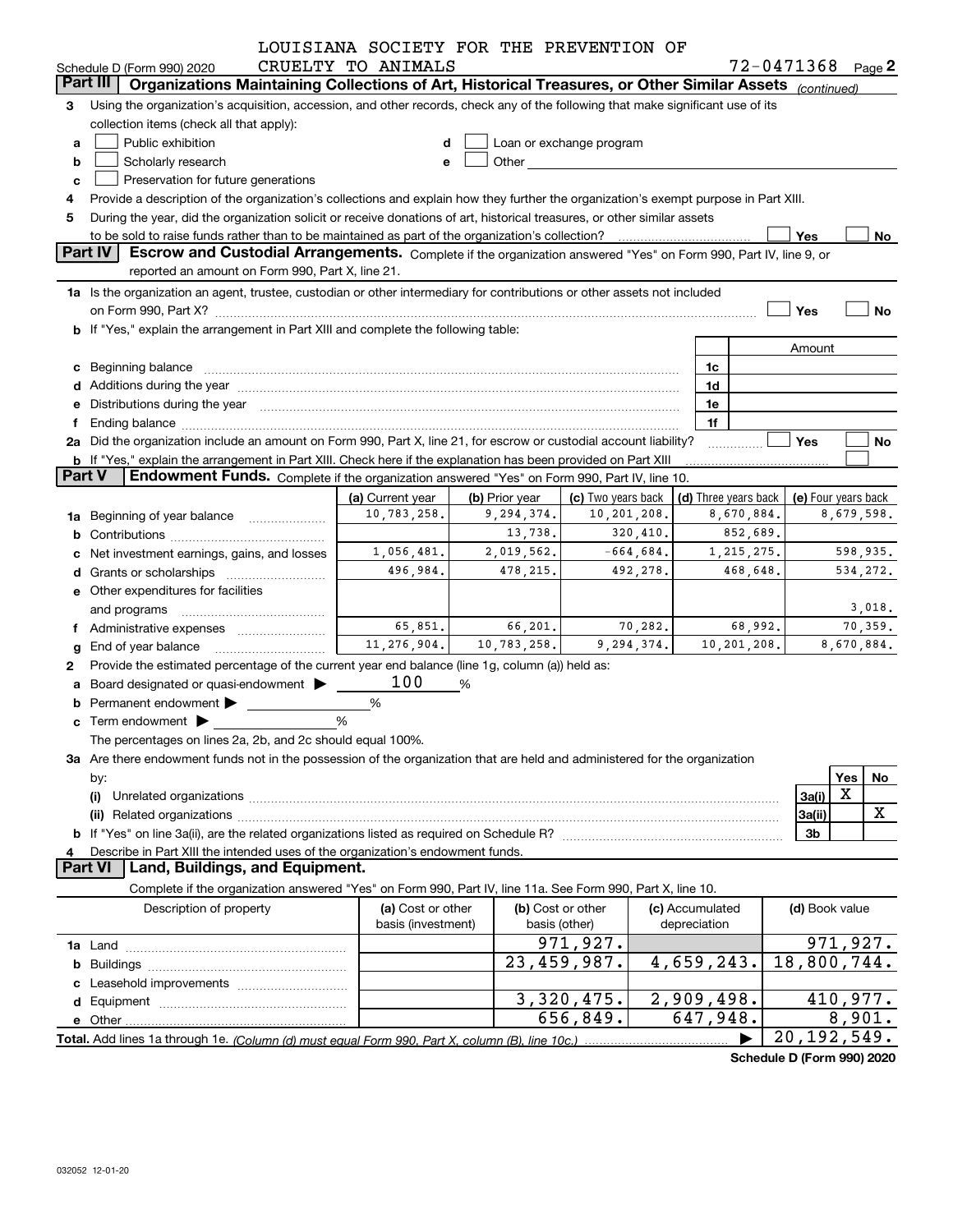#### Schedule D (Form 990) 2020 CRUELTY TO ANIMALS 72-0471368 Page LOUISIANA SOCIETY FOR THE PREVENTION OF

| Schedule D (Form 990) 2020                                                                                        | CRUELTY TO ANIMALS |                                                           | $72 - 0471368$ Page 3 |
|-------------------------------------------------------------------------------------------------------------------|--------------------|-----------------------------------------------------------|-----------------------|
| Part VII Investments - Other Securities.                                                                          |                    |                                                           |                       |
| Complete if the organization answered "Yes" on Form 990, Part IV, line 11b. See Form 990, Part X, line 12.        |                    |                                                           |                       |
| (a) Description of security or category (including name of security)                                              | (b) Book value     | (c) Method of valuation: Cost or end-of-year market value |                       |
|                                                                                                                   |                    |                                                           |                       |
|                                                                                                                   |                    |                                                           |                       |
| $(3)$ Other                                                                                                       |                    |                                                           |                       |
| (A)                                                                                                               |                    |                                                           |                       |
| (B)                                                                                                               |                    |                                                           |                       |
| (C)                                                                                                               |                    |                                                           |                       |
| (D)                                                                                                               |                    |                                                           |                       |
| (E)                                                                                                               |                    |                                                           |                       |
| (F)                                                                                                               |                    |                                                           |                       |
| (G)                                                                                                               |                    |                                                           |                       |
| (H)                                                                                                               |                    |                                                           |                       |
| Total. (Col. (b) must equal Form 990, Part X, col. (B) line 12.)                                                  |                    |                                                           |                       |
| Part VIII Investments - Program Related.                                                                          |                    |                                                           |                       |
| Complete if the organization answered "Yes" on Form 990, Part IV, line 11c. See Form 990, Part X, line 13.        |                    |                                                           |                       |
| (a) Description of investment                                                                                     | (b) Book value     | (c) Method of valuation: Cost or end-of-year market value |                       |
| (1)                                                                                                               |                    |                                                           |                       |
| (2)                                                                                                               |                    |                                                           |                       |
| (3)                                                                                                               |                    |                                                           |                       |
| (4)                                                                                                               |                    |                                                           |                       |
| (5)                                                                                                               |                    |                                                           |                       |
| (6)                                                                                                               |                    |                                                           |                       |
| (7)                                                                                                               |                    |                                                           |                       |
| (8)                                                                                                               |                    |                                                           |                       |
| (9)                                                                                                               |                    |                                                           |                       |
| Total. (Col. (b) must equal Form 990, Part X, col. (B) line $13.$ )                                               |                    |                                                           |                       |
| <b>Other Assets.</b><br>Part IX                                                                                   |                    |                                                           |                       |
| Complete if the organization answered "Yes" on Form 990, Part IV, line 11d. See Form 990, Part X, line 15.        |                    |                                                           |                       |
|                                                                                                                   | (a) Description    |                                                           | (b) Book value        |
| (1)                                                                                                               |                    |                                                           |                       |
| (2)                                                                                                               |                    |                                                           |                       |
| (3)                                                                                                               |                    |                                                           |                       |
| (4)                                                                                                               |                    |                                                           |                       |
| (5)                                                                                                               |                    |                                                           |                       |
| (6)                                                                                                               |                    |                                                           |                       |
| (7)                                                                                                               |                    |                                                           |                       |
| (8)                                                                                                               |                    |                                                           |                       |
| (9)                                                                                                               |                    |                                                           |                       |
| Total. (Column (b) must equal Form 990. Part X. col. (B) line 15.) ……………………………………………………………………                     |                    | ▶                                                         |                       |
| Part X<br><b>Other Liabilities.</b>                                                                               |                    |                                                           |                       |
| Complete if the organization answered "Yes" on Form 990, Part IV, line 11e or 11f. See Form 990, Part X, line 25. |                    |                                                           |                       |
| (a) Description of liability<br>1.                                                                                |                    |                                                           | (b) Book value        |
| Federal income taxes<br>(1)                                                                                       |                    |                                                           |                       |
| <b>COPIER LEASE</b><br>(2)                                                                                        |                    |                                                           | 10,422.               |
| DUE FROM FOUNDATION<br>(3)                                                                                        |                    |                                                           | 871,644.              |
|                                                                                                                   |                    |                                                           |                       |
| (4)                                                                                                               |                    |                                                           |                       |
| (5)                                                                                                               |                    |                                                           |                       |
| (6)                                                                                                               |                    |                                                           |                       |
| (7)                                                                                                               |                    |                                                           |                       |
| (8)                                                                                                               |                    |                                                           |                       |
| (9)                                                                                                               |                    |                                                           | 882,066.              |
|                                                                                                                   |                    |                                                           |                       |

*(Column (b) must equal Form 990, Part X, col. (B) line 25.)* 

**2.** Liability for uncertain tax positions. In Part XIII, provide the text of the footnote to the organization's financial statements that reports the organization's liability for uncertain tax positions under FASB ASC 740. Check here if the text of the footnote has been provided in Part XIII  $\vert$  X  $\vert$ 

**Schedule D (Form 990) 2020**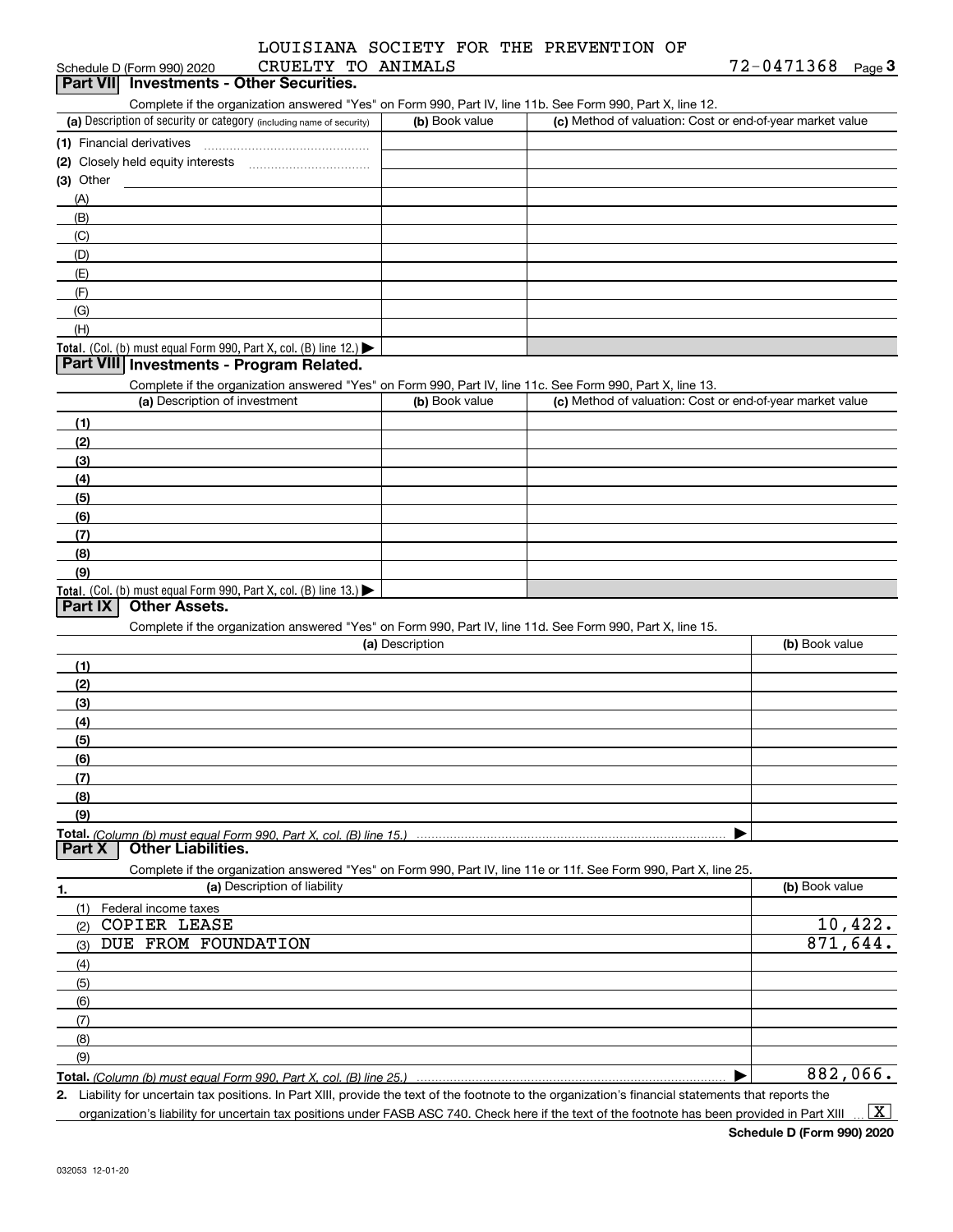#### CRUELTY TO ANIMALS CONSIDER TO A CRUEL TO A CONSIDER A LOUISIANA SOCIETY FOR THE PREVENTION OF

|    | CRUELTY TO ANIMALS<br>Schedule D (Form 990) 2020                                                                                                                                                                                    |                |                | 72-0471368<br>Page 4 |
|----|-------------------------------------------------------------------------------------------------------------------------------------------------------------------------------------------------------------------------------------|----------------|----------------|----------------------|
|    | <b>Part XI</b><br>Reconciliation of Revenue per Audited Financial Statements With Revenue per Return.                                                                                                                               |                |                |                      |
|    | Complete if the organization answered "Yes" on Form 990, Part IV, line 12a.                                                                                                                                                         |                |                |                      |
| 1  | Total revenue, gains, and other support per audited financial statements                                                                                                                                                            |                | $\blacksquare$ |                      |
| 2  | Amounts included on line 1 but not on Form 990, Part VIII, line 12:                                                                                                                                                                 |                |                |                      |
| a  | Net unrealized gains (losses) on investments [111] [12] matter contracts and all of the unrealized gains (losses) on investments                                                                                                    | 2a             |                |                      |
|    |                                                                                                                                                                                                                                     | 2 <sub>b</sub> |                |                      |
| c  | Recoveries of prior year grants [111] matter contracts and prior year of prior year grants [11] matter contracts and prior year grants and all the contracts and all the contracts and all the contracts and all the contracts      | 2c             |                |                      |
| d  | Other (Describe in Part XIII.) <b>Construction Construction</b> Chern Construction Chern Chern Chern Chern Chern Chern                                                                                                              | 2d             |                |                      |
| е  | Add lines 2a through 2d                                                                                                                                                                                                             |                | <b>2e</b>      |                      |
| 3  |                                                                                                                                                                                                                                     |                | 3              |                      |
| 4  | Amounts included on Form 990, Part VIII, line 12, but not on line 1:                                                                                                                                                                |                |                |                      |
|    | Investment expenses not included on Form 990, Part VIII, line 7b                                                                                                                                                                    | 4a l           |                |                      |
| b  |                                                                                                                                                                                                                                     | 4 <sub>b</sub> |                |                      |
| c. | Add lines 4a and 4b                                                                                                                                                                                                                 |                | 4c             |                      |
| 5  |                                                                                                                                                                                                                                     |                | 5              |                      |
|    |                                                                                                                                                                                                                                     |                |                |                      |
|    | Part XII   Reconciliation of Expenses per Audited Financial Statements With Expenses per Return.                                                                                                                                    |                |                |                      |
|    | Complete if the organization answered "Yes" on Form 990, Part IV, line 12a.                                                                                                                                                         |                |                |                      |
| 1  |                                                                                                                                                                                                                                     |                | $\blacksquare$ |                      |
| 2  | Amounts included on line 1 but not on Form 990, Part IX, line 25:                                                                                                                                                                   |                |                |                      |
| a  |                                                                                                                                                                                                                                     | 2a             |                |                      |
| b  |                                                                                                                                                                                                                                     | 2b             |                |                      |
| c  |                                                                                                                                                                                                                                     | 2c             |                |                      |
|    |                                                                                                                                                                                                                                     | 2d             |                |                      |
| е  |                                                                                                                                                                                                                                     |                | 2e             |                      |
| 3  | Add lines 2a through 2d <b>must be a constructed as the constant of the S2a</b> through 2d must be a constructed as a construction of the set of the set of the set of the set of the set of the set of the set of the set of the s |                | 3              |                      |
| 4  | Amounts included on Form 990, Part IX, line 25, but not on line 1:                                                                                                                                                                  |                |                |                      |
| a  | Investment expenses not included on Form 990, Part VIII, line 7b [111] [11] [12]                                                                                                                                                    | 4a             |                |                      |
|    |                                                                                                                                                                                                                                     | 4 <sub>b</sub> |                |                      |
|    | Other (Describe in Part XIII.) <b>Construction Construction</b> Chern Construction Chern Chern Chern Chern Chern Chern<br>Add lines 4a and 4b                                                                                       |                | 4c             |                      |
| 5  | Part XIII Supplemental Information.                                                                                                                                                                                                 |                | 5              |                      |

Provide the descriptions required for Part II, lines 3, 5, and 9; Part III, lines 1a and 4; Part IV, lines 1b and 2b; Part V, line 4; Part X, line 2; Part XI, lines 2d and 4b; and Part XII, lines 2d and 4b. Also complete this part to provide any additional information.

#### PART V, LINE 4:

PER THE ORGANIZATION'S INVESTMENT POLICIES, THE INCOME EARNED FROM THE

ENDOWMENT FUNDS IS TO BE REINVESTED AND USED FOR OPERATING PURPOSES, WITH

THE ATTEMPT TO PROVIDE A PREDICTABLE STREAM OF FUNDING TO THEIR PROGRAMS.

PART X, LINE 2:

LASPCA AND FOUNDATION ARE EXEMPT FROM FEDERAL INCOME TAXES PURSUANT TO

SECTION 501(C)(3) OF THE INTERNAL REVENUE CODE. THERE WAS NO INCOME TAX ON

UNRELATED BUSINESS INCOME ACCRUED IN 2020 OR 2019. MANAGEMENT ALSO

BELIEVES THAT ALL TAX POSITIONS WOULD BE SUSTAINED IF AUDITED. THERE WERE

NO PENALTIES OR INTEREST ON INCOME TAX POSITIONS INCURRED IN 2020 OR

2019, BUT, IF INCURRED, THEY WOULD BE CLASSIFIED IN THE STATEMENT OF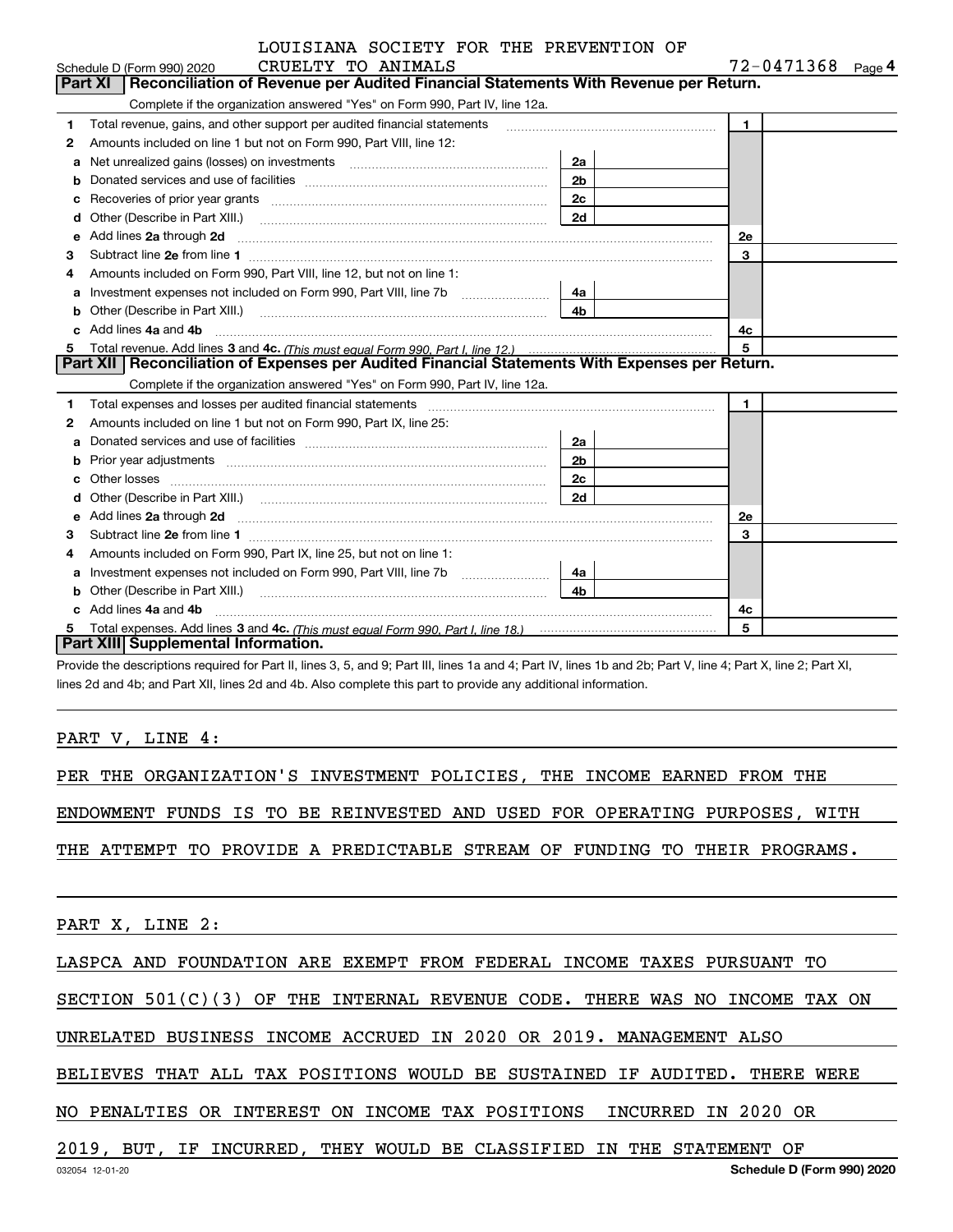| LOUISIANA SOCIETY FOR THE PREVENTION OF<br>CRUELTY TO ANIMALS<br>72-0471368 Page 5<br>Schedule D (Form 990) 2020<br><b>Part XIII Supplemental Information</b> (continued) |
|---------------------------------------------------------------------------------------------------------------------------------------------------------------------------|
| ACTIVITIES AS A MANAGEMENT AND GENERAL EXPENSE. LASPCA'S TAX FILINGS FOR                                                                                                  |
| THE YEARS ENDED DECEMBER 31, 2017 THROUGH THE CURRENT YEAR ARE OPEN TO                                                                                                    |
| AUDIT UNDER STATUTE OF LIMITATIONS BY THE INTERNAL REVENUE SERVICE.                                                                                                       |
|                                                                                                                                                                           |
|                                                                                                                                                                           |
|                                                                                                                                                                           |
|                                                                                                                                                                           |
|                                                                                                                                                                           |
|                                                                                                                                                                           |
|                                                                                                                                                                           |
|                                                                                                                                                                           |
|                                                                                                                                                                           |
|                                                                                                                                                                           |
|                                                                                                                                                                           |
|                                                                                                                                                                           |
|                                                                                                                                                                           |
|                                                                                                                                                                           |
|                                                                                                                                                                           |
|                                                                                                                                                                           |
|                                                                                                                                                                           |
|                                                                                                                                                                           |
|                                                                                                                                                                           |
|                                                                                                                                                                           |
|                                                                                                                                                                           |
|                                                                                                                                                                           |
|                                                                                                                                                                           |
|                                                                                                                                                                           |
|                                                                                                                                                                           |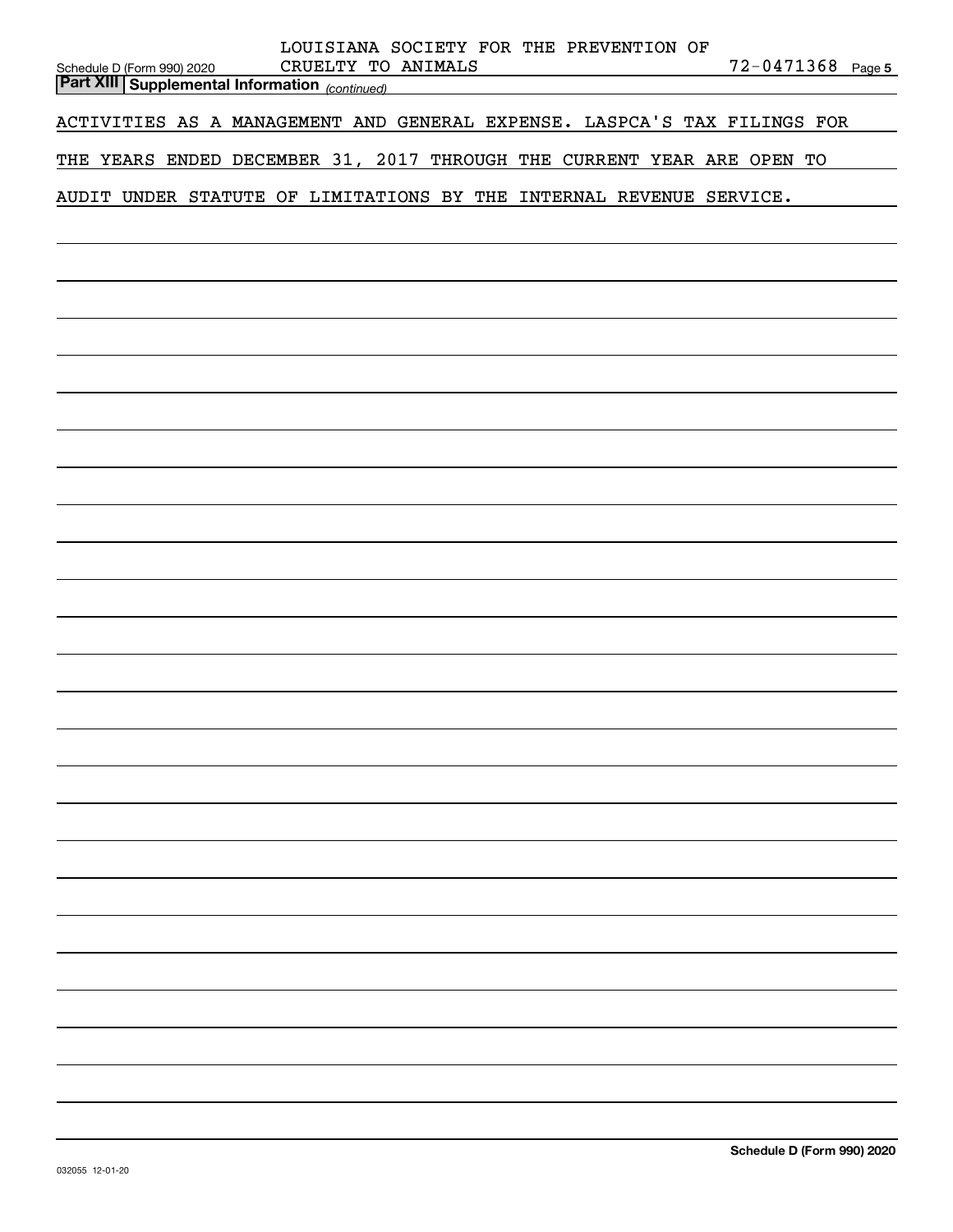| <b>SCHEDULE G</b>                                                                                                                                                          | <b>Supplemental Information Regarding Fundraising or Gaming Activities</b>                                                                                          |     |                                 |                                   |                                   |                                       | OMB No. 1545-0047     |  |  |  |
|----------------------------------------------------------------------------------------------------------------------------------------------------------------------------|---------------------------------------------------------------------------------------------------------------------------------------------------------------------|-----|---------------------------------|-----------------------------------|-----------------------------------|---------------------------------------|-----------------------|--|--|--|
| (Form 990 or 990-EZ)                                                                                                                                                       | Complete if the organization answered "Yes" on Form 990, Part IV, line 17, 18, or 19, or if the<br>organization entered more than \$15,000 on Form 990-EZ, line 6a. |     |                                 |                                   |                                   |                                       |                       |  |  |  |
| Department of the Treasury                                                                                                                                                 | Attach to Form 990 or Form 990-EZ.                                                                                                                                  |     |                                 |                                   |                                   |                                       | <b>Open to Public</b> |  |  |  |
| Internal Revenue Service                                                                                                                                                   | Go to www.irs.gov/Form990 for instructions and the latest information.                                                                                              |     |                                 |                                   |                                   |                                       | Inspection            |  |  |  |
| Name of the organization                                                                                                                                                   | LOUISIANA SOCIETY FOR THE PREVENTION OF                                                                                                                             |     |                                 |                                   |                                   | <b>Employer identification number</b> |                       |  |  |  |
|                                                                                                                                                                            | CRUELTY TO ANIMALS                                                                                                                                                  |     |                                 |                                   |                                   | 72-0471368                            |                       |  |  |  |
| Part I<br>Fundraising Activities. Complete if the organization answered "Yes" on Form 990, Part IV, line 17. Form 990-EZ filers are not<br>required to complete this part. |                                                                                                                                                                     |     |                                 |                                   |                                   |                                       |                       |  |  |  |
| 1 Indicate whether the organization raised funds through any of the following activities. Check all that apply.                                                            |                                                                                                                                                                     |     |                                 |                                   |                                   |                                       |                       |  |  |  |
| $\mathbf{X}$ Mail solicitations<br>a                                                                                                                                       | Solicitation of non-government grants<br>e                                                                                                                          |     |                                 |                                   |                                   |                                       |                       |  |  |  |
| Internet and email solicitations<br>b                                                                                                                                      | f                                                                                                                                                                   |     |                                 | Solicitation of government grants |                                   |                                       |                       |  |  |  |
| Phone solicitations<br>Special fundraising events<br>c<br>g                                                                                                                |                                                                                                                                                                     |     |                                 |                                   |                                   |                                       |                       |  |  |  |
| In-person solicitations<br>d                                                                                                                                               |                                                                                                                                                                     |     |                                 |                                   |                                   |                                       |                       |  |  |  |
| 2 a Did the organization have a written or oral agreement with any individual (including officers, directors, trustees, or                                                 |                                                                                                                                                                     |     |                                 |                                   |                                   |                                       |                       |  |  |  |
|                                                                                                                                                                            | key employees listed in Form 990, Part VII) or entity in connection with professional fundraising services?                                                         |     |                                 |                                   |                                   | $\boxed{\text{X}}$ Yes                | No                    |  |  |  |
| b If "Yes," list the 10 highest paid individuals or entities (fundraisers) pursuant to agreements under which the fundraiser is to be                                      |                                                                                                                                                                     |     |                                 |                                   |                                   |                                       |                       |  |  |  |
| compensated at least \$5,000 by the organization.                                                                                                                          |                                                                                                                                                                     |     |                                 |                                   |                                   |                                       |                       |  |  |  |
|                                                                                                                                                                            |                                                                                                                                                                     |     | (iii) Did<br>fundraiser         |                                   | (v) Amount paid                   |                                       | (vi) Amount paid      |  |  |  |
| (i) Name and address of individual                                                                                                                                         | (ii) Activity                                                                                                                                                       |     | have custody                    | (iv) Gross receipts               | to (or retained by)<br>fundraiser |                                       | to (or retained by)   |  |  |  |
| or entity (fundraiser)                                                                                                                                                     |                                                                                                                                                                     |     | or control of<br>contributions? | from activity                     | listed in col. (i)                |                                       | organization          |  |  |  |
| ONE & ALL - GRIZZARD                                                                                                                                                       |                                                                                                                                                                     | Yes | No                              |                                   |                                   |                                       |                       |  |  |  |
| COMMUNICATIONS GROUP - 3500                                                                                                                                                | DIRECT MAIL COMPANY                                                                                                                                                 |     | X                               | 399,756.                          |                                   | 201,000.                              | 198,756.              |  |  |  |
|                                                                                                                                                                            |                                                                                                                                                                     |     |                                 |                                   |                                   |                                       |                       |  |  |  |
|                                                                                                                                                                            |                                                                                                                                                                     |     |                                 |                                   |                                   |                                       |                       |  |  |  |
|                                                                                                                                                                            |                                                                                                                                                                     |     |                                 |                                   |                                   |                                       |                       |  |  |  |
|                                                                                                                                                                            |                                                                                                                                                                     |     |                                 |                                   |                                   |                                       |                       |  |  |  |
|                                                                                                                                                                            |                                                                                                                                                                     |     |                                 |                                   |                                   |                                       |                       |  |  |  |
|                                                                                                                                                                            |                                                                                                                                                                     |     |                                 |                                   |                                   |                                       |                       |  |  |  |
|                                                                                                                                                                            |                                                                                                                                                                     |     |                                 |                                   |                                   |                                       |                       |  |  |  |
|                                                                                                                                                                            |                                                                                                                                                                     |     |                                 |                                   |                                   |                                       |                       |  |  |  |
|                                                                                                                                                                            |                                                                                                                                                                     |     |                                 |                                   |                                   |                                       |                       |  |  |  |
|                                                                                                                                                                            |                                                                                                                                                                     |     |                                 |                                   |                                   |                                       |                       |  |  |  |
|                                                                                                                                                                            |                                                                                                                                                                     |     |                                 |                                   |                                   |                                       |                       |  |  |  |
|                                                                                                                                                                            |                                                                                                                                                                     |     |                                 |                                   |                                   |                                       |                       |  |  |  |
|                                                                                                                                                                            |                                                                                                                                                                     |     |                                 |                                   |                                   |                                       |                       |  |  |  |
|                                                                                                                                                                            |                                                                                                                                                                     |     |                                 |                                   |                                   |                                       |                       |  |  |  |
|                                                                                                                                                                            |                                                                                                                                                                     |     |                                 |                                   |                                   |                                       |                       |  |  |  |
|                                                                                                                                                                            |                                                                                                                                                                     |     |                                 |                                   |                                   |                                       |                       |  |  |  |
|                                                                                                                                                                            |                                                                                                                                                                     |     |                                 |                                   |                                   |                                       |                       |  |  |  |
|                                                                                                                                                                            |                                                                                                                                                                     |     |                                 | 399,756.                          |                                   | 201,000.                              | 198,756.              |  |  |  |
| Total<br>3 List all states in which the organization is registered or licensed to solicit contributions or has been notified it is exempt from registration                |                                                                                                                                                                     |     |                                 |                                   |                                   |                                       |                       |  |  |  |

or licensing.

AL,AK,AZ,AR,CA,CO,CT,DE,FL,GA,HI,ID,IL,IN,IA,KS,KY,LA,ME,MD,MA,MI,MN,MS,MO MT,NE,NV,NH,NJ,NM,NY,NC,ND,OH,OK,OR,PA,RI,SC,SD,TN,TX,UT,VT,VA,WA,WV,WI,WY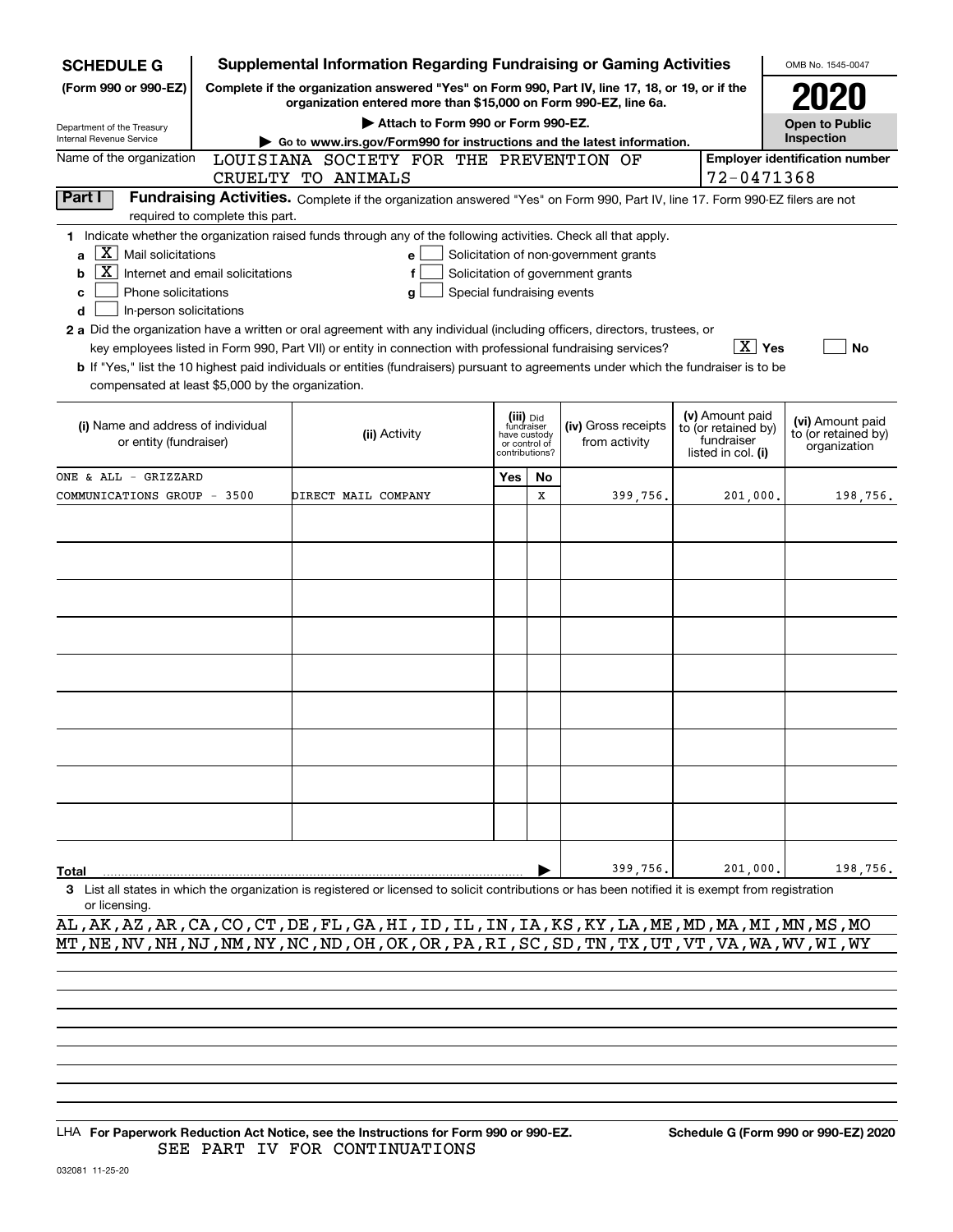#### Schedule G (Form 990 or 990-EZ) 2020 Page CRUELTY TO ANIMALS 72-0471368

**2**

| Part II   Fundraising Events. Complete if the organization answered "Yes" on Form 990, Part IV, line 18, or reported more than \$15,000   |
|-------------------------------------------------------------------------------------------------------------------------------------------|
| of fundraising event contributions and gross income on Form 990-EZ, lines 1 and 6b. List events with gross receipts greater than \$5,000. |

|                 |          | 01 lundraising event contributions and gross income on Form 990-EZ, lines T and 6D. Elst events with gross receipts greater than \$5,000.                                   | (a) Event $#1$<br>(event type) | $(b)$ Event #2<br>(event type)                   | (c) Other events<br>(total number) | (d) Total events<br>(add col. (a) through<br>col. (c) |
|-----------------|----------|-----------------------------------------------------------------------------------------------------------------------------------------------------------------------------|--------------------------------|--------------------------------------------------|------------------------------------|-------------------------------------------------------|
| Revenue         |          |                                                                                                                                                                             |                                |                                                  |                                    |                                                       |
|                 | 1.       |                                                                                                                                                                             |                                |                                                  |                                    |                                                       |
|                 |          |                                                                                                                                                                             |                                |                                                  |                                    |                                                       |
|                 |          |                                                                                                                                                                             |                                |                                                  |                                    |                                                       |
|                 | 3        | Gross income (line 1 minus line 2)                                                                                                                                          |                                |                                                  |                                    |                                                       |
|                 |          |                                                                                                                                                                             |                                |                                                  |                                    |                                                       |
|                 | 5        |                                                                                                                                                                             |                                |                                                  |                                    |                                                       |
|                 |          |                                                                                                                                                                             |                                |                                                  |                                    |                                                       |
| Direct Expenses |          | 7 Food and beverages                                                                                                                                                        |                                |                                                  |                                    |                                                       |
|                 | 8        |                                                                                                                                                                             |                                |                                                  |                                    |                                                       |
|                 | 9        |                                                                                                                                                                             |                                |                                                  |                                    |                                                       |
|                 |          | 10 Direct expense summary. Add lines 4 through 9 in column (d)                                                                                                              |                                |                                                  | ▶                                  |                                                       |
|                 | Part III | 11 Net income summary. Subtract line 10 from line 3, column (d)<br>Gaming. Complete if the organization answered "Yes" on Form 990, Part IV, line 19, or reported more than |                                |                                                  |                                    |                                                       |
|                 |          | \$15,000 on Form 990-EZ, line 6a.                                                                                                                                           |                                |                                                  |                                    |                                                       |
| Revenue         |          |                                                                                                                                                                             | (a) Bingo                      | (b) Pull tabs/instant<br>bingo/progressive bingo | (c) Other gaming                   | (d) Total gaming (add<br>col. (a) through col. (c))   |
|                 | 1.       |                                                                                                                                                                             |                                |                                                  |                                    |                                                       |
|                 |          |                                                                                                                                                                             |                                |                                                  |                                    |                                                       |
|                 |          |                                                                                                                                                                             |                                |                                                  |                                    |                                                       |
| Direct Expenses |          |                                                                                                                                                                             |                                |                                                  |                                    |                                                       |
|                 |          |                                                                                                                                                                             |                                |                                                  |                                    |                                                       |
|                 |          | 5 Other direct expenses                                                                                                                                                     |                                |                                                  |                                    |                                                       |
|                 | 6        | Volunteer labor                                                                                                                                                             | Yes<br>%<br>No                 | Yes<br>%<br>No                                   | Yes<br>%<br>No                     |                                                       |
|                 | 7        | Direct expense summary. Add lines 2 through 5 in column (d)                                                                                                                 |                                |                                                  |                                    |                                                       |
|                 | 8        |                                                                                                                                                                             |                                |                                                  |                                    |                                                       |
|                 |          |                                                                                                                                                                             |                                |                                                  |                                    |                                                       |
|                 |          | 9 Enter the state(s) in which the organization conducts gaming activities:                                                                                                  |                                |                                                  |                                    | Yes<br>No                                             |
|                 |          | <b>b</b> If "No," explain:                                                                                                                                                  |                                |                                                  |                                    |                                                       |
|                 |          |                                                                                                                                                                             |                                |                                                  |                                    |                                                       |
|                 |          |                                                                                                                                                                             |                                |                                                  |                                    |                                                       |
|                 |          | <b>b</b> If "Yes," explain:                                                                                                                                                 |                                |                                                  |                                    | Yes<br>No                                             |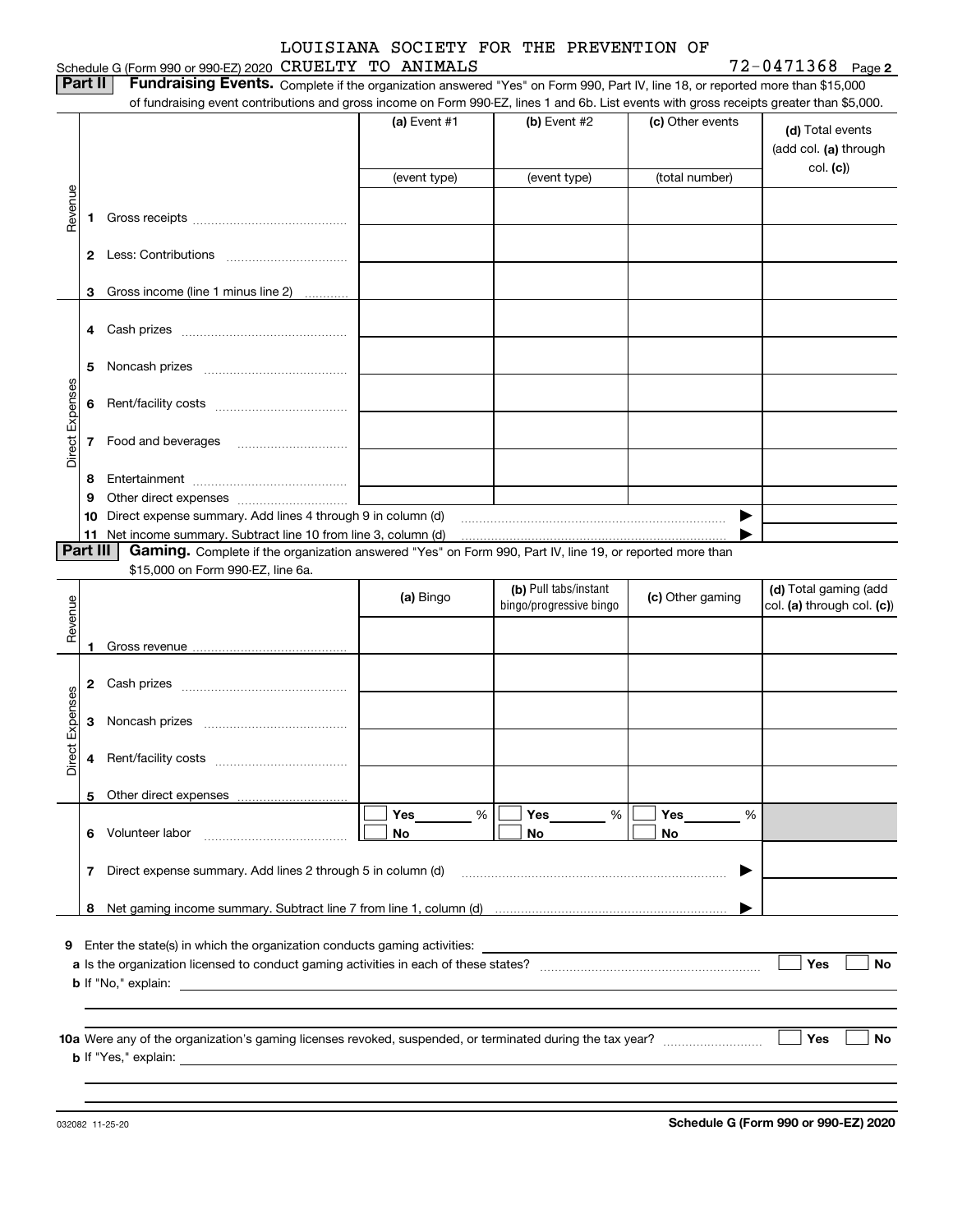|       | LOUISIANA SOCIETY FOR THE PREVENTION OF<br>Schedule G (Form 990 or 990-EZ) 2020 CRUELTY TO ANIMALS                                                                                                                                                           | 72-0471368 |     |     | Page 3 |
|-------|--------------------------------------------------------------------------------------------------------------------------------------------------------------------------------------------------------------------------------------------------------------|------------|-----|-----|--------|
|       |                                                                                                                                                                                                                                                              |            |     | Yes | No     |
|       | 12 Is the organization a grantor, beneficiary or trustee of a trust, or a member of a partnership or other entity formed                                                                                                                                     |            |     |     |        |
|       |                                                                                                                                                                                                                                                              |            |     | Yes | No     |
|       | 13 Indicate the percentage of gaming activity conducted in:                                                                                                                                                                                                  |            |     |     |        |
|       |                                                                                                                                                                                                                                                              |            | 13а |     | %      |
|       | <b>b</b> An outside facility <b>contract and the contract of the contract of the contract of the contract of the contract of the contract of the contract of the contract of the contract of the contract of the contract of the cont</b>                    |            | 13b |     | %      |
|       | 14 Enter the name and address of the person who prepares the organization's gaming/special events books and records:                                                                                                                                         |            |     |     |        |
|       |                                                                                                                                                                                                                                                              |            |     |     |        |
|       |                                                                                                                                                                                                                                                              |            |     |     |        |
|       |                                                                                                                                                                                                                                                              |            |     | Yes | No     |
|       |                                                                                                                                                                                                                                                              |            |     |     |        |
|       | of gaming revenue retained by the third party > \$                                                                                                                                                                                                           |            |     |     |        |
|       | c If "Yes," enter name and address of the third party:                                                                                                                                                                                                       |            |     |     |        |
|       |                                                                                                                                                                                                                                                              |            |     |     |        |
|       |                                                                                                                                                                                                                                                              |            |     |     |        |
|       |                                                                                                                                                                                                                                                              |            |     |     |        |
| 16    | Gaming manager information:                                                                                                                                                                                                                                  |            |     |     |        |
|       | $Name \rightarrow$                                                                                                                                                                                                                                           |            |     |     |        |
|       | Gaming manager compensation > \$                                                                                                                                                                                                                             |            |     |     |        |
|       | $Description of services provided$ $\triangleright$                                                                                                                                                                                                          |            |     |     |        |
|       |                                                                                                                                                                                                                                                              |            |     |     |        |
|       | Director/officer<br>Employee<br>Independent contractor                                                                                                                                                                                                       |            |     |     |        |
|       |                                                                                                                                                                                                                                                              |            |     |     |        |
|       | <b>17</b> Mandatory distributions:                                                                                                                                                                                                                           |            |     |     |        |
|       | a Is the organization required under state law to make charitable distributions from the gaming proceeds to                                                                                                                                                  |            |     |     |        |
|       | retain the state gaming license?                                                                                                                                                                                                                             |            |     | Yes | No     |
|       | <b>b</b> Enter the amount of distributions required under state law to be distributed to other exempt organizations or spent in the                                                                                                                          |            |     |     |        |
|       | organization's own exempt activities during the tax year $\triangleright$ \$                                                                                                                                                                                 |            |     |     |        |
|       | <b>Part IV</b><br>Supplemental Information. Provide the explanations required by Part I, line 2b, columns (iii) and (v); and Part III, lines 9, 9b, 10b,<br>15b, 15c, 16, and 17b, as applicable. Also provide any additional information. See instructions. |            |     |     |        |
|       |                                                                                                                                                                                                                                                              |            |     |     |        |
|       | SCHEDULE G, PART I, LINE 2B, LIST OF TEN HIGHEST PAID FUNDRAISERS:                                                                                                                                                                                           |            |     |     |        |
|       |                                                                                                                                                                                                                                                              |            |     |     |        |
|       |                                                                                                                                                                                                                                                              |            |     |     |        |
| ( I ) | NAME OF FUNDRAISER: ONE & ALL - GRIZZARD COMMUNICATIONS GROUP                                                                                                                                                                                                |            |     |     |        |
| ( I ) | ADDRESS OF FUNDRAISER: 3500 LENOX ROAD NE, STE 1900, ATLANTA, GA                                                                                                                                                                                             |            |     |     | 30326  |
|       |                                                                                                                                                                                                                                                              |            |     |     |        |
|       |                                                                                                                                                                                                                                                              |            |     |     |        |
|       |                                                                                                                                                                                                                                                              |            |     |     |        |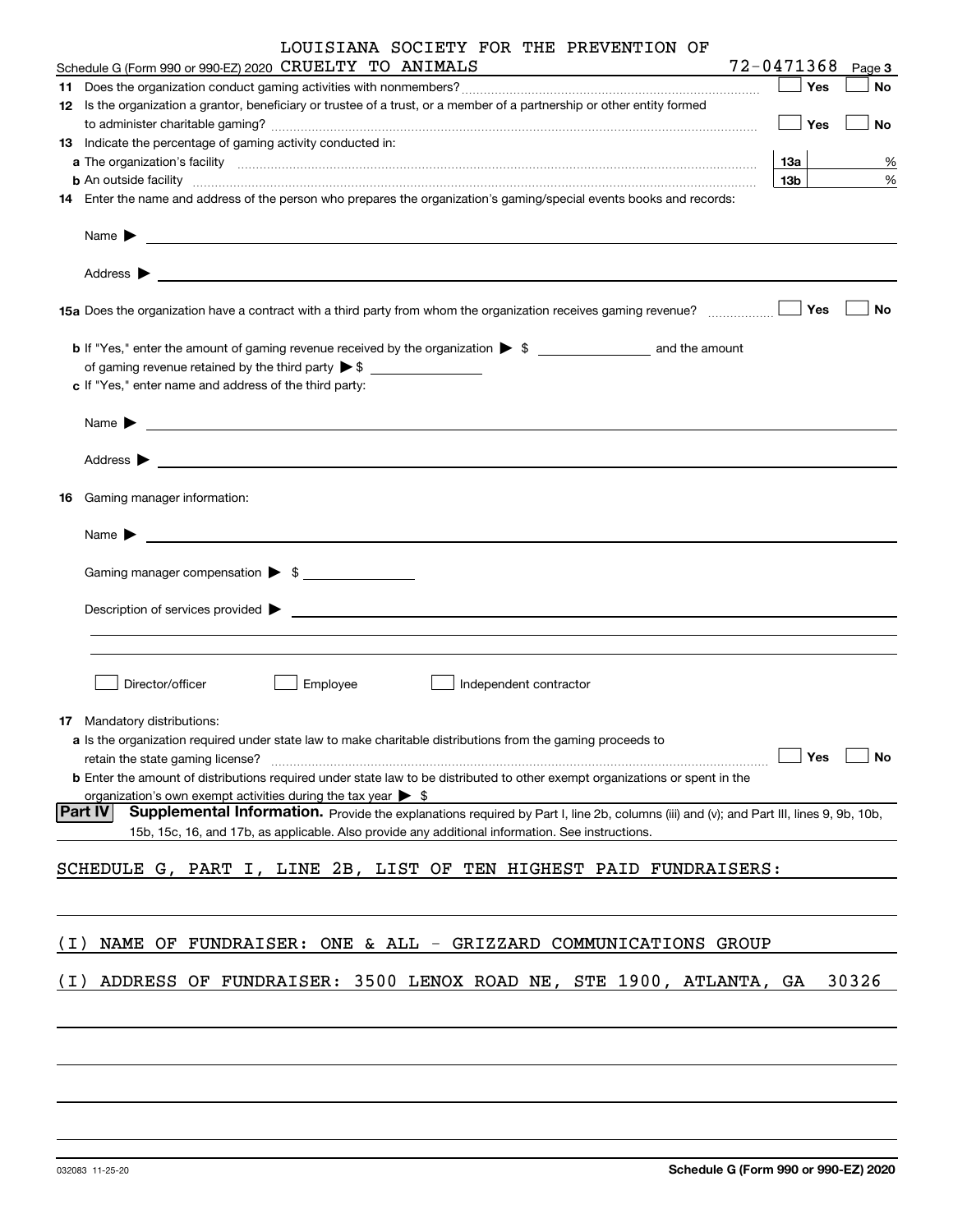|                                                                                            | LOUISIANA SOCIETY FOR THE PREVENTION OF |                   |  |
|--------------------------------------------------------------------------------------------|-----------------------------------------|-------------------|--|
| Schedule G (Form 990 or 990-EZ) CRUELTY TO<br>Part IV Supplemental Information (continued) | CRUELTY TO ANIMALS                      | 72-0471368 Page 4 |  |
|                                                                                            |                                         |                   |  |
|                                                                                            |                                         |                   |  |
|                                                                                            |                                         |                   |  |
|                                                                                            |                                         |                   |  |
|                                                                                            |                                         |                   |  |
|                                                                                            |                                         |                   |  |
|                                                                                            |                                         |                   |  |
|                                                                                            |                                         |                   |  |
|                                                                                            |                                         |                   |  |
|                                                                                            |                                         |                   |  |
|                                                                                            |                                         |                   |  |
|                                                                                            |                                         |                   |  |
|                                                                                            |                                         |                   |  |
|                                                                                            |                                         |                   |  |
|                                                                                            |                                         |                   |  |
|                                                                                            |                                         |                   |  |
|                                                                                            |                                         |                   |  |
|                                                                                            |                                         |                   |  |
|                                                                                            |                                         |                   |  |
|                                                                                            |                                         |                   |  |
|                                                                                            |                                         |                   |  |
|                                                                                            |                                         |                   |  |
|                                                                                            |                                         |                   |  |
|                                                                                            |                                         |                   |  |
|                                                                                            |                                         |                   |  |
|                                                                                            |                                         |                   |  |
|                                                                                            |                                         |                   |  |
|                                                                                            |                                         |                   |  |
|                                                                                            |                                         |                   |  |
|                                                                                            |                                         |                   |  |
|                                                                                            |                                         |                   |  |
|                                                                                            |                                         |                   |  |
|                                                                                            |                                         |                   |  |
|                                                                                            |                                         |                   |  |
|                                                                                            |                                         |                   |  |
|                                                                                            |                                         |                   |  |
|                                                                                            |                                         |                   |  |
|                                                                                            |                                         |                   |  |
|                                                                                            |                                         |                   |  |
|                                                                                            |                                         |                   |  |
|                                                                                            |                                         |                   |  |
|                                                                                            |                                         |                   |  |
|                                                                                            |                                         |                   |  |
|                                                                                            |                                         |                   |  |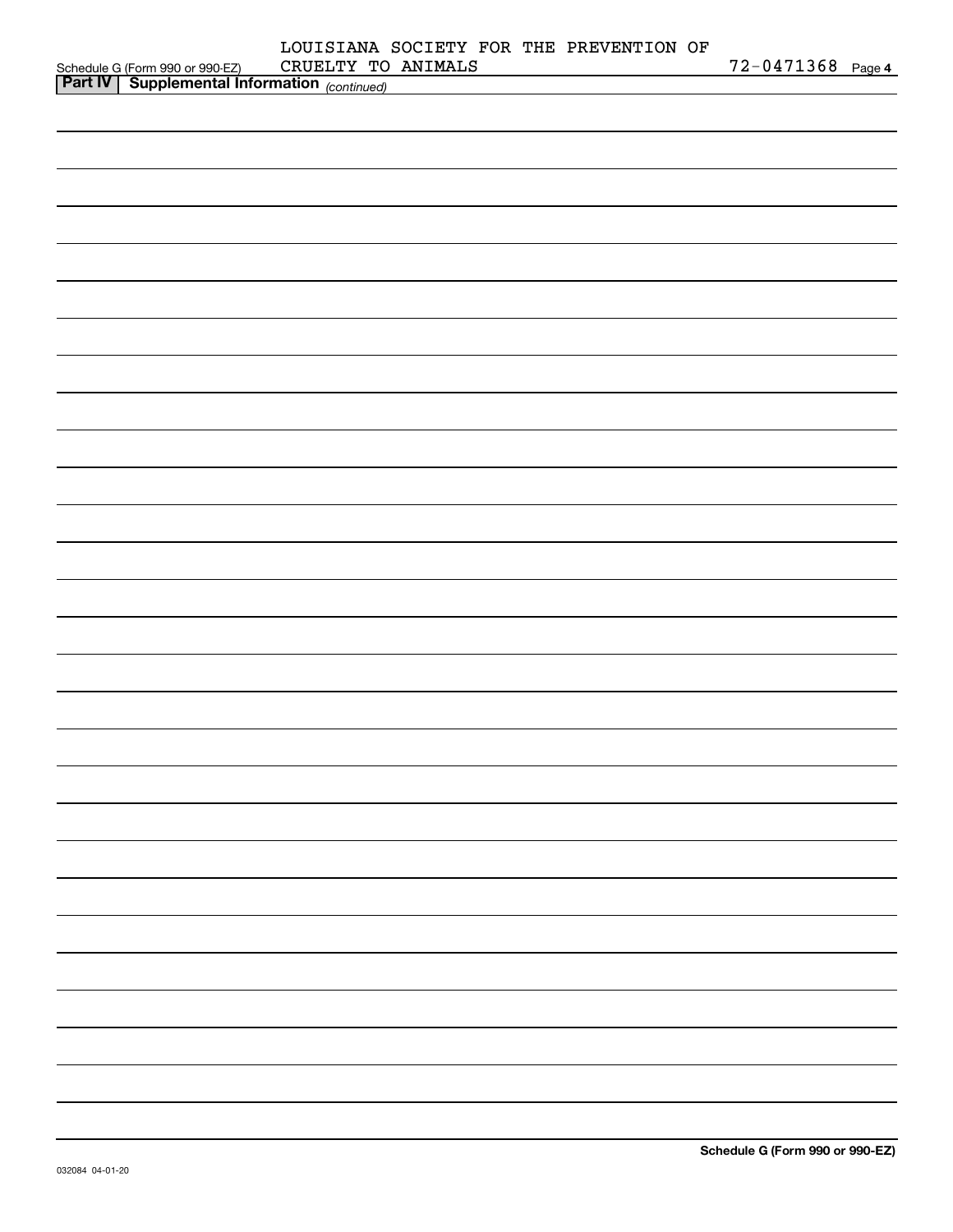| <b>SCHEDULE L</b>                                                                                             |                                                                            |                                                                       |    |                       | <b>Transactions With Interested Persons</b>           |                          |                                                                                                                                    |          |          |                                                          | OMB No. 1545-0047            |     |                           |
|---------------------------------------------------------------------------------------------------------------|----------------------------------------------------------------------------|-----------------------------------------------------------------------|----|-----------------------|-------------------------------------------------------|--------------------------|------------------------------------------------------------------------------------------------------------------------------------|----------|----------|----------------------------------------------------------|------------------------------|-----|---------------------------|
| (Form 990 or 990-EZ)                                                                                          |                                                                            |                                                                       |    |                       | 28b, or 28c, or Form 990-EZ, Part V, line 38a or 40b. |                          | ▶ Complete if the organization answered "Yes" on Form 990, Part IV, line 25a, 25b, 26, 27, 28a,                                    |          |          |                                                          |                              |     |                           |
| Department of the Treasury                                                                                    |                                                                            |                                                                       |    |                       | Attach to Form 990 or Form 990-EZ.                    |                          |                                                                                                                                    |          |          |                                                          | <b>Open To Public</b>        |     |                           |
| <b>Internal Revenue Service</b>                                                                               |                                                                            |                                                                       |    |                       |                                                       |                          | Go to www.irs.gov/Form990 for instructions and the latest information.                                                             |          |          |                                                          | Inspection                   |     |                           |
| Name of the organization                                                                                      |                                                                            |                                                                       |    |                       | LOUISIANA SOCIETY FOR THE PREVENTION OF               |                          |                                                                                                                                    |          |          | <b>Employer identification number</b>                    |                              |     |                           |
| <b>Part I</b>                                                                                                 |                                                                            | CRUELTY TO ANIMALS                                                    |    |                       |                                                       |                          | Excess Benefit Transactions (section 501(c)(3), section 501(c)(4), and section 501(c)(29) organizations only).                     |          |          | 72-0471368                                               |                              |     |                           |
|                                                                                                               |                                                                            |                                                                       |    |                       |                                                       |                          | Complete if the organization answered "Yes" on Form 990, Part IV, line 25a or 25b, or Form 990-EZ, Part V, line 40b.               |          |          |                                                          |                              |     |                           |
| 1                                                                                                             |                                                                            | (b) Relationship between disqualified                                 |    |                       |                                                       |                          |                                                                                                                                    |          |          |                                                          |                              |     | (d) Corrected?            |
| (a) Name of disqualified person                                                                               |                                                                            | person and organization                                               |    |                       |                                                       |                          | (c) Description of transaction                                                                                                     |          |          |                                                          |                              | Yes | No                        |
|                                                                                                               |                                                                            |                                                                       |    |                       |                                                       |                          |                                                                                                                                    |          |          |                                                          |                              |     |                           |
|                                                                                                               |                                                                            |                                                                       |    |                       |                                                       |                          |                                                                                                                                    |          |          |                                                          |                              |     |                           |
|                                                                                                               |                                                                            |                                                                       |    |                       |                                                       |                          |                                                                                                                                    |          |          |                                                          |                              |     |                           |
|                                                                                                               |                                                                            |                                                                       |    |                       |                                                       |                          |                                                                                                                                    |          |          |                                                          |                              |     |                           |
|                                                                                                               |                                                                            |                                                                       |    |                       |                                                       |                          |                                                                                                                                    |          |          |                                                          |                              |     |                           |
| 2 Enter the amount of tax incurred by the organization managers or disqualified persons during the year under |                                                                            |                                                                       |    |                       |                                                       |                          |                                                                                                                                    |          |          |                                                          |                              |     |                           |
| section 4958                                                                                                  |                                                                            |                                                                       |    |                       |                                                       |                          |                                                                                                                                    |          |          |                                                          |                              |     |                           |
|                                                                                                               |                                                                            |                                                                       |    |                       |                                                       |                          |                                                                                                                                    |          |          | $\begin{array}{c}\n\circ \\ \circ \\ \circ\n\end{array}$ |                              |     |                           |
|                                                                                                               |                                                                            |                                                                       |    |                       |                                                       |                          |                                                                                                                                    |          |          |                                                          |                              |     |                           |
| Part II                                                                                                       | Loans to and/or From Interested Persons.                                   |                                                                       |    |                       |                                                       |                          |                                                                                                                                    |          |          |                                                          |                              |     |                           |
|                                                                                                               |                                                                            |                                                                       |    |                       |                                                       |                          | Complete if the organization answered "Yes" on Form 990-EZ, Part V, line 38a or Form 990, Part IV, line 26; or if the organization |          |          |                                                          |                              |     |                           |
|                                                                                                               | reported an amount on Form 990, Part X, line 5, 6, or 22.                  |                                                                       |    | (d) Loan to or        |                                                       |                          |                                                                                                                                    |          |          | (h) Approved                                             |                              |     |                           |
| (a) Name of<br>interested person                                                                              | (b) Relationship<br>with organization                                      | (c) Purpose<br>of loan                                                |    | from the              | (e) Original<br>principal amount                      |                          | (f) Balance due                                                                                                                    | default? | $(g)$ In | by board or<br>committee?                                |                              |     | (i) Written<br>agreement? |
|                                                                                                               |                                                                            |                                                                       | To | organization?<br>From |                                                       |                          |                                                                                                                                    | Yes      | No.      | Yes                                                      | No.                          | Yes | No.                       |
|                                                                                                               |                                                                            |                                                                       |    |                       |                                                       |                          |                                                                                                                                    |          |          |                                                          |                              |     |                           |
|                                                                                                               |                                                                            |                                                                       |    |                       |                                                       |                          |                                                                                                                                    |          |          |                                                          |                              |     |                           |
|                                                                                                               |                                                                            |                                                                       |    |                       |                                                       |                          |                                                                                                                                    |          |          |                                                          |                              |     |                           |
|                                                                                                               |                                                                            |                                                                       |    |                       |                                                       |                          |                                                                                                                                    |          |          |                                                          |                              |     |                           |
|                                                                                                               |                                                                            |                                                                       |    |                       |                                                       |                          |                                                                                                                                    |          |          |                                                          |                              |     |                           |
|                                                                                                               |                                                                            |                                                                       |    |                       |                                                       |                          |                                                                                                                                    |          |          |                                                          |                              |     |                           |
|                                                                                                               |                                                                            |                                                                       |    |                       |                                                       |                          |                                                                                                                                    |          |          |                                                          |                              |     |                           |
|                                                                                                               |                                                                            |                                                                       |    |                       |                                                       |                          |                                                                                                                                    |          |          |                                                          |                              |     |                           |
|                                                                                                               |                                                                            |                                                                       |    |                       |                                                       |                          |                                                                                                                                    |          |          |                                                          |                              |     |                           |
| Total                                                                                                         |                                                                            |                                                                       |    |                       |                                                       | $\blacktriangleright$ \$ |                                                                                                                                    |          |          |                                                          |                              |     |                           |
| Part III                                                                                                      | <b>Grants or Assistance Benefiting Interested Persons.</b>                 |                                                                       |    |                       |                                                       |                          |                                                                                                                                    |          |          |                                                          |                              |     |                           |
|                                                                                                               | Complete if the organization answered "Yes" on Form 990, Part IV, line 27. |                                                                       |    |                       |                                                       |                          |                                                                                                                                    |          |          |                                                          |                              |     |                           |
| (a) Name of interested person                                                                                 |                                                                            | (b) Relationship between<br>interested person and<br>the organization |    |                       | (c) Amount of<br>assistance                           |                          | (d) Type of<br>assistance                                                                                                          |          |          |                                                          | (e) Purpose of<br>assistance |     |                           |
|                                                                                                               |                                                                            |                                                                       |    |                       |                                                       |                          |                                                                                                                                    |          |          |                                                          |                              |     |                           |
|                                                                                                               |                                                                            |                                                                       |    |                       |                                                       |                          |                                                                                                                                    |          |          |                                                          |                              |     |                           |
|                                                                                                               |                                                                            |                                                                       |    |                       |                                                       |                          |                                                                                                                                    |          |          |                                                          |                              |     |                           |
|                                                                                                               |                                                                            |                                                                       |    |                       |                                                       |                          |                                                                                                                                    |          |          |                                                          |                              |     |                           |
|                                                                                                               |                                                                            |                                                                       |    |                       |                                                       |                          |                                                                                                                                    |          |          |                                                          |                              |     |                           |
|                                                                                                               |                                                                            |                                                                       |    |                       |                                                       |                          |                                                                                                                                    |          |          |                                                          |                              |     |                           |
|                                                                                                               |                                                                            |                                                                       |    |                       |                                                       |                          |                                                                                                                                    |          |          |                                                          |                              |     |                           |
|                                                                                                               |                                                                            |                                                                       |    |                       |                                                       |                          |                                                                                                                                    |          |          |                                                          |                              |     |                           |
|                                                                                                               |                                                                            |                                                                       |    |                       |                                                       |                          |                                                                                                                                    |          |          |                                                          |                              |     |                           |
|                                                                                                               |                                                                            |                                                                       |    |                       |                                                       |                          |                                                                                                                                    |          |          |                                                          |                              |     |                           |

LHA For Paperwork Reduction Act Notice, see the Instructions for Form 990 or 990-EZ. Schedule L (Form 990 or 990-EZ) 2020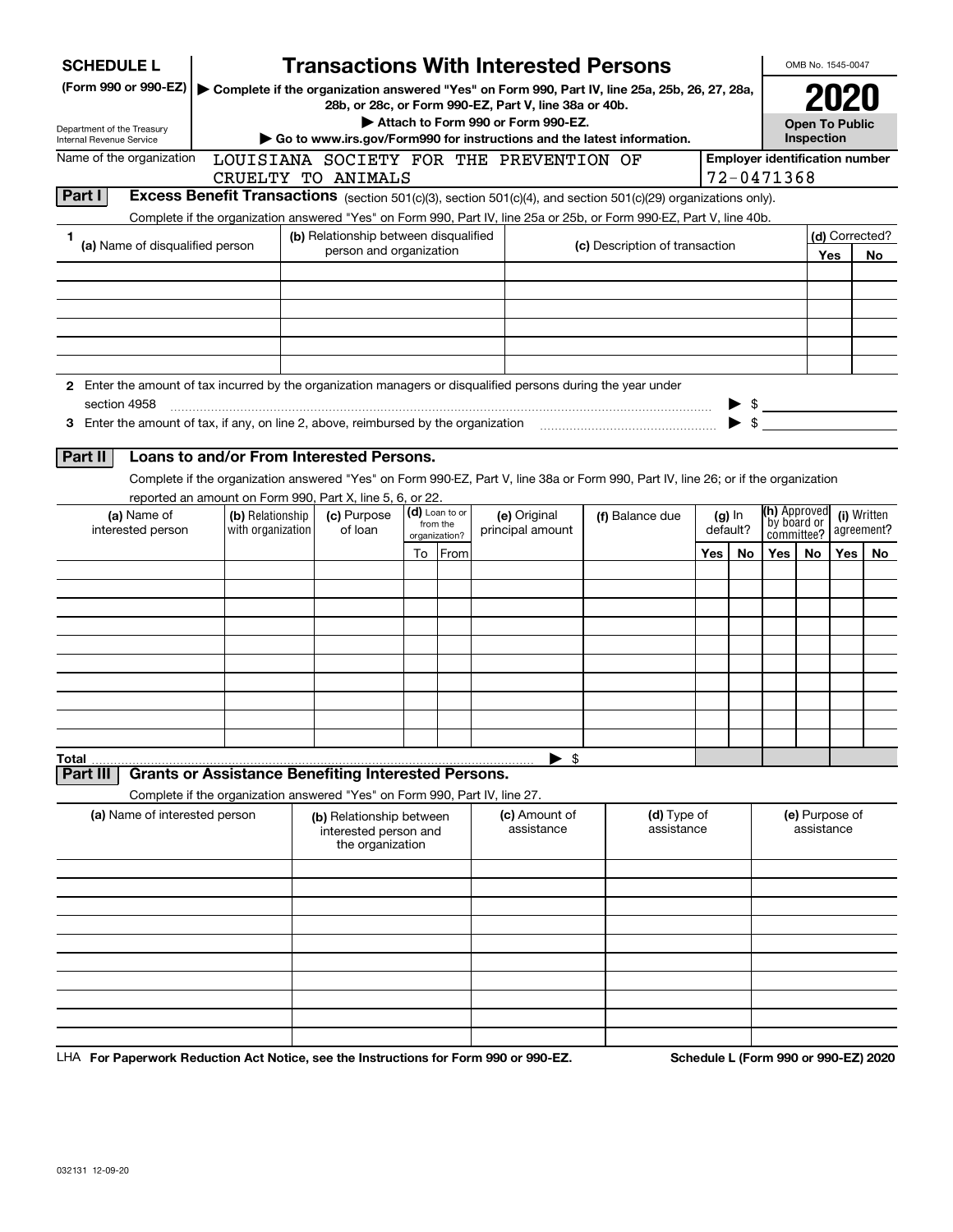| Schedule L (Form 990 or 990-EZ) 2020 CRUELTY TO ANIMALS<br><b>Business Transactions Involving Interested Persons.</b><br>Part IV | TOIMMA DOCIDII ION IND INDVONTION                                                                                                                              |                              | 72-0471368 Page 2                 |                                                            |  |
|----------------------------------------------------------------------------------------------------------------------------------|----------------------------------------------------------------------------------------------------------------------------------------------------------------|------------------------------|-----------------------------------|------------------------------------------------------------|--|
|                                                                                                                                  |                                                                                                                                                                |                              |                                   |                                                            |  |
| (a) Name of interested person                                                                                                    | Complete if the organization answered "Yes" on Form 990, Part IV, line 28a, 28b, or 28c.<br>(b) Relationship between interested<br>person and the organization | (c) Amount of<br>transaction | (d) Description of<br>transaction | (e) Sharing of<br>organization's<br>revenues?<br>Yes<br>No |  |
| LUIS ZERVIGON                                                                                                                    | LUIS ZERVIGON IS A                                                                                                                                             |                              | 65,851. LUIS ZERVIG               | $\mathbf X$                                                |  |
| CHRISTOPHER KANE                                                                                                                 | CHRISTOPHER KANE<br>IS                                                                                                                                         |                              | 126,776. LASPCA HIRE              | X                                                          |  |
|                                                                                                                                  |                                                                                                                                                                |                              |                                   |                                                            |  |
| Part V<br><b>Supplemental Information.</b>                                                                                       |                                                                                                                                                                |                              |                                   |                                                            |  |
|                                                                                                                                  | Provide additional information for responses to questions on Schedule L (see instructions).                                                                    |                              |                                   |                                                            |  |
|                                                                                                                                  |                                                                                                                                                                |                              |                                   |                                                            |  |
| SCH L, PART IV, BUSINESS TRANSACTIONS INVOLVING INTERESTED PERSONS:                                                              |                                                                                                                                                                |                              |                                   |                                                            |  |
| NAME OF PERSON: LUIS<br>(A)                                                                                                      | ZERVIGON                                                                                                                                                       |                              |                                   |                                                            |  |
| RELATIONSHIP BETWEEN<br>(B)                                                                                                      | INTERESTED PERSON AND ORGANIZATION:                                                                                                                            |                              |                                   |                                                            |  |
| ZERVIGON IS A FAMILY MEMBER OF DIRECTOR, CARLOS ZERVIGON.<br>LUIS                                                                |                                                                                                                                                                |                              |                                   |                                                            |  |
| (C)<br>AMOUNT OF<br>TRANSACTION \$ 65,851.                                                                                       |                                                                                                                                                                |                              |                                   |                                                            |  |
| DESCRIPTION OF TRANSACTION: LUIS ZERVIGON MANAGES THE ENDOWMENT FUND<br>(D)                                                      |                                                                                                                                                                |                              |                                   |                                                            |  |
| THE LOUISIANA SOCIETY FOR THE PREVENTION OF CRUELTY<br>ΟF                                                                        |                                                                                                                                                                |                              | TO ANIMALS.                       | THE                                                        |  |
| INVESTMENT FEES PAID ARE REPORTED ON THE LOUISIANA SPCA FOUNDATION                                                               |                                                                                                                                                                |                              |                                   |                                                            |  |
| (27-1949968) FORM 990.                                                                                                           |                                                                                                                                                                |                              |                                   |                                                            |  |
| SHARING OF ORGANIZATION REVENUES? = NO<br>(E)                                                                                    |                                                                                                                                                                |                              |                                   |                                                            |  |
| NAME OF PERSON: CHRISTOPHER KANE<br>(A)                                                                                          |                                                                                                                                                                |                              |                                   |                                                            |  |
| RELATIONSHIP BETWEEN INTERESTED PERSON AND ORGANIZATION:<br>(B)                                                                  |                                                                                                                                                                |                              |                                   |                                                            |  |
| CHRISTOPHER KANE IS THE HUSBAND OF BOARD MEMBER KERRI KANE                                                                       |                                                                                                                                                                |                              |                                   |                                                            |  |
|                                                                                                                                  |                                                                                                                                                                |                              |                                   |                                                            |  |
| (C)<br>AMOUNT OF TRANSACTION \$ 126,776.                                                                                         |                                                                                                                                                                |                              |                                   |                                                            |  |
| DESCRIPTION OF TRANSACTION: LASPCA HIRED ADAMS AND REESE, LLP FOR<br>(D)                                                         |                                                                                                                                                                |                              |                                   |                                                            |  |
| LEGAL SERVICES. CHRISTOPHER KANE IS A PARTNER AT ADAMS AND REESE, LLP.                                                           |                                                                                                                                                                |                              |                                   |                                                            |  |
| (E)<br>SHARING OF ORGANIZATION REVENUES? = NO                                                                                    |                                                                                                                                                                |                              |                                   |                                                            |  |
|                                                                                                                                  |                                                                                                                                                                |                              |                                   |                                                            |  |
|                                                                                                                                  |                                                                                                                                                                |                              |                                   |                                                            |  |

**Schedule L (Form 990 or 990-EZ) 2020**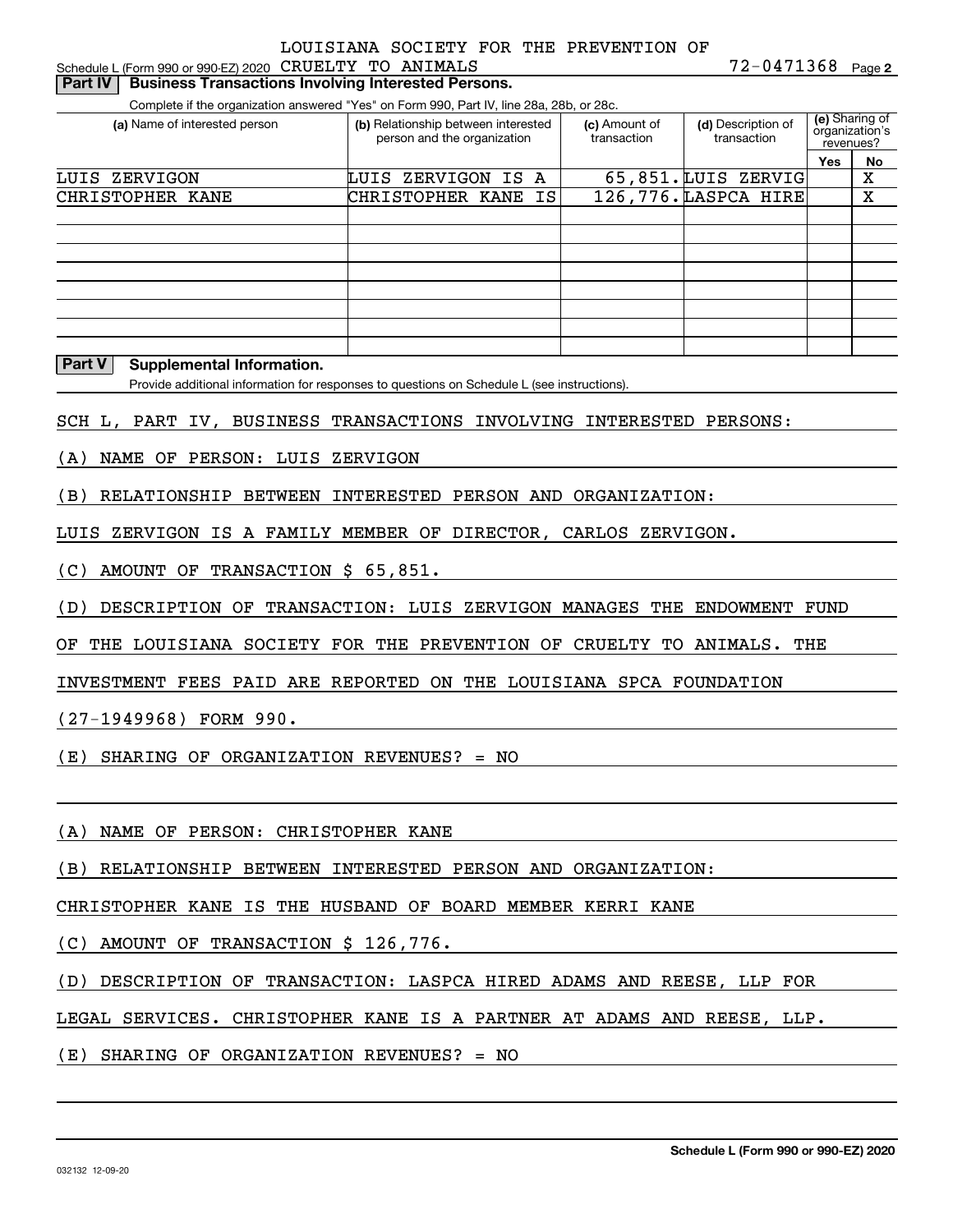|         | <b>Noncash Contributions</b><br><b>SCHEDULE M</b><br>OMB No. 1545-0047 |                                                                                         |             |                  |                                                                                                                                |                                       |                                     |     |    |  |
|---------|------------------------------------------------------------------------|-----------------------------------------------------------------------------------------|-------------|------------------|--------------------------------------------------------------------------------------------------------------------------------|---------------------------------------|-------------------------------------|-----|----|--|
|         | (Form 990)                                                             |                                                                                         |             |                  |                                                                                                                                |                                       | 2020                                |     |    |  |
|         |                                                                        |                                                                                         |             |                  | > Complete if the organizations answered "Yes" on Form 990, Part IV, lines 29 or 30.                                           |                                       |                                     |     |    |  |
|         | Department of the Treasury<br>Internal Revenue Service                 | Attach to Form 990.                                                                     |             |                  |                                                                                                                                |                                       | <b>Open to Public</b><br>Inspection |     |    |  |
|         |                                                                        |                                                                                         |             |                  | Go to www.irs.gov/Form990 for instructions and the latest information.                                                         |                                       |                                     |     |    |  |
|         | Name of the organization                                               |                                                                                         |             |                  | LOUISIANA SOCIETY FOR THE PREVENTION OF                                                                                        | <b>Employer identification number</b> |                                     |     |    |  |
| Part I  |                                                                        | CRUELTY TO ANIMALS<br><b>Types of Property</b>                                          |             |                  |                                                                                                                                |                                       | 72-0471368                          |     |    |  |
|         |                                                                        |                                                                                         | (a)         | (b)              | (c)                                                                                                                            |                                       | (d)                                 |     |    |  |
|         |                                                                        |                                                                                         | Check if    | Number of        | Noncash contribution                                                                                                           |                                       | Method of determining               |     |    |  |
|         |                                                                        |                                                                                         | applicable  | contributions or | amounts reported on<br>litems contributed Form 990, Part VIII, line 1g                                                         | noncash contribution amounts          |                                     |     |    |  |
|         |                                                                        |                                                                                         |             |                  |                                                                                                                                |                                       |                                     |     |    |  |
| 1.<br>2 |                                                                        |                                                                                         |             |                  |                                                                                                                                |                                       |                                     |     |    |  |
| З       |                                                                        |                                                                                         |             |                  |                                                                                                                                |                                       |                                     |     |    |  |
| 4       |                                                                        |                                                                                         |             |                  |                                                                                                                                |                                       |                                     |     |    |  |
| 5       |                                                                        | Clothing and household goods                                                            |             |                  |                                                                                                                                |                                       |                                     |     |    |  |
| 6       |                                                                        |                                                                                         |             |                  |                                                                                                                                |                                       |                                     |     |    |  |
| 7       |                                                                        |                                                                                         |             |                  |                                                                                                                                |                                       |                                     |     |    |  |
| 8       |                                                                        |                                                                                         |             |                  |                                                                                                                                |                                       |                                     |     |    |  |
| 9       |                                                                        |                                                                                         |             |                  |                                                                                                                                |                                       |                                     |     |    |  |
| 10      |                                                                        | Securities - Closely held stock                                                         |             |                  |                                                                                                                                |                                       |                                     |     |    |  |
| 11      |                                                                        | Securities - Partnership, LLC, or                                                       |             |                  |                                                                                                                                |                                       |                                     |     |    |  |
|         | trust interests                                                        |                                                                                         |             |                  |                                                                                                                                |                                       |                                     |     |    |  |
| 12      | Securities - Miscellaneous                                             |                                                                                         |             |                  |                                                                                                                                |                                       |                                     |     |    |  |
| 13      |                                                                        | Qualified conservation contribution -                                                   |             |                  |                                                                                                                                |                                       |                                     |     |    |  |
|         | Historic structures                                                    |                                                                                         |             |                  |                                                                                                                                |                                       |                                     |     |    |  |
| 14      |                                                                        | Qualified conservation contribution - Other                                             |             |                  |                                                                                                                                |                                       |                                     |     |    |  |
| 15      |                                                                        | Real estate - Residential                                                               | $\mathbf X$ | 1                |                                                                                                                                | 370,000. FAIR MARKET VALUE            |                                     |     |    |  |
| 16      |                                                                        | Real estate - Commercial                                                                |             |                  |                                                                                                                                |                                       |                                     |     |    |  |
| 17      |                                                                        |                                                                                         |             |                  |                                                                                                                                |                                       |                                     |     |    |  |
| 18      |                                                                        |                                                                                         |             |                  |                                                                                                                                |                                       |                                     |     |    |  |
| 19      |                                                                        |                                                                                         |             |                  |                                                                                                                                |                                       |                                     |     |    |  |
| 20      |                                                                        |                                                                                         |             |                  |                                                                                                                                |                                       |                                     |     |    |  |
| 21      |                                                                        |                                                                                         |             |                  |                                                                                                                                |                                       |                                     |     |    |  |
| 22      |                                                                        |                                                                                         |             |                  |                                                                                                                                |                                       |                                     |     |    |  |
| 23      |                                                                        |                                                                                         |             |                  |                                                                                                                                |                                       |                                     |     |    |  |
| 24      |                                                                        |                                                                                         |             |                  |                                                                                                                                |                                       |                                     |     |    |  |
| 25      | Other                                                                  |                                                                                         |             |                  |                                                                                                                                |                                       |                                     |     |    |  |
| 26      | Other                                                                  | $\overline{\phantom{a}}$ )                                                              |             |                  |                                                                                                                                |                                       |                                     |     |    |  |
| 27      | Other                                                                  |                                                                                         |             |                  |                                                                                                                                |                                       |                                     |     |    |  |
| 28      | Other                                                                  |                                                                                         |             |                  |                                                                                                                                |                                       |                                     |     |    |  |
| 29      |                                                                        | Number of Forms 8283 received by the organization during the tax year for contributions |             |                  |                                                                                                                                |                                       |                                     |     |    |  |
|         |                                                                        | for which the organization completed Form 8283, Part V, Donee Acknowledgement           |             |                  | 29                                                                                                                             |                                       |                                     |     |    |  |
|         |                                                                        |                                                                                         |             |                  |                                                                                                                                |                                       |                                     | Yes | No |  |
|         |                                                                        |                                                                                         |             |                  | 30a During the year, did the organization receive by contribution any property reported in Part I, lines 1 through 28, that it |                                       |                                     |     |    |  |
|         |                                                                        |                                                                                         |             |                  | must hold for at least three years from the date of the initial contribution, and which isn't required to be used for          |                                       |                                     |     |    |  |
|         |                                                                        | exempt purposes for the entire holding period?                                          |             |                  |                                                                                                                                |                                       | 30a                                 |     | х  |  |
| b       |                                                                        | If "Yes," describe the arrangement in Part II.                                          |             |                  |                                                                                                                                |                                       |                                     |     |    |  |
| 31      |                                                                        |                                                                                         |             |                  | Does the organization have a gift acceptance policy that requires the review of any nonstandard contributions?                 |                                       | 31                                  |     | х  |  |
|         |                                                                        |                                                                                         |             |                  | 32a Does the organization hire or use third parties or related organizations to solicit, process, or sell noncash              |                                       |                                     |     |    |  |
|         | contributions?                                                         |                                                                                         |             |                  |                                                                                                                                |                                       | 32a                                 |     | х  |  |
|         | <b>b</b> If "Yes," describe in Part II.                                |                                                                                         |             |                  |                                                                                                                                |                                       |                                     |     |    |  |
| 33      |                                                                        |                                                                                         |             |                  | If the organization didn't report an amount in column (c) for a type of property for which column (a) is checked,              |                                       |                                     |     |    |  |
|         | describe in Part II.                                                   |                                                                                         |             |                  |                                                                                                                                |                                       |                                     |     |    |  |

For Paperwork Reduction Act Notice, see the Instructions for Form 990. **Schedule M** (Form 990) 2020 LHA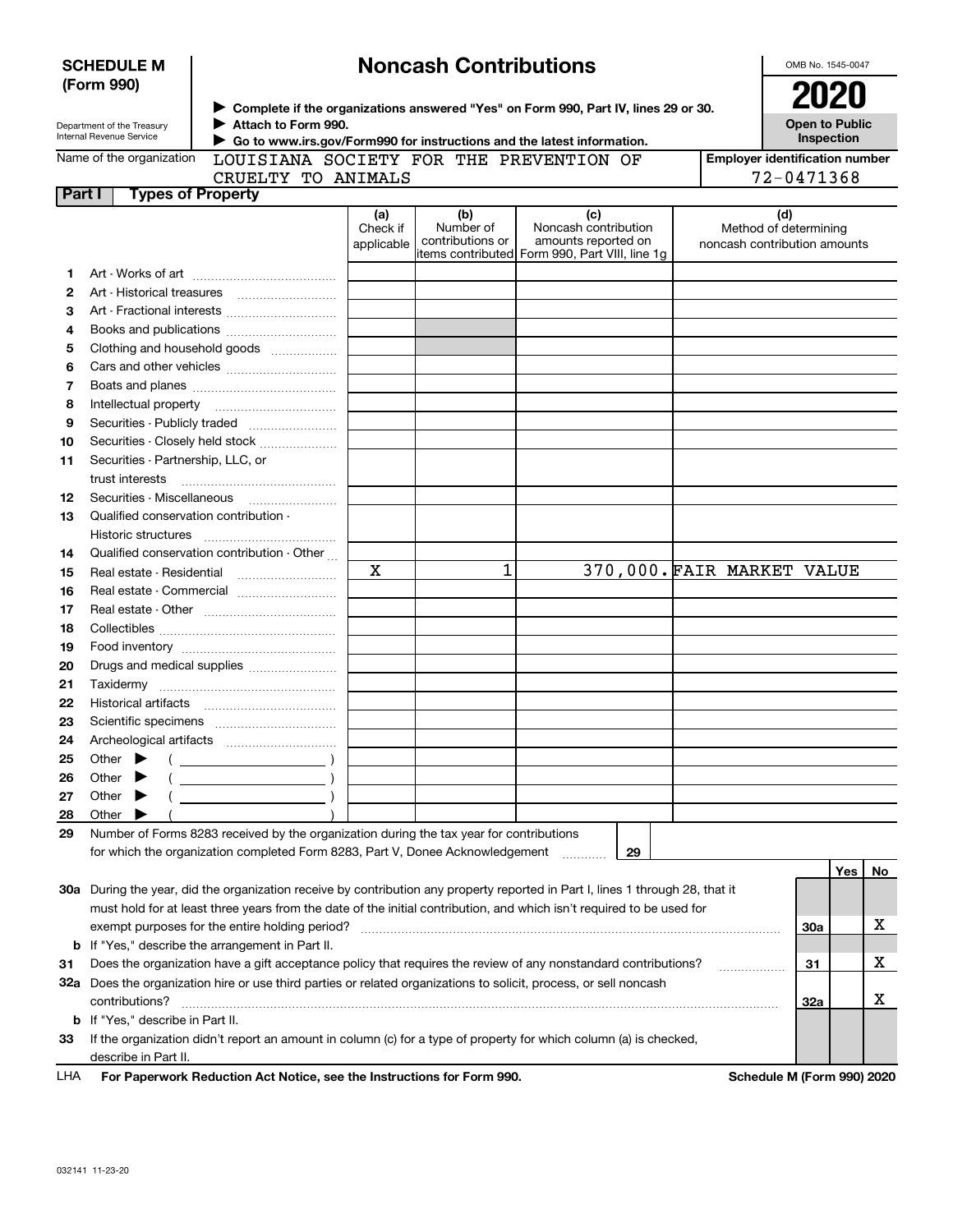|                |                                           |                    | LOUISIANA SOCIETY FOR THE PREVENTION OF |                                                                                                                                                                                                                                                                      |        |
|----------------|-------------------------------------------|--------------------|-----------------------------------------|----------------------------------------------------------------------------------------------------------------------------------------------------------------------------------------------------------------------------------------------------------------------|--------|
|                | Schedule M (Form 990) 2020                | CRUELTY TO ANIMALS |                                         | 72-0471368                                                                                                                                                                                                                                                           | Page 2 |
| <b>Part II</b> | this part for any additional information. |                    |                                         | Supplemental Information. Provide the information required by Part I, lines 30b, 32b, and 33, and whether the organization<br>is reporting in Part I, column (b), the number of contributions, the number of items received, or a combination of both. Also complete |        |
|                |                                           |                    |                                         |                                                                                                                                                                                                                                                                      |        |
|                |                                           |                    |                                         |                                                                                                                                                                                                                                                                      |        |
|                |                                           |                    |                                         |                                                                                                                                                                                                                                                                      |        |
|                |                                           |                    |                                         |                                                                                                                                                                                                                                                                      |        |
|                |                                           |                    |                                         |                                                                                                                                                                                                                                                                      |        |
|                |                                           |                    |                                         |                                                                                                                                                                                                                                                                      |        |
|                |                                           |                    |                                         |                                                                                                                                                                                                                                                                      |        |
|                |                                           |                    |                                         |                                                                                                                                                                                                                                                                      |        |
|                |                                           |                    |                                         |                                                                                                                                                                                                                                                                      |        |
|                |                                           |                    |                                         |                                                                                                                                                                                                                                                                      |        |
|                |                                           |                    |                                         |                                                                                                                                                                                                                                                                      |        |
|                |                                           |                    |                                         |                                                                                                                                                                                                                                                                      |        |
|                |                                           |                    |                                         |                                                                                                                                                                                                                                                                      |        |
|                |                                           |                    |                                         |                                                                                                                                                                                                                                                                      |        |
|                |                                           |                    |                                         |                                                                                                                                                                                                                                                                      |        |
|                |                                           |                    |                                         |                                                                                                                                                                                                                                                                      |        |
|                |                                           |                    |                                         |                                                                                                                                                                                                                                                                      |        |
|                |                                           |                    |                                         |                                                                                                                                                                                                                                                                      |        |
|                |                                           |                    |                                         |                                                                                                                                                                                                                                                                      |        |
|                |                                           |                    |                                         |                                                                                                                                                                                                                                                                      |        |
|                |                                           |                    |                                         |                                                                                                                                                                                                                                                                      |        |
|                |                                           |                    |                                         |                                                                                                                                                                                                                                                                      |        |
|                |                                           |                    |                                         |                                                                                                                                                                                                                                                                      |        |
|                |                                           |                    |                                         |                                                                                                                                                                                                                                                                      |        |
|                |                                           |                    |                                         |                                                                                                                                                                                                                                                                      |        |
|                |                                           |                    |                                         |                                                                                                                                                                                                                                                                      |        |
|                |                                           |                    |                                         |                                                                                                                                                                                                                                                                      |        |
|                |                                           |                    |                                         |                                                                                                                                                                                                                                                                      |        |
|                |                                           |                    |                                         |                                                                                                                                                                                                                                                                      |        |
|                |                                           |                    |                                         |                                                                                                                                                                                                                                                                      |        |
|                |                                           |                    |                                         |                                                                                                                                                                                                                                                                      |        |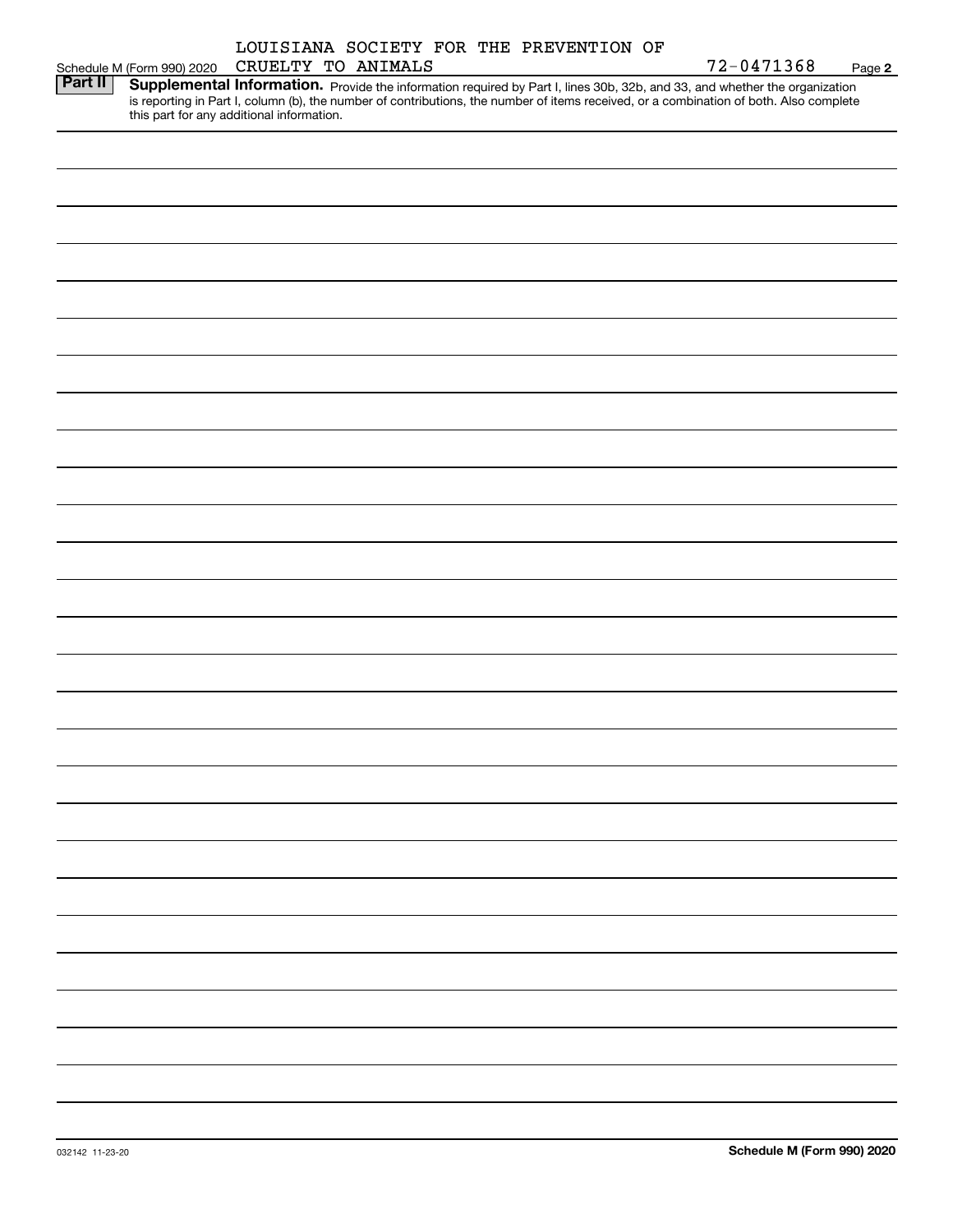Internal Revenue Service

Department of the Treasury **(Form 990 or 990-EZ)**

**Complete to provide information for responses to specific questions on Form 990 or 990-EZ or to provide any additional information. | Attach to Form 990 or 990-EZ. | Go to www.irs.gov/Form990 for the latest information. SCHEDULE O Supplemental Information to Form 990 or 990-EZ**



Name of the organization

CRUELTY TO ANIMALS 72-0471368 LOUISIANA SOCIETY FOR THE PREVENTION OF

FORM 990, PART I, LINE 1, DESCRIPTION OF ORGANIZATION MISSION:

HOMELESS AND UNWANTED ANIMALS.

FORM 990, PART VI, SECTION A, LINE 6:

THE SOCIETY SHALL CONSIST OF TWO LEVELS OF MEMBERSHIP, THE FIRST LEVEL

DESIGNATED "GOVERNING MEMBER" AND THE SECOND LEVEL DESIGNATED "SUPPORTING

MEMBER." LEVEL ONE (GOVERNING) CONSISTS OF MEMBERS OF THE BOARD OF

DIRECTORS. GOVERNING MEMBERS ARE ELIGIBLE TO VOTE. LEVEL TWO (SUPPORTING)

CONSISTS OF ANY INDIVIDUAL WHO DONATES \$25 OR MORE TO THE SOCIETY PER YEAR.

SUPPORTING MEMBERS ARE NOT ELIGIBLE TO VOTE.

FORM 990, PART VI, SECTION A, LINE 7A:

THE BOARD TRUSTEESHIP COMMITTEE WILL SUBMIT ITS RECOMMENDATIONS FOR BOARD MEMBERS TO THE BOARD. THE BOARD TRUSTEESHIP COMMITTEE SHALL ALSO SUBMIT ITS RECOMMENDATIONS FOR MEMBERS BY THE OCTOBER BOARD MEETING IN ORDER THAT THEY MAY BE VOTED ON BEFORE THE END OF THE CALENDAR YEAR. THE BOARD TRUSTEESHIP CHAIR SHALL ALSO PUT OUT A CALL FOR NOMINATIONS FOR OFFICERS BY THE OCTOBER BOARD MEETING. NOMINEES WILL THEN BE VOTED ON BY SECRET BALLOT BY BOARD MEMBERS BEFORE THE END OF THE CALENDAR YEAR.

FORM 990, PART VI, SECTION A, LINE 7B:

THE DECISIONS OF THE GOVERNING BOARD ARE SUBJECT TO THE APPROVAL BY THE MEMBERS IN CERTAIN CIRCUMSTANCES SUCH AS SPLITTING THE FOUNDATION FROM THE LOUISIANA SPCA.

FORM 990, PART VI, SECTION B, LINE 11B: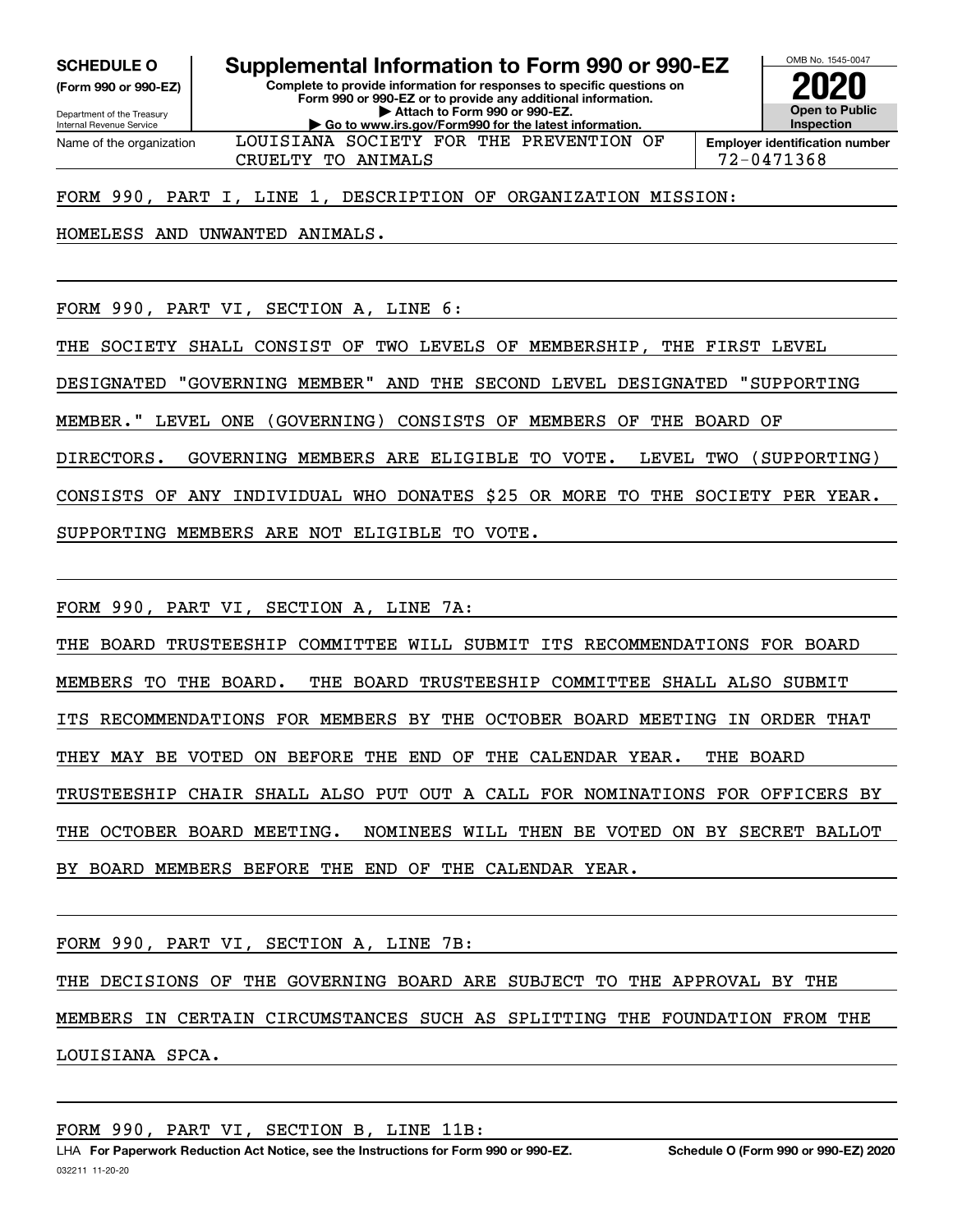| Schedule O (Form 990 or 990-EZ) 2020                                        |                    |  |  |            | Page 2                                |
|-----------------------------------------------------------------------------|--------------------|--|--|------------|---------------------------------------|
| Name of the organization LOUISIANA SOCIETY FOR THE PREVENTION OF            | CRUELTY TO ANIMALS |  |  | 72-0471368 | <b>Employer identification number</b> |
| THE BOARD PRESIDENT MEETS WITH THE CHIEF EXECUTIVE OFFICER, CHIEF FINANCIAL |                    |  |  |            |                                       |
| OFFICER AND THE TAX RETURN PREPARER TO DISCUSS THE FORM 990. BOARD MEMBERS  |                    |  |  |            |                                       |
| ARE PROVIDED A COPY OF THE FORM 990 PRIOR TO THE RETURN BEING FILED. THE    |                    |  |  |            |                                       |
| CEO SIGNS FORM 990 AND IT IS FILED ELECTRONICALLY.                          |                    |  |  |            |                                       |

FORM 990, PART VI, SECTION B, LINE 12C:

THE ORGANIZATION REQUIRES ALL NEW BOARD MEMBERS TO READ AND REPORT ANY CONFLICTS OF INTEREST. EXISTING BOARD MEMBERS ARE REQUIRED TO COMPLETE AN ANNUAL FORM TO REPORT ANY NEW CONFLICTS OF INTEREST THAT MAY ARISE. THE BOARD'S ANNUAL RESPONSES ARE REVIEWED BY THE CHIEF EXECUTIVE OFFICER.

FORM 990, PART VI, SECTION B, LINE 15:

THE EXECUTIVE COMMITTEE OF THE BOARD OF DIRECTORS DETERMINES THE

COMPENSATION OF THE CEO USING REASONABLE METHODS. THE CEO DETERMINES THE

COMPENSATION OF THE ORGANIZATION'S EMPLOYEES USING COMPARABLE DATA FROM

SIMILAR ORGANIZATIONS.

FORM 990, PART VI, LINE 17, LIST OF STATES RECEIVING COPY OF FORM 990: AL,AK,AZ,AR,CA,CO,CT,DE,FL,GA,ID,IL,IN,KS,KY,LA,ME,MD,MA,MI,MN,MS,MO,NE,NV NH,NJ,NM,NY,NC,OH,OK,OR,PA,RI,SC,SD,TN,UT,VT,WA,WV,WY

FORM 990, PART VI, SECTION C, LINE 19:

THE ORGANIZATION MAKES ITS GOVERNING DOCUMENTS, CONFLICT OF INTEREST

POLICY, AND FINANCIAL STATEMENTS AVAILABLE TO THE PUBLIC UPON REQUEST.

FORM 990, PART XI, LINE 9, CHANGES IN NET ASSETS:

PRIOR YEARS TRANSFERS TO/FROM LASPCA FOUNDATION 130,905.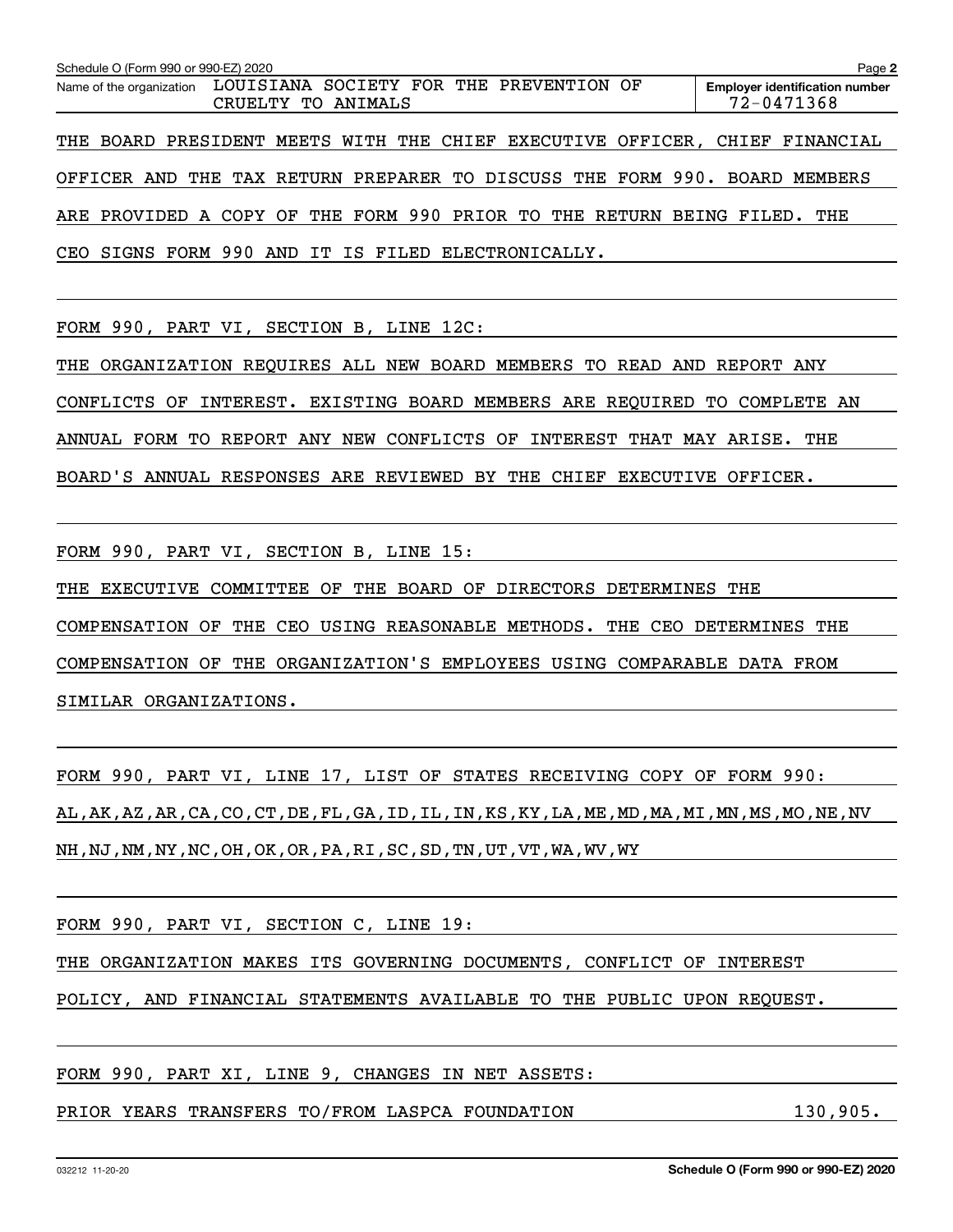| <b>SCHEDULE R</b> |
|-------------------|
|                   |

#### **(Form 990)**

## Department of the Treasury

## **Related Organizations and Unrelated Partnerships**

**Complete if the organization answered "Yes" on Form 990, Part IV, line 33, 34, 35b, 36, or 37.** |

**Attach to Form 990.**  |

**Open to Public**

| <u>, populational of the floudure</u><br>Internal Revenue Service | $\star$ Go to www.irs.gov/Form990 for instructions and the latest information. | Inspection                     |
|-------------------------------------------------------------------|--------------------------------------------------------------------------------|--------------------------------|
| Name of the organization                                          | LOUISIANA SOCIETY FOR THE PREVENTION                                           | Employer identification number |
|                                                                   | CRUELTY<br>TO ANIMALS                                                          | 2-0471368                      |

**Part I Identification of Disregarded Entities.**  Complete if the organization answered "Yes" on Form 990, Part IV, line 33.

| (a)<br>Name, address, and EIN (if applicable)<br>of disregarded entity | (b)<br>Primary activity | (c)<br>Legal domicile (state or<br>foreign country) | (d)<br>Total income | (e)<br>End-of-year assets | (f)<br>Direct controlling<br>entity |
|------------------------------------------------------------------------|-------------------------|-----------------------------------------------------|---------------------|---------------------------|-------------------------------------|
| $LA/SPCA$ HOLDINGS $LLC - 72-0471368$                                  |                         |                                                     |                     |                           |                                     |
| 1700 MARDI GRAS BLVD.                                                  |                         |                                                     |                     |                           |                                     |
| NEW ORLEANS, LA 70114                                                  | <b>INACTIVE</b>         | LOUISIANA                                           |                     |                           | LASPCA                              |
| NEW ORLEANS HUMANE LAW AND RESCUE, LLC -                               |                         |                                                     |                     |                           |                                     |
| 82-3547860, 1700 MARDI GRAS BLVD., NEW                                 |                         |                                                     |                     |                           |                                     |
| ORLEANS, LA 70114                                                      | ANIMAL CONTROL SERVICES | LOUISIANA                                           | 882,597.            | 12, 156, 275. LASPCA      |                                     |
| LSPCA PLAQUEMINES CAMPUS, LLC - 84-4123913                             |                         |                                                     |                     |                           |                                     |
| 1700 MARDI GRAS BLVD.                                                  |                         |                                                     |                     |                           |                                     |
| NEW ORLEANS, LA 70114                                                  | ANIMAL CONTROL SERVICES | LOUISIANA                                           | 370,000.            |                           | LASPCA                              |
|                                                                        |                         |                                                     |                     |                           |                                     |

**Identification of Related Tax-Exempt Organizations.** Complete if the organization answered "Yes" on Form 990, Part IV, line 34, because it had one or more related tax-exempt **Part II** organizations during the tax year.

| (a)<br>Name, address, and EIN<br>of related organization | (b)<br>Primary activity    | (c)<br>Legal domicile (state or<br>foreign country) | (d)<br>Exempt Code<br>section | (e)<br>Public charity<br>status (if section | (f)<br>Direct controlling<br>entity | $(g)$<br>Section 512(b)(13) | controlled<br>entity? |
|----------------------------------------------------------|----------------------------|-----------------------------------------------------|-------------------------------|---------------------------------------------|-------------------------------------|-----------------------------|-----------------------|
|                                                          |                            |                                                     |                               | 501(c)(3))                                  |                                     | Yes                         | No                    |
| LOUISIANA SPCA FOUNDATION INC. - 27-1949968              | SUPPORTING ORG OF LA       |                                                     |                               |                                             | LOUISIANA SOCIETY                   |                             |                       |
| 1700 MARDI GRAS BLVD.                                    | SOCIETY FOR THE PREVENTION |                                                     |                               |                                             | FOR THE                             |                             |                       |
| NEW ORLEANS, LA 70114                                    | OF CRUELTY TO ANIMALS      | LOUISIANA                                           | 501(C)(3)                     | LINE 12B, II                                | PREVENTION OF                       |                             | х                     |
|                                                          |                            |                                                     |                               |                                             |                                     |                             |                       |
|                                                          |                            |                                                     |                               |                                             |                                     |                             |                       |
|                                                          |                            |                                                     |                               |                                             |                                     |                             |                       |

**For Paperwork Reduction Act Notice, see the Instructions for Form 990. Schedule R (Form 990) 2020**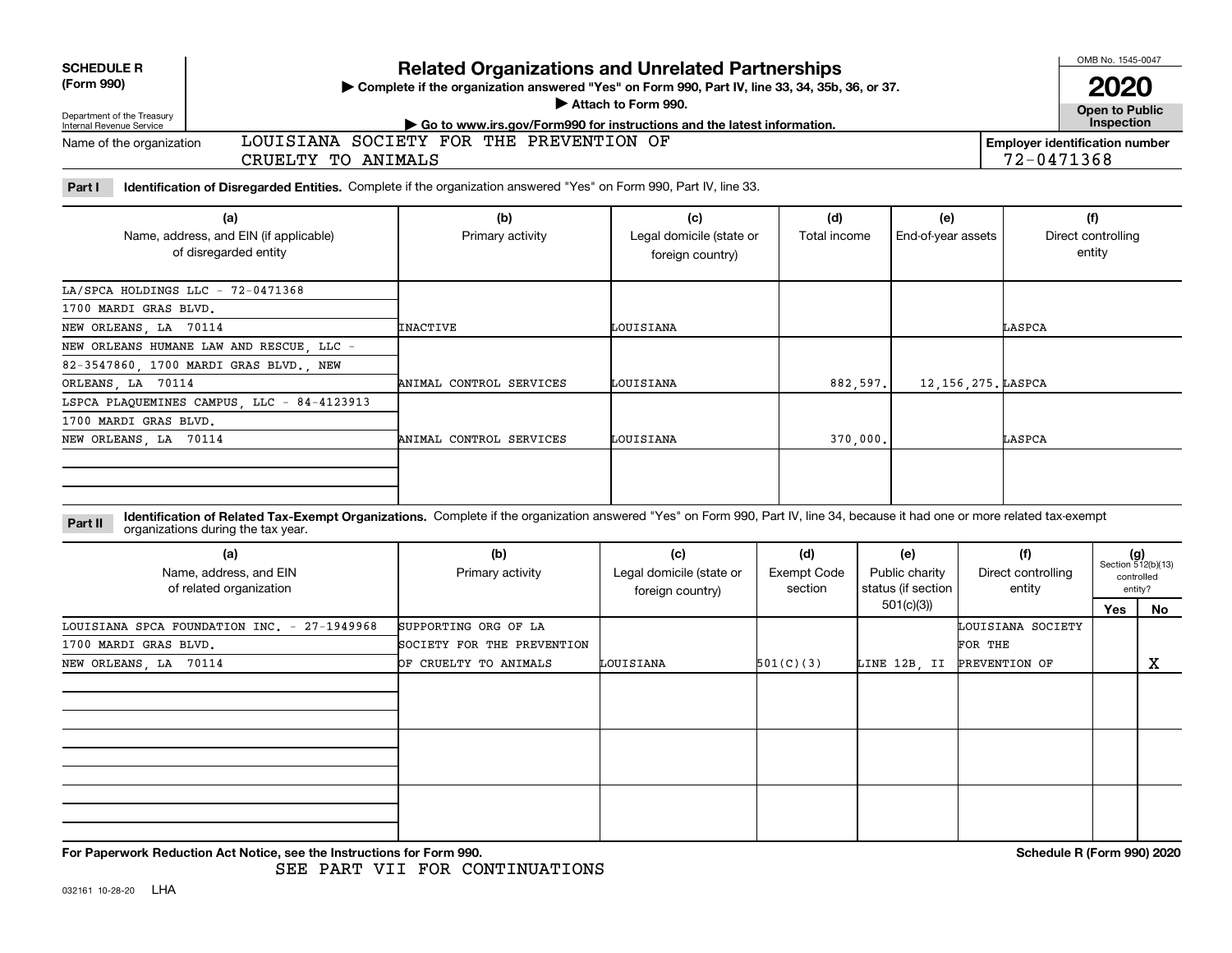#### Schedule R (Form 990) 2020 Page CRUELTY TO ANIMALS 72-0471368

**2**

**Identification of Related Organizations Taxable as a Partnership.** Complete if the organization answered "Yes" on Form 990, Part IV, line 34, because it had one or more related **Part III** organizations treated as a partnership during the tax year.

| (a)                     | (b)              | (c)                  | (d)                | (e)                                                                 | (f)            | (g)                   |                  | (h)          | (i)                                               | (i) | (k)                                                     |
|-------------------------|------------------|----------------------|--------------------|---------------------------------------------------------------------|----------------|-----------------------|------------------|--------------|---------------------------------------------------|-----|---------------------------------------------------------|
| Name, address, and EIN  | Primary activity | Legal<br>domicile    | Direct controlling | Predominant income                                                  | Share of total | Share of              | Disproportionate |              | Code V-UBI<br>amount in box                       |     | General or Percentage<br>managing ownership<br>partner? |
| of related organization |                  | (state or<br>foreign | entity             | related, unrelated,<br>excluded from tax under<br>sections 512-514) | income         | end-of-year<br>assets |                  | allocations? |                                                   |     |                                                         |
|                         |                  | country)             |                    |                                                                     |                |                       |                  | Yes   No     | 20 of Schedule Partner?<br>K-1 (Form 1065) Yes No |     |                                                         |
|                         |                  |                      |                    |                                                                     |                |                       |                  |              |                                                   |     |                                                         |
|                         |                  |                      |                    |                                                                     |                |                       |                  |              |                                                   |     |                                                         |
|                         |                  |                      |                    |                                                                     |                |                       |                  |              |                                                   |     |                                                         |
|                         |                  |                      |                    |                                                                     |                |                       |                  |              |                                                   |     |                                                         |
|                         |                  |                      |                    |                                                                     |                |                       |                  |              |                                                   |     |                                                         |
|                         |                  |                      |                    |                                                                     |                |                       |                  |              |                                                   |     |                                                         |
|                         |                  |                      |                    |                                                                     |                |                       |                  |              |                                                   |     |                                                         |
|                         |                  |                      |                    |                                                                     |                |                       |                  |              |                                                   |     |                                                         |
|                         |                  |                      |                    |                                                                     |                |                       |                  |              |                                                   |     |                                                         |
|                         |                  |                      |                    |                                                                     |                |                       |                  |              |                                                   |     |                                                         |
|                         |                  |                      |                    |                                                                     |                |                       |                  |              |                                                   |     |                                                         |
|                         |                  |                      |                    |                                                                     |                |                       |                  |              |                                                   |     |                                                         |
|                         |                  |                      |                    |                                                                     |                |                       |                  |              |                                                   |     |                                                         |
|                         |                  |                      |                    |                                                                     |                |                       |                  |              |                                                   |     |                                                         |
|                         |                  |                      |                    |                                                                     |                |                       |                  |              |                                                   |     |                                                         |
|                         |                  |                      |                    |                                                                     |                |                       |                  |              |                                                   |     |                                                         |
|                         |                  |                      |                    |                                                                     |                |                       |                  |              |                                                   |     |                                                         |

**Identification of Related Organizations Taxable as a Corporation or Trust.** Complete if the organization answered "Yes" on Form 990, Part IV, line 34, because it had one or more related **Part IV** organizations treated as a corporation or trust during the tax year.

| (a)<br>Name, address, and EIN<br>of related organization | (b)<br>Primary activity | (c)<br>Legal domicile<br>(state or<br>foreign | (d)<br>Direct controlling<br>entity | (e)<br>Type of entity<br>(C corp, S corp,<br>or trust) | (f)<br>Share of total<br>income | (g)<br>Share of<br>end-of-year<br>assets | (h)<br>Percentage<br>ownership | $\begin{array}{c} \textbf{(i)}\\ \text{Section}\\ 512 \text{(b)} \text{(13)}\\ \text{controlled}\\ \text{entity?} \end{array}$ |
|----------------------------------------------------------|-------------------------|-----------------------------------------------|-------------------------------------|--------------------------------------------------------|---------------------------------|------------------------------------------|--------------------------------|--------------------------------------------------------------------------------------------------------------------------------|
|                                                          |                         | country)                                      |                                     |                                                        |                                 |                                          |                                | Yes No                                                                                                                         |
|                                                          |                         |                                               |                                     |                                                        |                                 |                                          |                                |                                                                                                                                |
|                                                          |                         |                                               |                                     |                                                        |                                 |                                          |                                |                                                                                                                                |
|                                                          |                         |                                               |                                     |                                                        |                                 |                                          |                                |                                                                                                                                |
|                                                          |                         |                                               |                                     |                                                        |                                 |                                          |                                |                                                                                                                                |
|                                                          |                         |                                               |                                     |                                                        |                                 |                                          |                                |                                                                                                                                |
|                                                          |                         |                                               |                                     |                                                        |                                 |                                          |                                |                                                                                                                                |
|                                                          |                         |                                               |                                     |                                                        |                                 |                                          |                                |                                                                                                                                |
|                                                          |                         |                                               |                                     |                                                        |                                 |                                          |                                |                                                                                                                                |
|                                                          |                         |                                               |                                     |                                                        |                                 |                                          |                                |                                                                                                                                |
|                                                          |                         |                                               |                                     |                                                        |                                 |                                          |                                |                                                                                                                                |
|                                                          |                         |                                               |                                     |                                                        |                                 |                                          |                                |                                                                                                                                |
|                                                          |                         |                                               |                                     |                                                        |                                 |                                          |                                |                                                                                                                                |
|                                                          |                         |                                               |                                     |                                                        |                                 |                                          |                                |                                                                                                                                |
|                                                          |                         |                                               |                                     |                                                        |                                 |                                          |                                |                                                                                                                                |
|                                                          |                         |                                               |                                     |                                                        |                                 |                                          |                                |                                                                                                                                |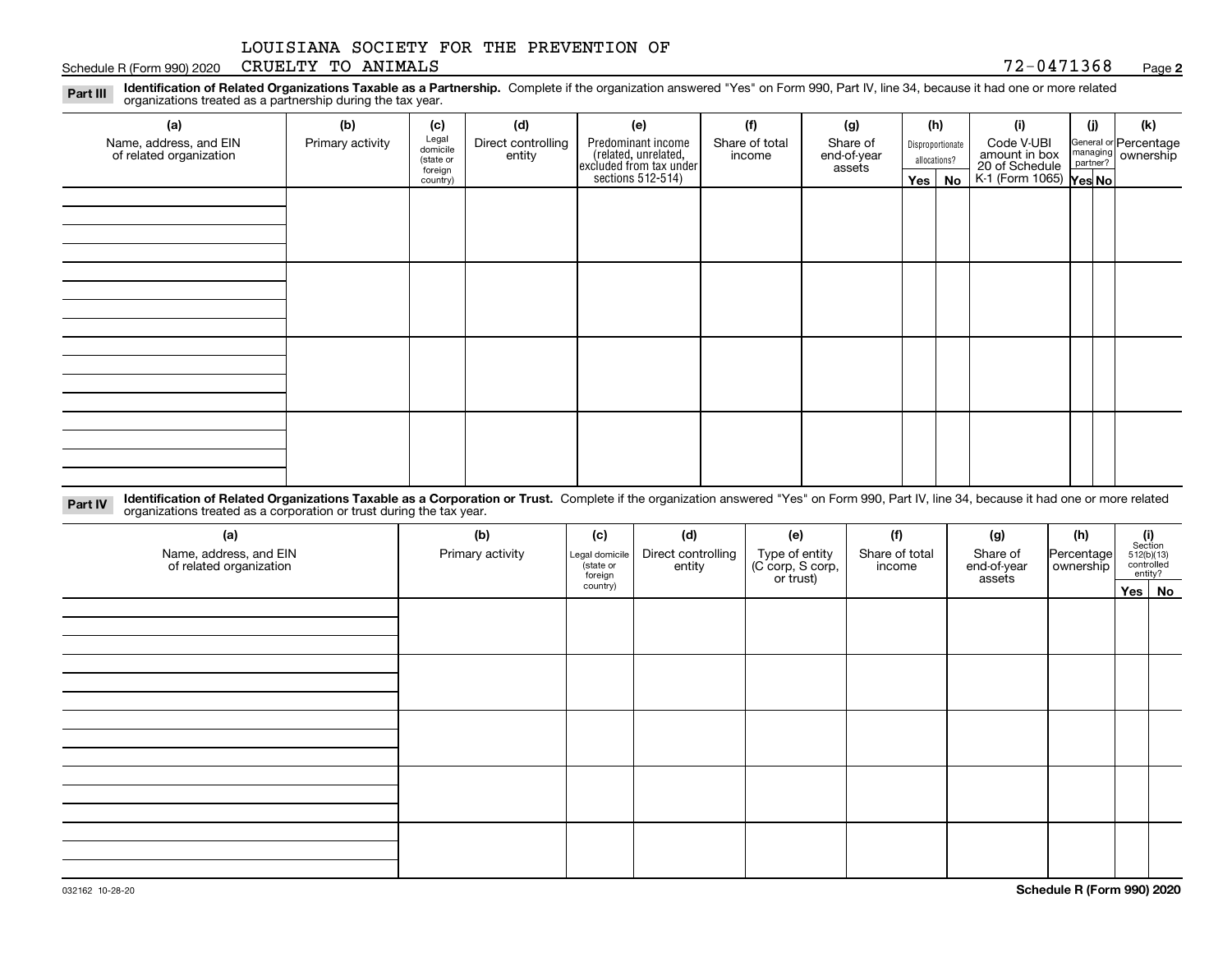| Schedule R (Form 990) 2020 | CRUELTY TO ANIMALS |  | 2-0471368<br><b><u>nn</u></b> | $P$ age $3$ |
|----------------------------|--------------------|--|-------------------------------|-------------|
|----------------------------|--------------------|--|-------------------------------|-------------|

**Part V** T**ransactions With Related Organizations.** Complete if the organization answered "Yes" on Form 990, Part IV, line 34, 35b, or 36.

| Note: Complete line 1 if any entity is listed in Parts II, III, or IV of this schedule. |                                                                                                                                                                                                                                |                |   |                         |  |
|-----------------------------------------------------------------------------------------|--------------------------------------------------------------------------------------------------------------------------------------------------------------------------------------------------------------------------------|----------------|---|-------------------------|--|
|                                                                                         | 1 During the tax year, did the organization engage in any of the following transactions with one or more related organizations listed in Parts II-IV?                                                                          |                |   |                         |  |
|                                                                                         |                                                                                                                                                                                                                                | 1a             |   | $\mathbf X$             |  |
|                                                                                         | b Gift, grant, or capital contribution to related organization(s) mature and contained and contribution to related organization(s) matures are contained and contribution to related organization(s) matures are contained and | 1 <sub>b</sub> |   | X                       |  |
|                                                                                         |                                                                                                                                                                                                                                | 1c             | X |                         |  |
|                                                                                         |                                                                                                                                                                                                                                | 1 <sub>d</sub> |   | X                       |  |
|                                                                                         |                                                                                                                                                                                                                                | 1e             |   | X                       |  |
|                                                                                         |                                                                                                                                                                                                                                |                |   |                         |  |
|                                                                                         | f Dividends from related organization(s) www.assession.com/www.assession.com/www.assession.com/www.assession.com/www.assession.com/www.assession.com/www.assession.com/www.assession.com/www.assession.com/www.assession.com/w | 1f             |   | х                       |  |
|                                                                                         | g Sale of assets to related organization(s) www.assettion.com/www.assettion.com/www.assettion.com/www.assettion.com/www.assettion.com/www.assettion.com/www.assettion.com/www.assettion.com/www.assettion.com/www.assettion.co | 1g             |   | $\mathbf X$             |  |
|                                                                                         | h Purchase of assets from related organization(s) manufactured and content to content the content of assets from related organization(s)                                                                                       | 1h             |   | $\mathbf X$             |  |
|                                                                                         |                                                                                                                                                                                                                                | 1i.            |   | $\mathbf X$             |  |
|                                                                                         | Lease of facilities, equipment, or other assets to related organization(s) contraction contraction control and the set of facilities, equipment, or other assets to related organization(s) contraction control and the set of | 11             |   | X                       |  |
|                                                                                         |                                                                                                                                                                                                                                |                |   |                         |  |
|                                                                                         |                                                                                                                                                                                                                                | 1k             |   | х                       |  |
|                                                                                         |                                                                                                                                                                                                                                | 11             |   | $\mathbf X$             |  |
|                                                                                         | m Performance of services or membership or fundraising solicitations by related organization(s)                                                                                                                                | 1m             |   | $\overline{\mathbf{x}}$ |  |
|                                                                                         |                                                                                                                                                                                                                                | 1n             | X |                         |  |
|                                                                                         | <b>o</b> Sharing of paid employees with related organization(s)                                                                                                                                                                | 10             |   | x                       |  |
|                                                                                         |                                                                                                                                                                                                                                |                |   |                         |  |
|                                                                                         | p Reimbursement paid to related organization(s) for expenses [1111] and the content of the content of the content of the content of the content of the content of the content of the content of the content of the content of  | 1p.            |   | х                       |  |
|                                                                                         |                                                                                                                                                                                                                                | 1q             |   | X                       |  |
|                                                                                         |                                                                                                                                                                                                                                |                |   |                         |  |
|                                                                                         | r Other transfer of cash or property to related organization(s)                                                                                                                                                                | 1r             |   | х                       |  |
|                                                                                         |                                                                                                                                                                                                                                | 1s             |   | $\overline{\mathbf{x}}$ |  |
|                                                                                         | 2 If the answer to any of the above is "Yes," see the instructions for information on who must complete this line, including covered relationships and transaction thresholds.                                                 |                |   |                         |  |

| (a)<br>Name of related organization | (b)<br>Transaction<br>type (a-s) | (c)<br>Amount involved | (d)<br>Method of determining amount involved |
|-------------------------------------|----------------------------------|------------------------|----------------------------------------------|
| (1) LOUISIANA SPCA FOUNDATION, INC. | $\mathcal{C}$                    |                        | 496,983. CASH RECEIVED                       |
| (2)                                 |                                  |                        |                                              |
| (3)                                 |                                  |                        |                                              |
| (4)                                 |                                  |                        |                                              |
| (5)                                 |                                  |                        |                                              |
| (6)                                 |                                  |                        |                                              |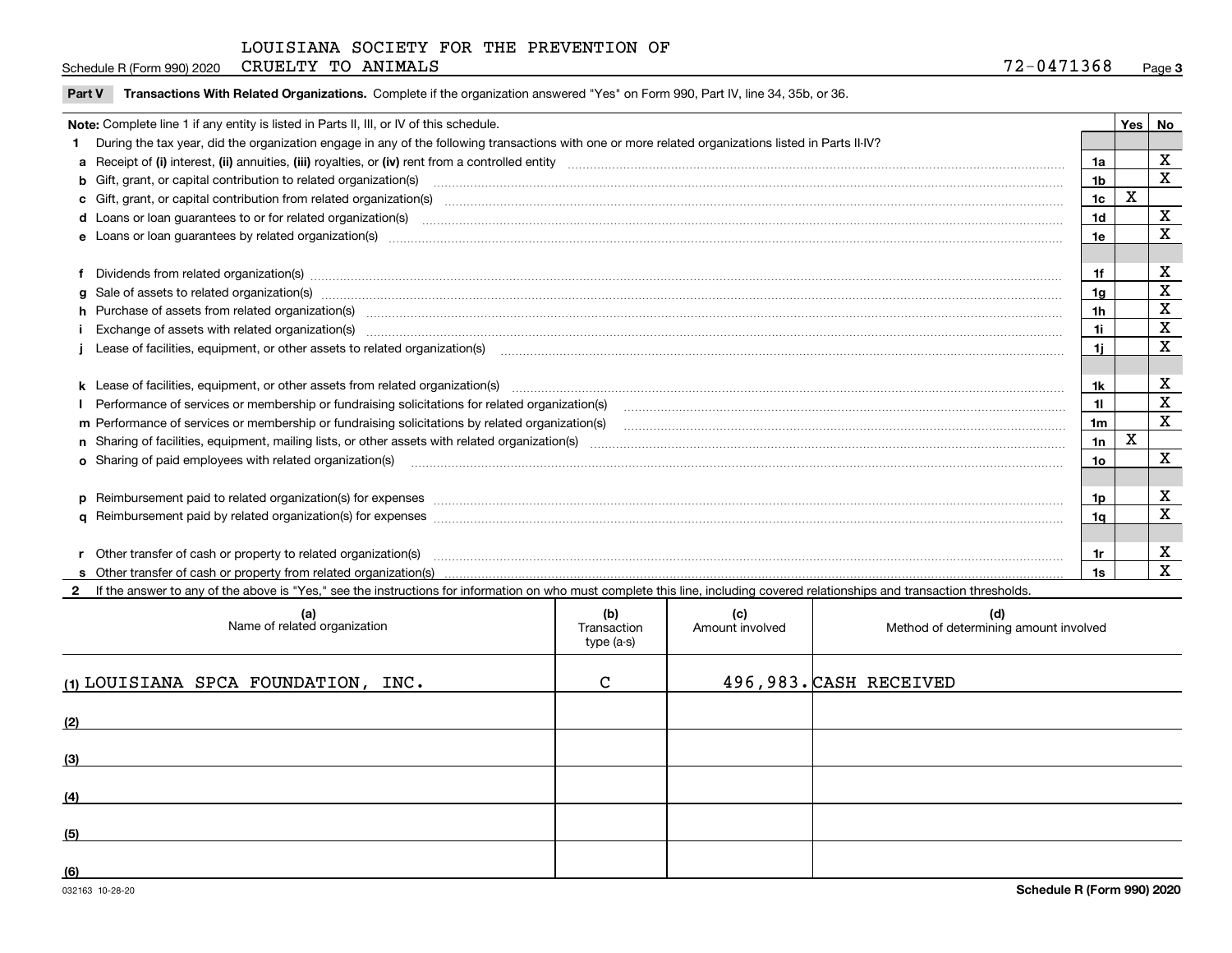Schedule R (Form 990) 2020 Page CRUELTY TO ANIMALS 72-0471368

**Part VI Unrelated Organizations Taxable as a Partnership. Complete if the organization answered "Yes" on Form 990, Part IV, line 37.** 

Provide the following information for each entity taxed as a partnership through which the organization conducted more than five percent of its activities (measured by total assets or gross revenue) that was not a related organization. See instructions regarding exclusion for certain investment partnerships.

| (h)<br>$\begin{array}{c} \textbf{(e)}\\ \text{Are all} \\ \text{partners sec.}\\ 501(c)(3)\\ \text{orgs.?} \end{array}$<br>Code V-UBI<br>amount in box 20 managing<br>of Schedule K-1 partner?<br>(Form 1065)<br>ves No<br>Name, address, and EIN<br>Legal domicile<br>Predominant income<br>(related, unrelated,<br>excluded from tax under<br>sections 512-514)<br>Share of<br>Dispropor-<br>tionate<br>Primary activity<br>Share of<br>of entity<br>(state or foreign<br>end-of-year<br>total<br>allocations?<br>country)<br>income<br>assets<br>Yes No<br>Yes No | (a) | (b) | (c) | .<br>(d) |  | (f) | (g) |  | (i) | (i) | (k) |
|----------------------------------------------------------------------------------------------------------------------------------------------------------------------------------------------------------------------------------------------------------------------------------------------------------------------------------------------------------------------------------------------------------------------------------------------------------------------------------------------------------------------------------------------------------------------|-----|-----|-----|----------|--|-----|-----|--|-----|-----|-----|
|                                                                                                                                                                                                                                                                                                                                                                                                                                                                                                                                                                      |     |     |     |          |  |     |     |  |     |     |     |
|                                                                                                                                                                                                                                                                                                                                                                                                                                                                                                                                                                      |     |     |     |          |  |     |     |  |     |     |     |
|                                                                                                                                                                                                                                                                                                                                                                                                                                                                                                                                                                      |     |     |     |          |  |     |     |  |     |     |     |
|                                                                                                                                                                                                                                                                                                                                                                                                                                                                                                                                                                      |     |     |     |          |  |     |     |  |     |     |     |
|                                                                                                                                                                                                                                                                                                                                                                                                                                                                                                                                                                      |     |     |     |          |  |     |     |  |     |     |     |
|                                                                                                                                                                                                                                                                                                                                                                                                                                                                                                                                                                      |     |     |     |          |  |     |     |  |     |     |     |
|                                                                                                                                                                                                                                                                                                                                                                                                                                                                                                                                                                      |     |     |     |          |  |     |     |  |     |     |     |
|                                                                                                                                                                                                                                                                                                                                                                                                                                                                                                                                                                      |     |     |     |          |  |     |     |  |     |     |     |
|                                                                                                                                                                                                                                                                                                                                                                                                                                                                                                                                                                      |     |     |     |          |  |     |     |  |     |     |     |
|                                                                                                                                                                                                                                                                                                                                                                                                                                                                                                                                                                      |     |     |     |          |  |     |     |  |     |     |     |
|                                                                                                                                                                                                                                                                                                                                                                                                                                                                                                                                                                      |     |     |     |          |  |     |     |  |     |     |     |
|                                                                                                                                                                                                                                                                                                                                                                                                                                                                                                                                                                      |     |     |     |          |  |     |     |  |     |     |     |
|                                                                                                                                                                                                                                                                                                                                                                                                                                                                                                                                                                      |     |     |     |          |  |     |     |  |     |     |     |
|                                                                                                                                                                                                                                                                                                                                                                                                                                                                                                                                                                      |     |     |     |          |  |     |     |  |     |     |     |
|                                                                                                                                                                                                                                                                                                                                                                                                                                                                                                                                                                      |     |     |     |          |  |     |     |  |     |     |     |
|                                                                                                                                                                                                                                                                                                                                                                                                                                                                                                                                                                      |     |     |     |          |  |     |     |  |     |     |     |
|                                                                                                                                                                                                                                                                                                                                                                                                                                                                                                                                                                      |     |     |     |          |  |     |     |  |     |     |     |
|                                                                                                                                                                                                                                                                                                                                                                                                                                                                                                                                                                      |     |     |     |          |  |     |     |  |     |     |     |
|                                                                                                                                                                                                                                                                                                                                                                                                                                                                                                                                                                      |     |     |     |          |  |     |     |  |     |     |     |
|                                                                                                                                                                                                                                                                                                                                                                                                                                                                                                                                                                      |     |     |     |          |  |     |     |  |     |     |     |
|                                                                                                                                                                                                                                                                                                                                                                                                                                                                                                                                                                      |     |     |     |          |  |     |     |  |     |     |     |
|                                                                                                                                                                                                                                                                                                                                                                                                                                                                                                                                                                      |     |     |     |          |  |     |     |  |     |     |     |
|                                                                                                                                                                                                                                                                                                                                                                                                                                                                                                                                                                      |     |     |     |          |  |     |     |  |     |     |     |
|                                                                                                                                                                                                                                                                                                                                                                                                                                                                                                                                                                      |     |     |     |          |  |     |     |  |     |     |     |
|                                                                                                                                                                                                                                                                                                                                                                                                                                                                                                                                                                      |     |     |     |          |  |     |     |  |     |     |     |
|                                                                                                                                                                                                                                                                                                                                                                                                                                                                                                                                                                      |     |     |     |          |  |     |     |  |     |     |     |
|                                                                                                                                                                                                                                                                                                                                                                                                                                                                                                                                                                      |     |     |     |          |  |     |     |  |     |     |     |
|                                                                                                                                                                                                                                                                                                                                                                                                                                                                                                                                                                      |     |     |     |          |  |     |     |  |     |     |     |
|                                                                                                                                                                                                                                                                                                                                                                                                                                                                                                                                                                      |     |     |     |          |  |     |     |  |     |     |     |
|                                                                                                                                                                                                                                                                                                                                                                                                                                                                                                                                                                      |     |     |     |          |  |     |     |  |     |     |     |
|                                                                                                                                                                                                                                                                                                                                                                                                                                                                                                                                                                      |     |     |     |          |  |     |     |  |     |     |     |
|                                                                                                                                                                                                                                                                                                                                                                                                                                                                                                                                                                      |     |     |     |          |  |     |     |  |     |     |     |
|                                                                                                                                                                                                                                                                                                                                                                                                                                                                                                                                                                      |     |     |     |          |  |     |     |  |     |     |     |
|                                                                                                                                                                                                                                                                                                                                                                                                                                                                                                                                                                      |     |     |     |          |  |     |     |  |     |     |     |
|                                                                                                                                                                                                                                                                                                                                                                                                                                                                                                                                                                      |     |     |     |          |  |     |     |  |     |     |     |
|                                                                                                                                                                                                                                                                                                                                                                                                                                                                                                                                                                      |     |     |     |          |  |     |     |  |     |     |     |

**Schedule R (Form 990) 2020**